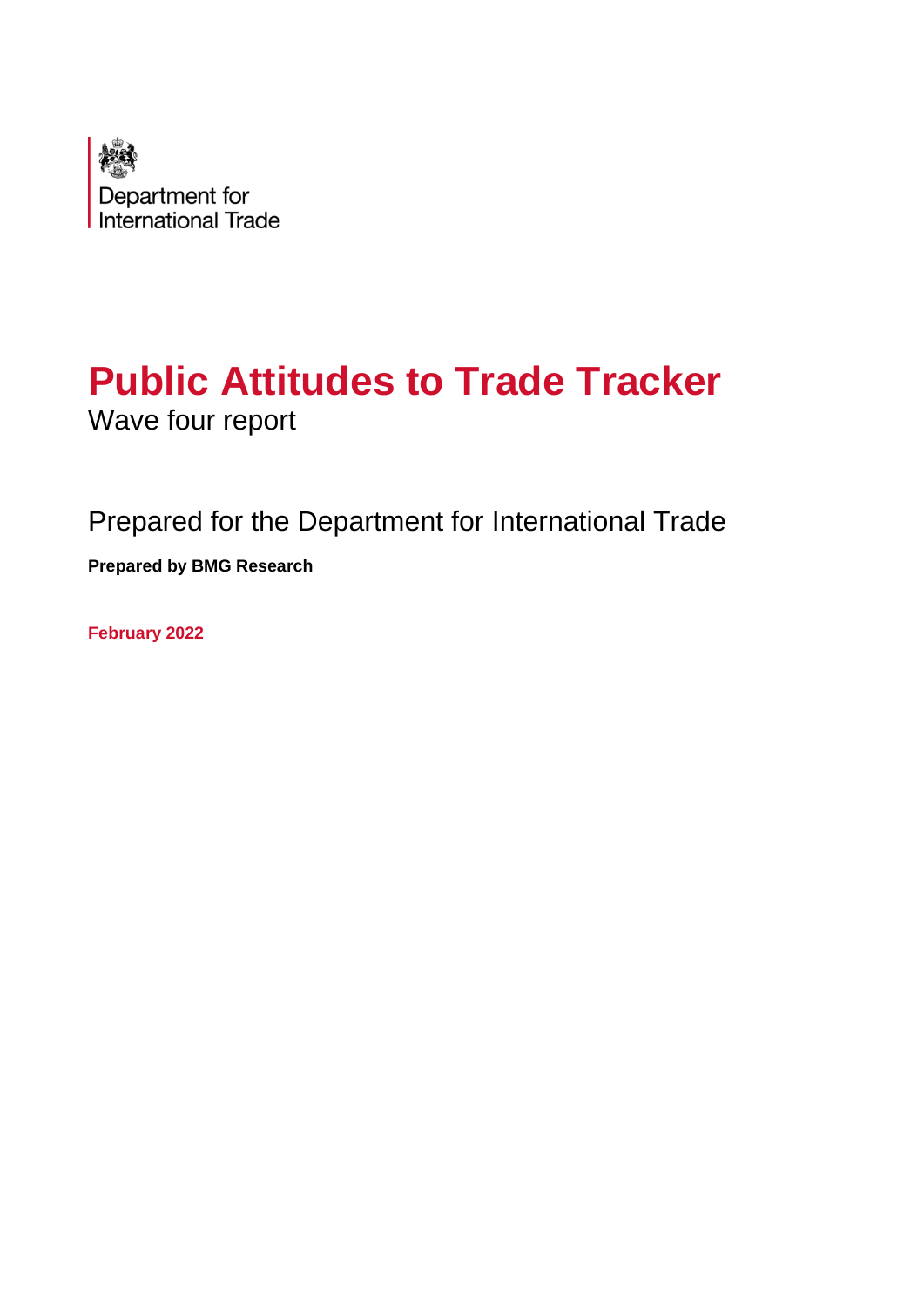# **1 Table of contents**

| 1                       | <b>Table of contents</b>                                                             | $\boldsymbol{2}$ |
|-------------------------|--------------------------------------------------------------------------------------|------------------|
| $\mathbf 2$             | <b>Executive summary</b>                                                             | 3                |
| 2.1                     | Background and Methodology                                                           | 3                |
| 2.2                     | Overview of key findings                                                             | 3                |
| 2.3                     | Interest, knowledge and engagement                                                   | $\overline{4}$   |
| 2.4                     | Support for free trade agreements and perceived impact                               | 5                |
| 2.5                     | Trading partner preferences                                                          | 6                |
| 3                       | <b>Background and methodology</b>                                                    | $\overline{7}$   |
| 3.1                     | Background, context and research objectives                                          | $\overline{7}$   |
| 3.2                     | Overview of methodology                                                              | $\overline{7}$   |
| 3.3                     | Contents and structure of report                                                     | 12               |
| 3.4                     | Presentation of results                                                              | 12               |
| 4                       | Interest, knowledge and engagement                                                   | 14               |
| 4.1                     | Background                                                                           | 14               |
| 4.2                     | Interest in trade                                                                    | 14               |
| 4.3                     | Knowledge of free trade                                                              | 18               |
| 4.4                     | Engagement                                                                           | 22               |
| 5                       | Support for free trade agreements and perceived impact                               | 28               |
| 5.1                     | Support for free trade agreements                                                    | 28               |
| 5.2                     | Future economic outlook                                                              | 32               |
| 5.3                     | Perceptions of the impact of free trade agreements                                   | 34               |
| 5.4                     | The Comprehensive and Progressive Agreement for Trans-Pacific Partnership (CPTPP) 47 |                  |
| 6                       | <b>Trading partner preferences</b>                                                   | 55               |
| 6.1                     | Support for establishing free trade agreements with specific countries               | 55               |
| 6.2                     | Trade agreement priorities                                                           | 60               |
| $\overline{\mathbf{r}}$ | <b>Appendix</b>                                                                      | 72               |
| 7.1                     | SEG classification definitions                                                       | 72               |
| 7.2                     | Regression analysis                                                                  | 73               |
| 7.3                     | <b>Statistical outputs</b>                                                           | 73               |
| 8                       | <b>Statement of terms</b>                                                            | 74               |
| 8.1                     | Compliance with International Standards                                              | 74               |
| 8.2                     | Interpretation and publication of results                                            | 74               |
| 8.3                     | <b>Ethical practice</b>                                                              | 74               |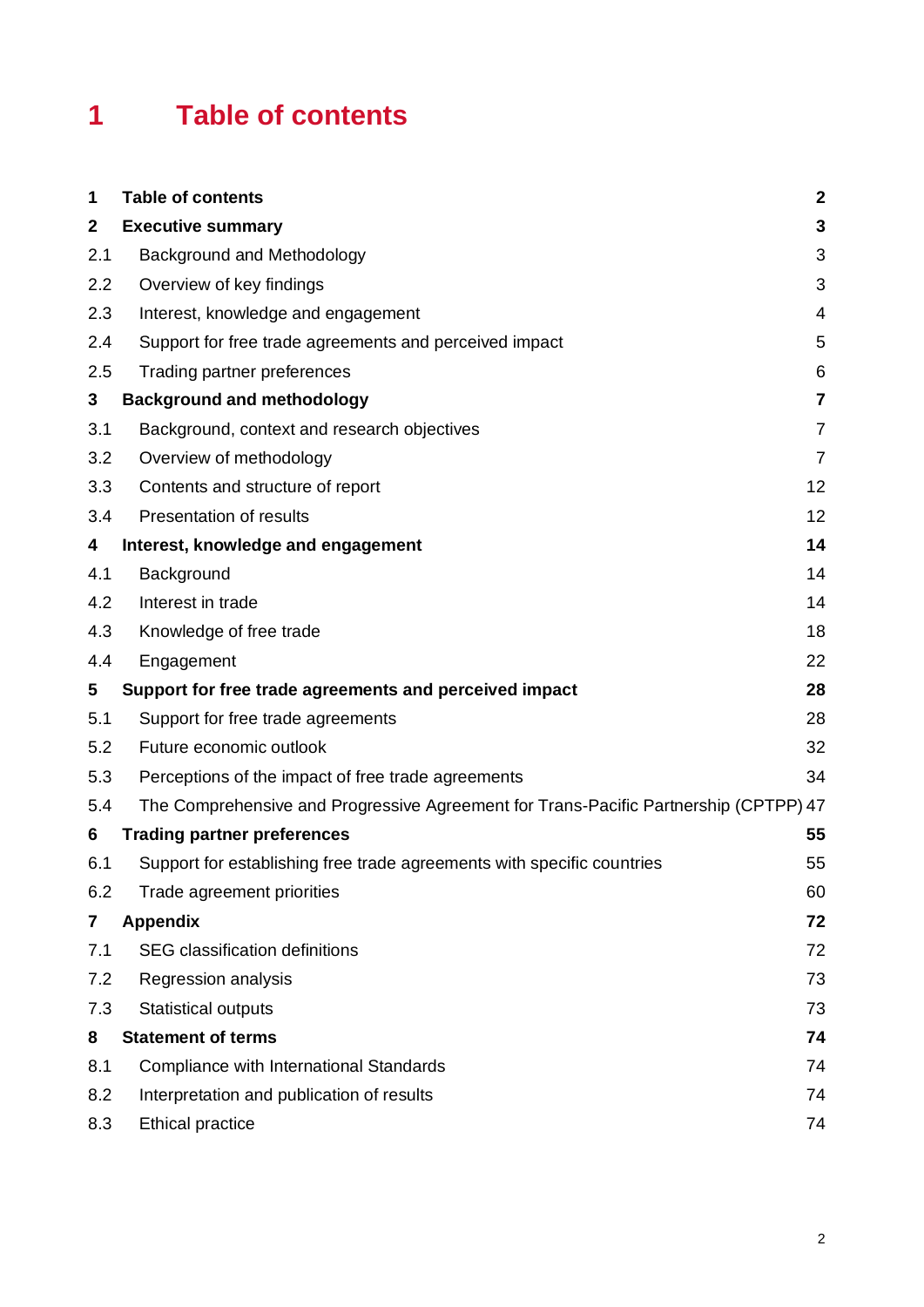# **2 Executive summary**

## **2.1 Background and Methodology**

In September 2018 DIT commissioned the inaugural wave of a nationally representative survey of the UK public. The survey's purpose is to examine public attitudes towards trade and understand the public's priorities relating to trade policy, and how these change over time. This report outlines findings for the fourth wave of the tracker.

The first baseline wave was conducted between November 2018 and January 2019. Wave 2 was held between June and August 2019 and the third wave between June and August 2020. Fieldwork for wave 4 was conducted between 12 March and 3 May 2021.

Waves 1 and 2 of the DIT Public Attitudes to Trade Tracker (PATT) combined pushto-web invites with a face-to-face administered Computer-Assisted Self-Interviewing (CASI) approach. Due to the COVID-19 outbreak, the face-to-face CASI fieldwork element for waves 3 and 4 was unable to go ahead as originally planned. A new methodology combining push-to-web and online panel interviews was introduced, with the push-to-web sample size increased. This was 74% of the final sample at wave 4 and 73% at wave 3. The introduction of the online panel approach helped to ensure a more representative sample with more scope for sub-group analysis<sup>1</sup>.

Despite these changes to methodology, BMG Research has concluded that tracking against waves 1 and 2 can still be done credibly. However, small shifts - even if statistically significant - should be treated with additional caution.

Following a general overview of headline findings, this executive summary sets out the key findings for each section of the study in turn.

### **2.2 Overview of key findings**

Support for free trade has increased. Support for establishing Free Trade Agreements (FTAs) with countries outside the European Union (EU) has increased. This is the first time support has increased since the tracker began<sup>2</sup>.

Perceptions about wider benefits of trade have improved. A higher proportion of respondents in wave 4 say free trade will lead to more jobs, higher wages, and higher quality goods and services.

Following declines in wave 3, support for trade with the USA and China has increased in this wave (57% support establishing an FTA with the USA and 32% with

<sup>&</sup>lt;sup>1</sup> Please note that in each wave a small number of telephone interviews were also conducted due to accessibility issues. This accounts for 20 interviews at wave 4.

<sup>&</sup>lt;sup>2</sup> See guidance on changes discussed within this report and in the technical report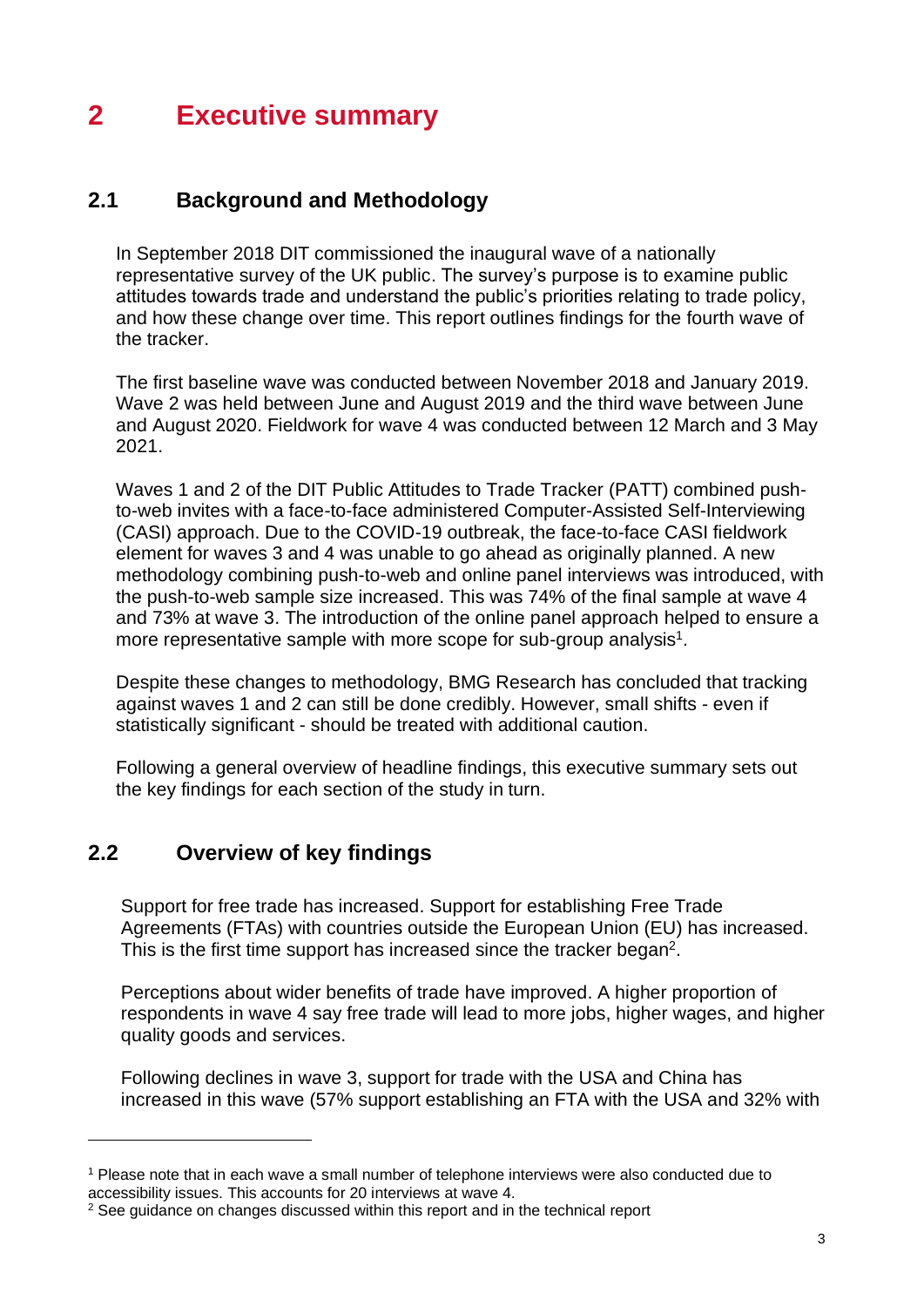China). However, support for an FTA with India has dropped for a third wave in a row (40% support establishing an FTA with India at wave 4).

The conversation around trade was changing at the time of wave 4 fieldwork. There was a large decline in mentions of post-Brexit trade deals, trade relations with the USA, and lower standards/quality of goods. Vaccine supply, the reduction of EU exports and increased red tape are emerging issues.

Concerns about quality and standards have declined. A lower proportion of respondents in wave 4 cited issues around quality and standards as reasons to believe free trade will impact the UK negatively.

There has been a wider shift away from protectionist attitudes. Looking at general value-based measures of support for trade, there is evidence of a small but sustained shift away from support for protectionist positions.However, many still favour a protectionist response to COVID-19 and reliance on imports. Whilst sentiment on this measure shifted in the liberal direction, a slightly higher proportion of respondents still agree that COVID-19 demands "self-sufficiency" (29%) rather than "free flowing" trade (26%).

Protectionist views are most evident when it comes to cross-border sharing of data. Value-based trade questions showed people generally favour tighter controls on cross-border sharing of consumer data.

### **2.3 Interest, knowledge and engagement**

Self-reported knowledge levels concerning how the UK trades with countries both in and outside the European Union have decreased. Compared to wave 3, a lower proportion of respondents feel knowledgeable about how the UK trades with countries outside the European Union (-2 percentage points). A lower proportion also feel knowledgeable about how the UK trades with countries in the European Union (-6 percentage points).

There has been a slight decrease in interest in how the UK trades with other countries both inside and outside the EU. However, decreasing interest is not limited to traderelated issues. Interest in the UK economy, UK foreign affairs, and the UK's approach to environmental issues has also decreased.

New emerging issues are being talked about: analysis of open responses reveals stories of interest relating to the following topics: COVID-19 vaccine supply issues, Northern Ireland border issues, a reduction in EU imports/exports, and increased redtape.

One in 3 respondents recalled the signing of the UK-Japan FTA. Respondents who recalled this were asked which topics they had seen or heard concerning the UK's free trade agreement with Japan signed in October 2020: 37% could remember the negotiation objectives but not any specific topics.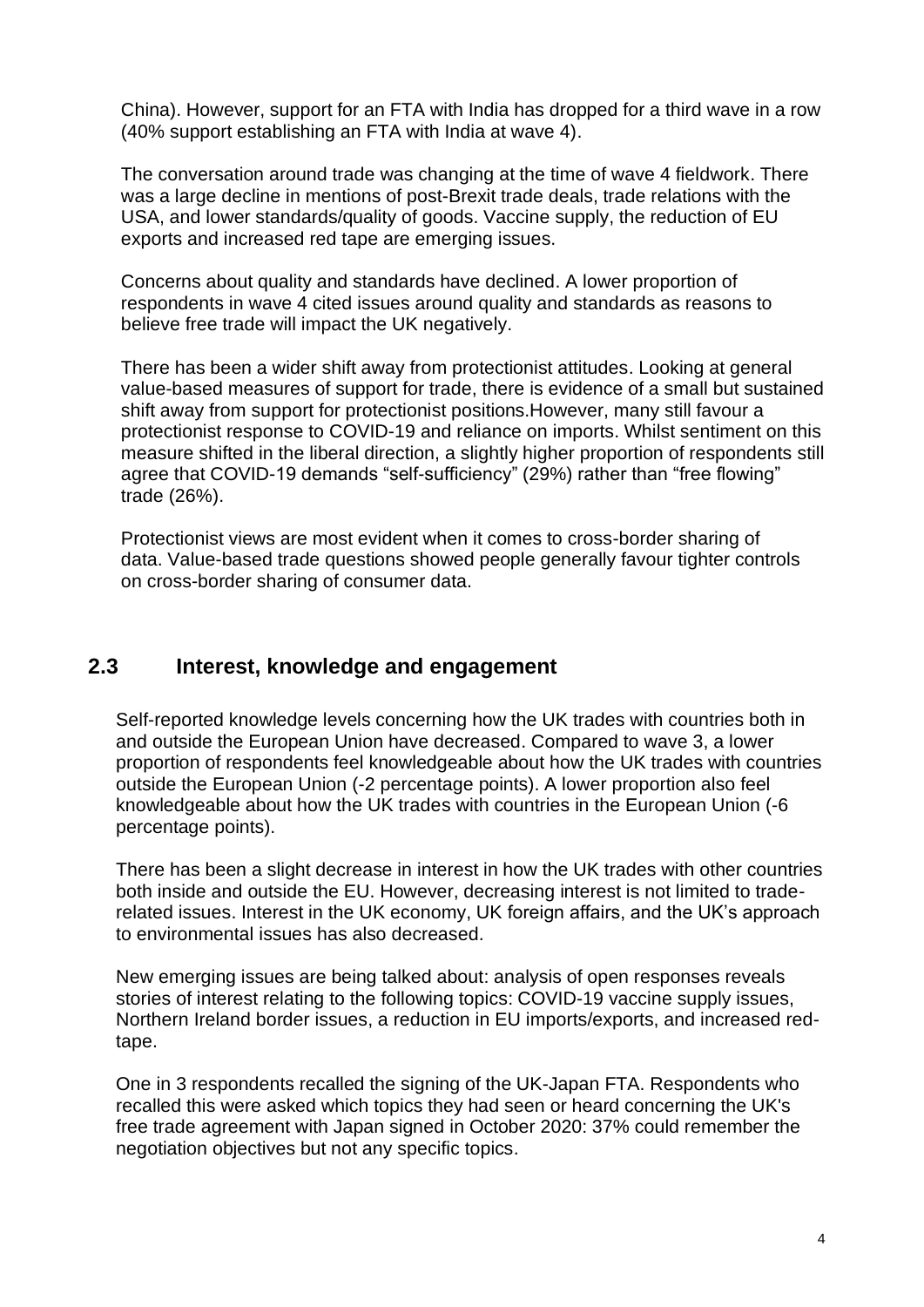### **2.4 Support for free trade agreements and perceived impact**

Overall support for establishing FTAs with countries outside of the EU has increased for the first time (70% support establishing FTAs with countries outside of the EU at wave 4, compared to 67% at wave 3 and 66% at waves 1 and 2 respectively). This has been accompanied by a decrease in opposition (4% oppose this at wave 4, compared to 7% at wave 3, 4% at wave 2 and 3% at wave 1).

Perceptions as to the impact of increased free trade are now more positive. Compared to wave 3, more respondents see increased free trade as having a positive impact both at a national and local level. A greater proportion continues to perceive increased free trade as having a positive impact on the UK more widely when compared to their local area.

Perceptions around the impact on jobs of increased free trade have improved considerably. Around half of respondents believe that increased free trade would lead to more jobs in the UK overall, however only around 2 in 5 say the same about their local area. These proportions are now in line with wave 1, after a dip in waves 2 and 3.

There has been a small increase in the proportion who feel increased free trade would lead to higher wages both at a national and local level. This reverses a downward trend seen at waves 2 and 3.

There has been a significant reduction in the proportion who expect lower quality goods and services as a result of increased free trade. Responses relating to these issues are cited more than others by respondents who think free trade will have a negative impact on the nation.

Increasing free trade with non-EU countries is popular, and even most respondents who are classified as having more protectionist attitudes say they are supportive of free trade agreements with countries outside the EU. This highlights the high levels of support for free trade more generally.

Those less optimistic about the UK's economic outlook over the next 12 months are more likely to share negative views on the impact of free trade. They are more likely to believe that higher levels of free trade will lead to a decline in jobs and a decrease in wages. This highlights that shifting perceptions may not always be related to the specifics of trade, and that they can be influenced by the broader state of the economy and levels of economic pessimism.

The UK public tends to show preference towards more liberal free trade attitudes rather than protectionist positions. However, most do agree with more protectionist arguments when asked specifically about the cross-border sharing of data. Compared to the previous wave, there is evidence of a small but sustained shift away from support for protectionist positions.

Support for the UK joining the CPTPP has gone up, with around 6 in 10 respondents who know at least a little about the CPTPP expressing support. This is the highest level of support recorded since tracking began.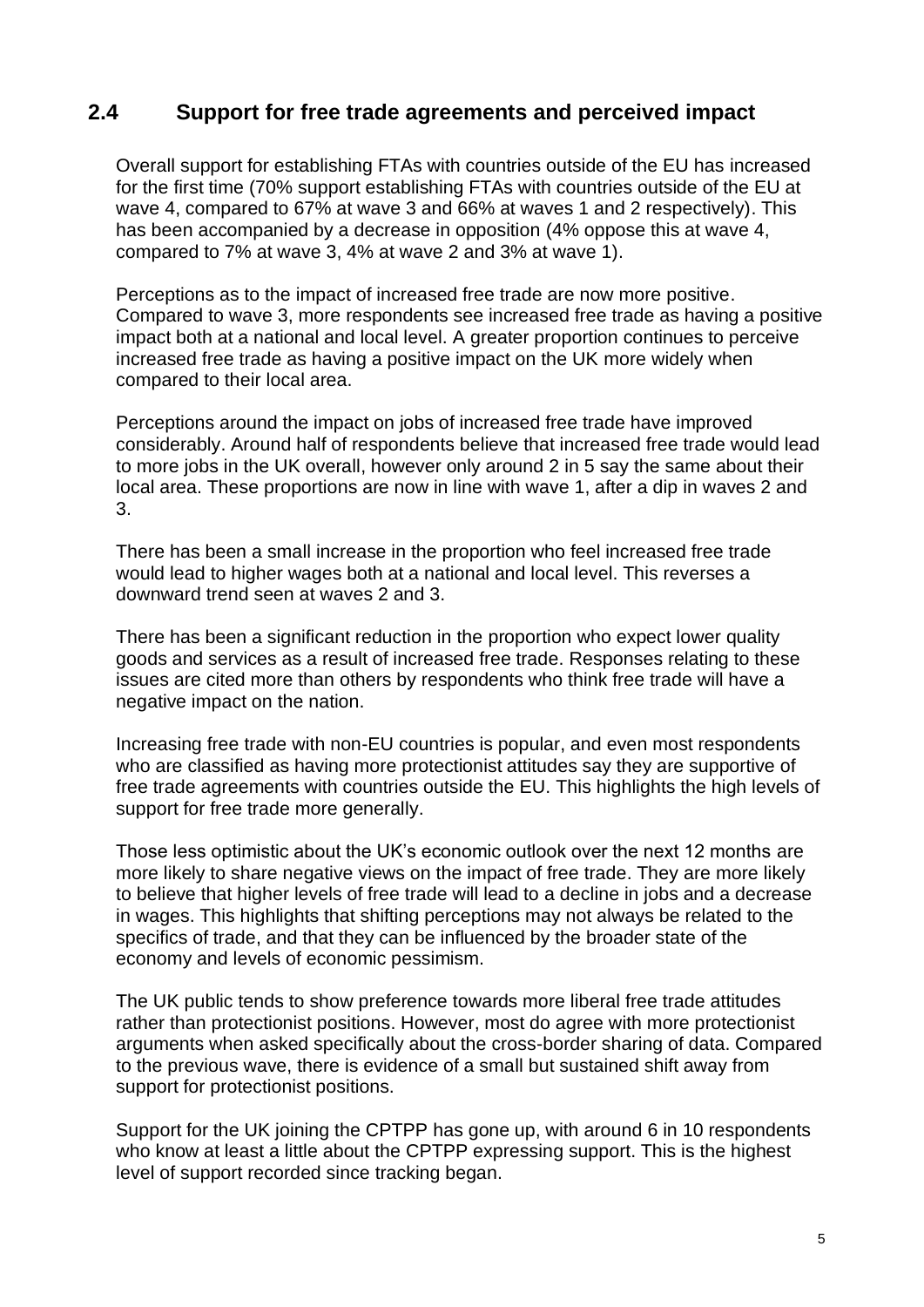## **2.5 Trading partner preferences**

Support for a trade deal with the USA and China increased for the first time (57% supporting establishing an FTA with the USA at wave 4, compared to 49% at wave 3, and 32% support establishing an FTA with China at wave 3, compared to 28% at wave 3). However, support for an FTA with India continues to decline (40% support this at wave 4, compared to 43% at wave 3, 51% at wave 2 and 38% at wave 1).

Compared with other countries with which the UK already has trade agreements in place, there is high support for enhancing the trade deal with Canada. Two in 3 support enhancing the existing FTA with Canada. Around half are also supportive when asked about Singapore, and around 2 in 5 express support when asked about Mexico and Vietnam.

Similar levels of support and opposition exist for establishing free trade agreements with UAE and Saudi Arabia. Around 3 in 10 support establishing an FTA with UAE (30%) and Saudi Arabia (27%), with similar proportions opposion this. 24% oppose establishing an FTA with Saudi Arabia and 20% are opposed when asked about UAE. However, there are slightly higher levels of support and lower opposition for striking an FTA with Brazil: around 1 in 3 are supportive and 1 in 10 are opposed.

Increasing priority given to economic factors when negotiating deals: protecting existing jobs in the UK overall and creating new ones has become a high priority. This is regardless of the country negotiating free trade agreements with the UK.

Perceptions of increasing quality: Japan continues to be seen as producing high quality goods by the largest proportion of respondents. Perceptions of quality have improved for the USA compared to wave 3.

Australia and New Zealand continue to be popular partners: around 2 in 3 respondents continue to be supportive of a deal with Australia and New Zealand.

Respect for human rights is a top priority as a characteristic for an appealing trade partner: When asked generally about considerations that would make another country an appealing trading partner (without naming specific countries), respecting human rights comes as the top consideration.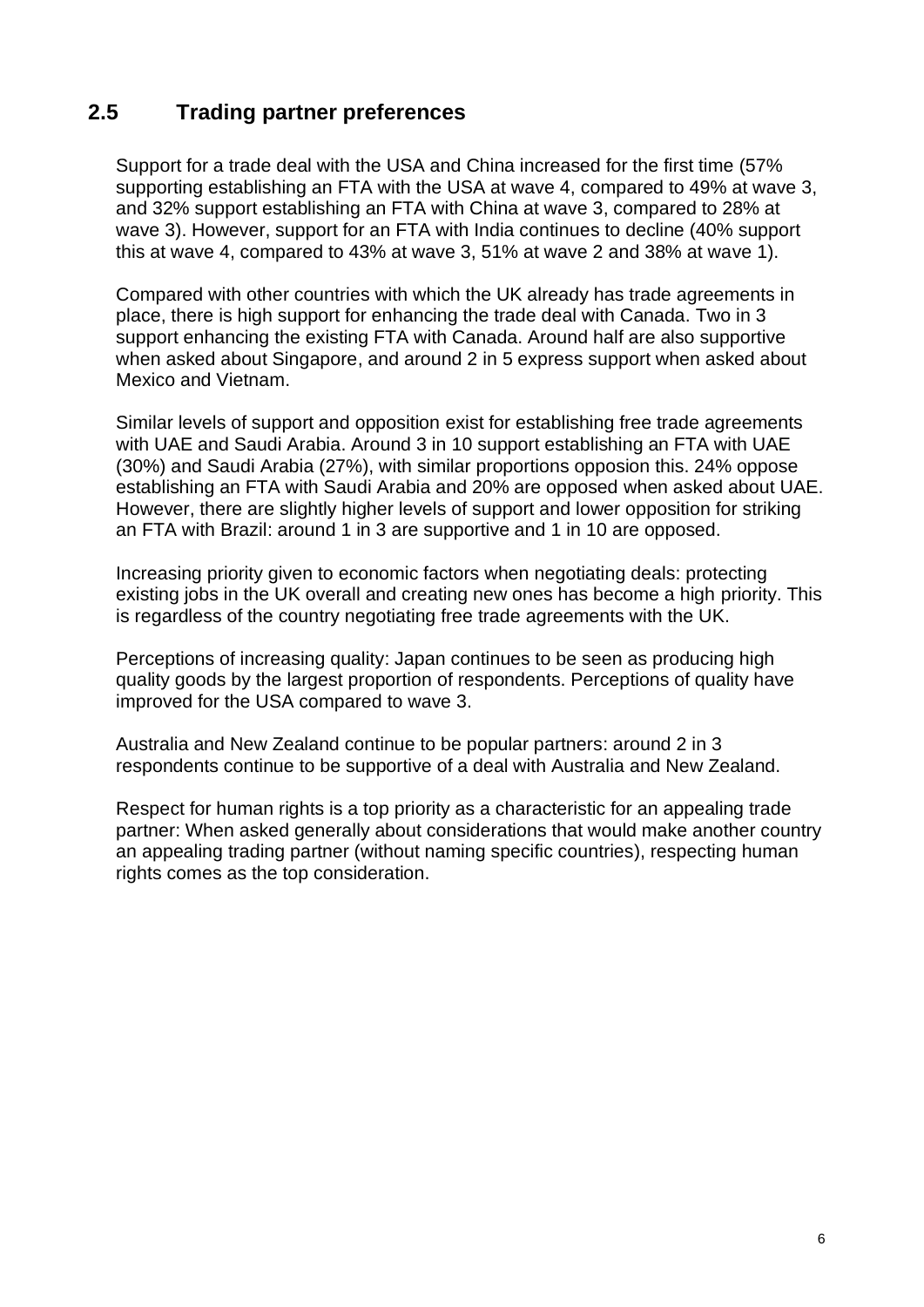# **3 Background and methodology**

## **3.1 Background, context and research objectives**

The Department for International Trade (DIT) 2021 to 2022 Outcome Delivery Plan sets out an ambitious set of trade and investment objectives for the year ahead focused on achieving 4 priority outcomes:

- **1.** secure world-class free trade agreements and reduce market access barriers, ensuring that consumers and businesses can benefit from both
- **2.** deliver economic growth to all the nations and regions of the UK through attracting and retaining inward investment
- **3.** support UK business to take full advantage of trade opportunities, including those arising from delivering FTAs, facilitating UK exports
- **4.** champion the rules-based international trading system and operate the UK's new trading system, including protecting UK businesses from unfair trade practices

DIT view the UK public as an important group of stakeholders and the PATT has been designed to help ensure that the public's views are considered during the policy making process and in the development of communications.

In September 2018, DIT commissioned the first wave of a nationally representative survey of the UK public to examine public attitudes towards trade and to understand the public's priorities as they relate to trade policy. Waves 2, 3 and now 4 have enabled DIT to track shifts in sentiment over time.

Fieldwork for wave 4 was conducted between 12 March and 3 May 2021, the first wave to be conducted after the end of the transition period. The first baseline wave concluded in January 2019, wave 2 finished in August 2019 and wave 3 was completed in August 2020. Final reports for waves 1, 2 and 3 have been published by  $DIT<sup>3</sup>$ .

### **3.2 Overview of methodology**

### **3.2.1 Overview of methodological changes at wave 3 and 4<sup>4</sup>**

Readers should treat comparisons of waves 3 and 4 with data from waves 1 and 2 **with additional caution**. Caution should always be exercised when tracking survey data, but extra caution should be taken in this instance due to the methodological changes that were introduced in wave 3, following the COVID-19 outbreak.

<sup>3</sup> For wave 1, please see: [https://www.gov.uk/government/publications/public-attitudes-to-trade-tracker](https://www.gov.uk/government/publications/public-attitudes-to-trade-tracker-wave-1)[wave-1](https://www.gov.uk/government/publications/public-attitudes-to-trade-tracker-wave-1)

For wave 2, please see: [https://www.gov.uk/government/publications/public-attitudes-to-trade-tracker-patt](https://www.gov.uk/government/publications/public-attitudes-to-trade-tracker-patt-wave-2)[wave-2](https://www.gov.uk/government/publications/public-attitudes-to-trade-tracker-patt-wave-2)

For wave 3, please see: [https://www.gov.uk/government/publications/public-attitudes-to-trade-tracker-patt](https://www.gov.uk/government/publications/public-attitudes-to-trade-tracker-patt-wave-3)[wave-3](https://www.gov.uk/government/publications/public-attitudes-to-trade-tracker-patt-wave-3)

 $4$  For a more detailed overviews of the methodology used at wave 4, please see the technical report available at: <https://www.gov.uk/government/collections/public-attitudes-to-trade-tracker>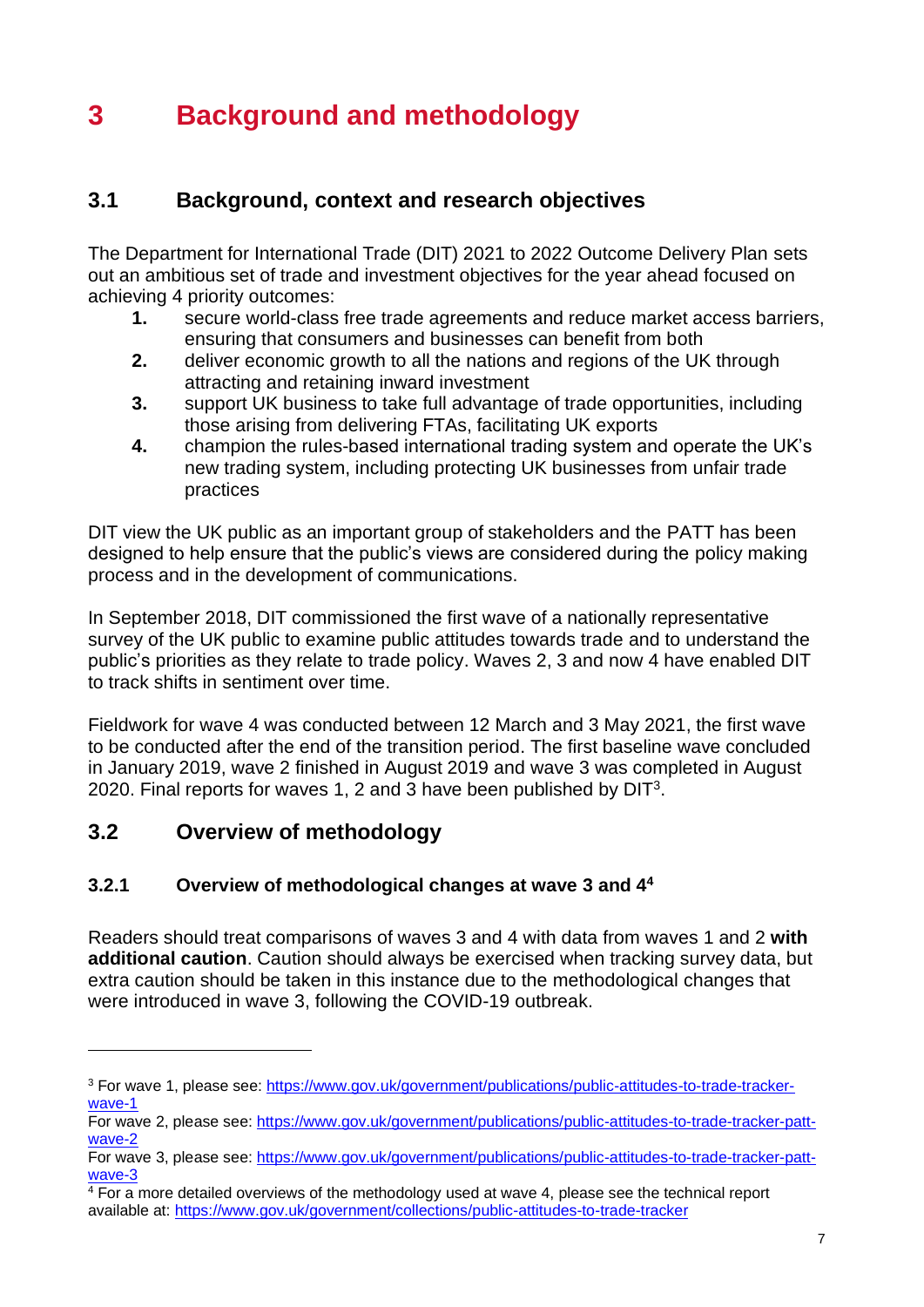Waves 1 and 2 of the DIT PATT combined push-to-web invites with a face-to-face administered Computer-Assisted Self-Interviewing (CASI) approach. Each element comprised roughly 50% of the achieved sample. Due to the COVID-19 outbreak, the face-to-face CASI fieldwork element for wave 3 was unable to go ahead as originally planned, with a new methodology introduced and replicated again at wave 4.

As a result, the push-to-web sample size was increased (74% of the final sample at wave 4 and 73% at wave 3). Online panel interviews were used to supplement the push-to-web approach to ensure a more representative sample with more scope for sub-group analysis<sup>5</sup>.

A summary of modes and sample sizes is included in Table 1 below.

| <b>Wave</b> | Push-to-web | <b>CASI</b> | <b>Online</b><br><b>Panel</b> | Total |
|-------------|-------------|-------------|-------------------------------|-------|
|             | 1,149       | 1,251       | N/A                           | 2,400 |
| 2           | 1,130       | 1,219       | N/A                           | 2,349 |
| 3           | 2,374       | N/A         | 850                           | 3,224 |
| 4           | 2,953       | N/A         | 1,036                         | 4,009 |

**Table 1: Sample composition by wave**

### **3.2.2 Push-to-web and online panel overview**

### **Context**

Due to the COVID-19 outbreak, the face-to-face fieldwork element from wave 3 was unable to go ahead as originally planned.

As a result, the push-to-web sample size was increased (73% of the final sample), with online panel interviews (26% of the final sample) supplementing the push-to-web approach, to ensure a more representative sample with more scope for sub-group analysis<sup>6</sup>.

Given the continuing COVID-19 pandemic and associated social distancing guidelines, this approach was maintained in wave 4, with 74% of the final sample achieved via pushto-web (2,953 interviews) and 26% via online panel (1,036 interviews).

<sup>5</sup> Please note that in each wave a small number of telephone interviews were also conducted due to accessibility issues. This accounts for 20 interviews at wave 4.

<sup>&</sup>lt;sup>6</sup> Please note that in each wave a small number of telephone interviews were also conducted due to accessibility issues. This accounts for the additional completes at wave 4 (total of 20).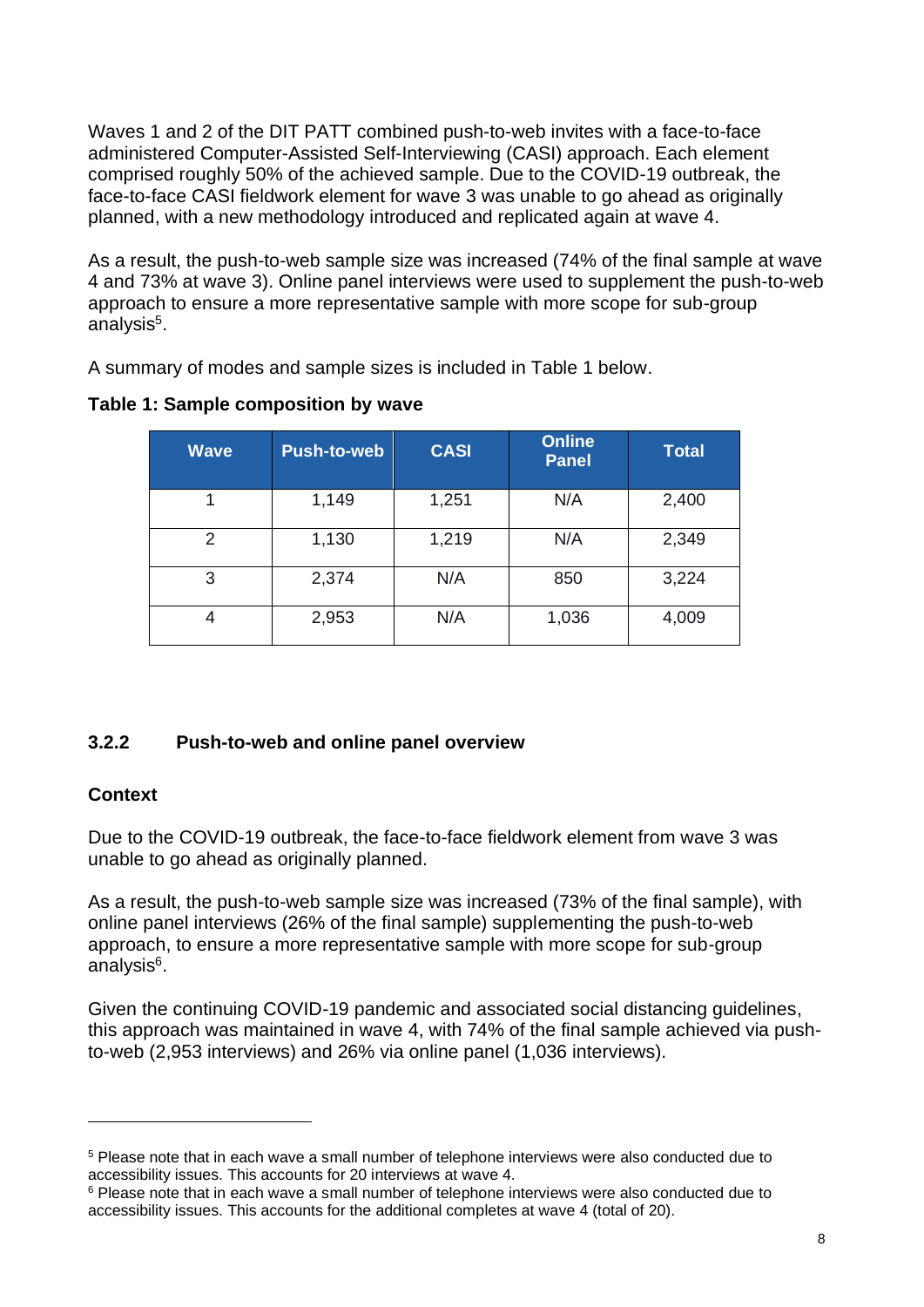#### **Push-to-web**

In line with previous waves, the push-to-web sample was selected via a stratified random probability design. Postal invites were sent to 12,000 randomly selected addresses, double the number sampled at waves 1 and 2 and identical to that sent out at wave 3. 2,953 respondents completed the survey, representing a response rate of 25%.

Prospective respondents were provided with a link to the online survey in their invitation letter. The survey was created on software designed to maximise accessibility by ensuring compatibility across devices, including tablet devices and smartphones.

In order to ensure sufficient base sizes to allow reliable analysis, the number of invites were boosted in each of the devolved nations.

#### **Online panel interviews**

Alongside the push-to-web approach, BMG conducted 1,036 of the target interviews via online panel interviews (26% of the total). An online panel is defined as an online group of recruited people willing to conduct social and market research surveys in return for a small financial incentive for each survey completed. BMG Research worked with an online panel partner, Savanta, to achieve the online panel interviews<sup>7</sup>.

The panel interviews were used to target sub groups of people with low response in the push-to-web approach. An interlocking grid of targets was created on the basis of age, gender, and region. Doing so ensured a more balanced and representative sample overall with more scope for sub-group analysis.

<sup>&</sup>lt;sup>7</sup> For more information, please see:<https://savanta.com/data-collection-analysis/>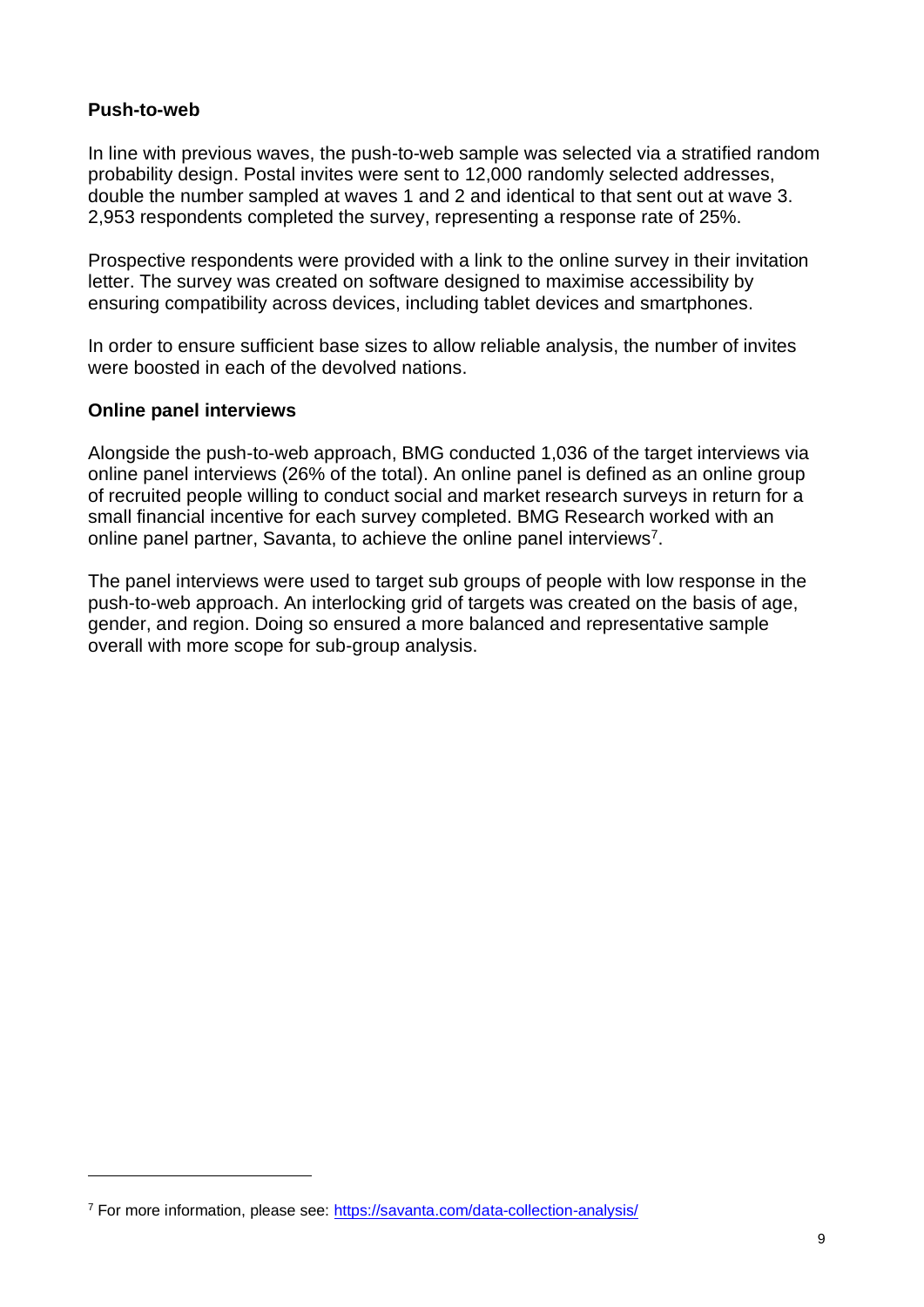### **3.2.3 Weighting**

Following the completion of fieldwork, the data was weighted to maximise representativeness to the UK population. Weighting targets were as follows:

- age
- gender
- Government Office Region
- Indices of Multiple Deprivation (IMD)
- 2016 FU referendum vote
- education level<sup>8</sup>

All targets were ascertained using official population statistics released by the ONS and the Electoral Commission's official published 2016 Referendum results.

<span id="page-9-0"></span>**[Table 2](#page-9-0)** 2, below, shows the combined weighted and unweighted base sizes for all waves by region.

| <b>Region</b>              | Wave 1<br><b>Unweighted</b> | Wave 2<br><b>Unweighted</b> | Wave 3<br><b>Unweight</b><br>ed | <b>Wave 4</b><br><b>Unweight</b><br>ed. | Wave 1<br><b>Weighted</b> | Wave 2<br>Weighted | Wave 3<br><b>Weighted</b> | <b>Wave 4</b><br>Weighted |
|----------------------------|-----------------------------|-----------------------------|---------------------------------|-----------------------------------------|---------------------------|--------------------|---------------------------|---------------------------|
| England                    | 1,819                       | 1,747                       | 2,410                           | 3,102                                   | 2,017                     | 1,973              | 2,708                     | 3,368                     |
| Scotland                   | 202                         | 202                         | 302                             | 316                                     | 202                       | 198                | 272                       | 338                       |
| Wales                      | 213                         | 203                         | 282                             | 294                                     | 115                       | 113                | 155                       | 192                       |
| <b>Northern</b><br>Ireland | 166                         | 197                         | 230                             | 297                                     | 66                        | 65                 | 89                        | 111                       |
| <b>Total</b>               | 2,400                       | 2,349                       | 3,224                           | 4,009                                   | 2,400                     | 2,349              | 3,224                     | 4,009                     |

### **Table 2: Total combined completes**

### **3.2.4 Questionnaire design**

Following considerable work developing the questionnaire in advance of wave 1, 2 and 3, most of the questions at wave 4 remained identical, with a similar order and structure of sections so as to minimise potential order effects<sup>9</sup>. This allows for the majority of questions to be tracked across multiple waves, to see how responses have changed over time. However, a number of additions and changes were made at wave 4, including:

<sup>&</sup>lt;sup>8</sup> A new addition at wave 3 and continued at wave 4. For more detail on why this was introduced, please see technical report for wave 4 available at: [https://www.gov.uk/government/collections/public-attitudes-to](https://www.gov.uk/government/collections/public-attitudes-to-trade-tracker)[trade-tracker](https://www.gov.uk/government/collections/public-attitudes-to-trade-tracker)

<sup>9</sup> For more information of order effects, please see Strack, F. (1992) *'"Order Effects" in Survey Research: Activation and Information Functions of Preceding Questions'*, available here: [https://link.springer.com/chapter/10.1007/978-1-4612-2848-6\\_3](https://link.springer.com/chapter/10.1007/978-1-4612-2848-6_3)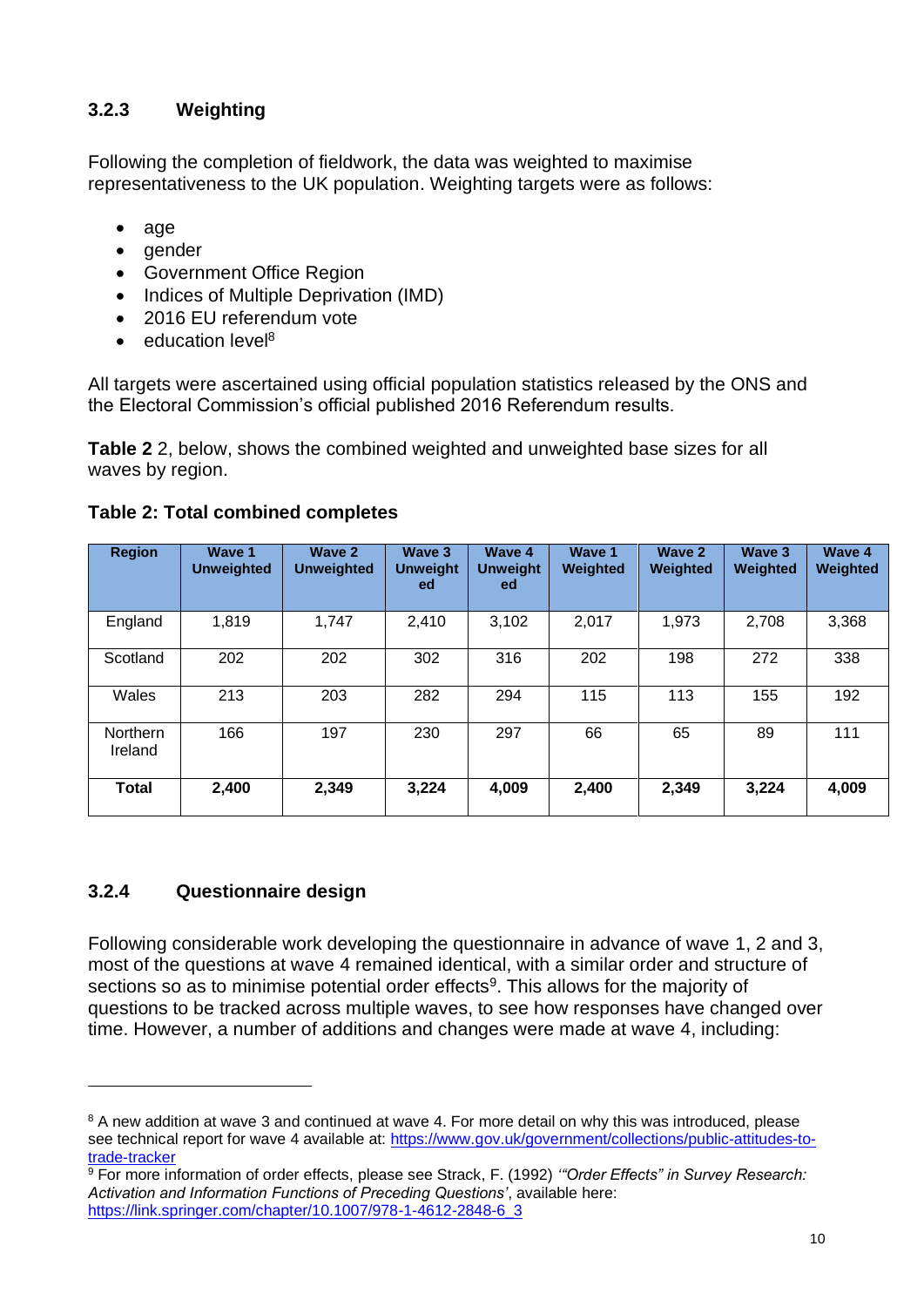- additional questions asking respondents about their support for free trade agreements with Brazil, United Arab Emirates (UAE), and Saudi Arabia
- new questions asking respondents about their support for enhancing existing deals with Canada, Mexico, Vietnam, and Singapore
- changing the trade consideration questions to be about considerations generally rather than about specific countries
- new values-based questions exploring views on the cross border sharing of consumer data and views around supply chain and self-sufficiency
- in some instances, while the questions remain the same, specific response options have changed to reflect emerging priorities

As was the case with previous waves, BMG conducted a round of cognitive testing with members of the public in order to review the question wording and structure of new or substantially altered questions<sup>10</sup>. Upon review of themes emerging from the cognitive interviews, small textual changes were made before a final draft of the questionnaire was agreed.

### **3.2.5 Fieldwork**

Fieldwork was conducted between 12 March 2021 and 3 May 2021<sup>11</sup>. Notable events taking place both prior to and during the fieldwork period include: the start of the COVID-19 vaccines rollout (from December 2021), lockdown regulations coming into effect in England (January 2021), and India being added to the UK's red list<sup>12</sup> following a rapid rise in COVID-19 cases (April 2021)<sup>13</sup>.

Other events which could have impacted perceptions of trade are also worth noting, most of which took place prior to fieldwork. These include:

- the signing of the UK-Japan free trade agreement (23 October 2020)
- Joe Biden being inaugurated as President of the USA (20 January 2021)
- the government's application to join the Comprehensive and Progressive Agreement for Trans-Pacific Partnership (CPTPP) (1 February 2021)

 $10$  For more information on the cognitive testing process, please see the technical report available at: <https://www.gov.uk/government/collections/public-attitudes-to-trade-tracker>

<sup>&</sup>lt;sup>12</sup> The Red/Amber/Green rating system to indicate COVID-19 precautions to take when travelling outside of the UK. Countries are split into tiers depending on current risk: [https://www.gov.uk/guidance/red-amber](https://www.gov.uk/guidance/red-amber-and-green-list-rules-for-entering-england)[and-green-list-rules-for-entering-england](https://www.gov.uk/guidance/red-amber-and-green-list-rules-for-entering-england) 

 $\frac{13}{13}$  From 23 April 2021, a travel ban was implemented for visitors from India; and British, Irish and thirdcountry nationals with residence rights (including long-term visa holders) arriving from India are required to self-isolate in a government-approved quarantine facility for 10 days.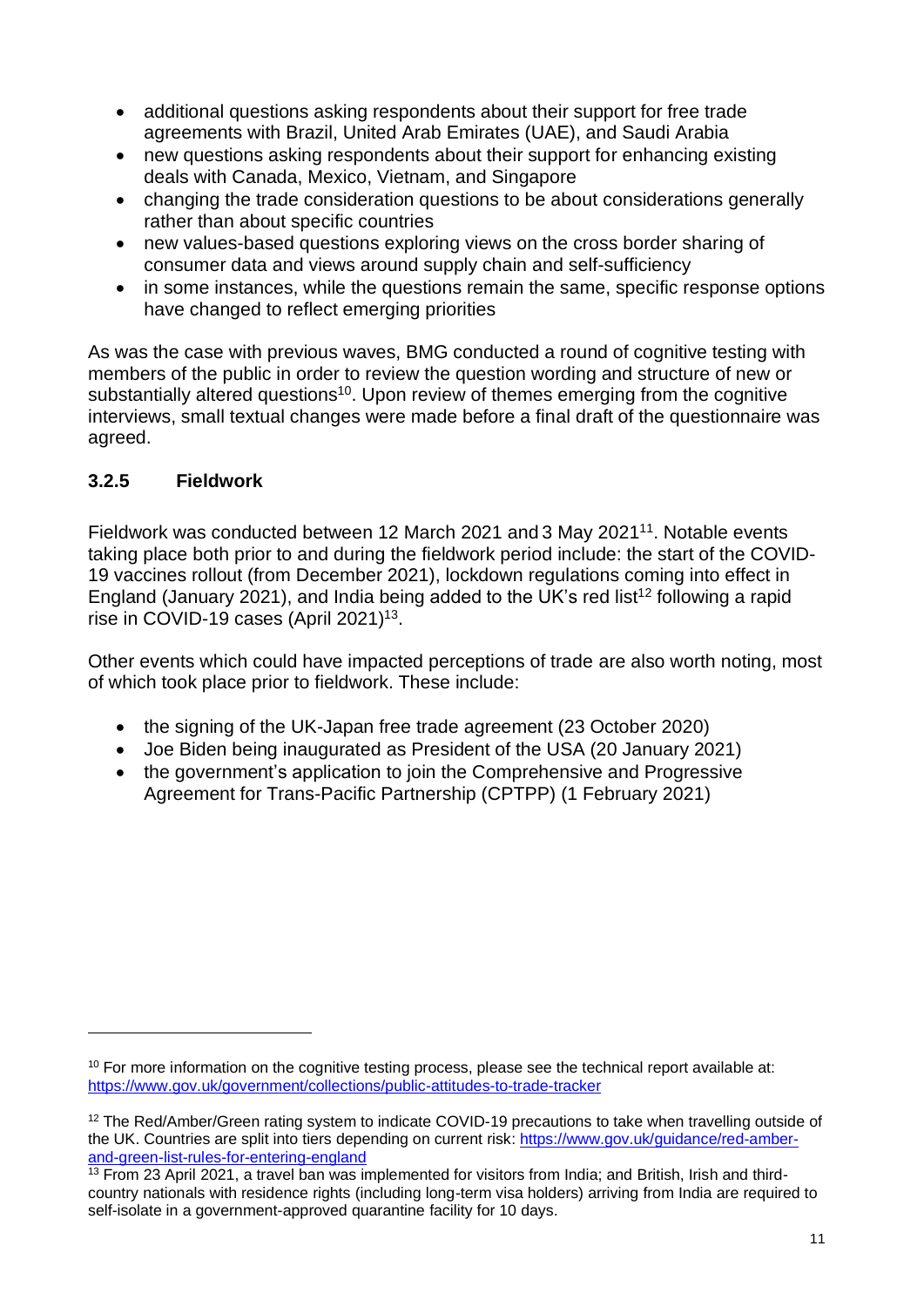# **3.3 Contents and structure of report**

The findings outlined in the report are structured under the following headings:

- **1.** Interest, knowledge and engagement: firstly, the report examines respondents' interest in the subject of trade, their knowledge of trade-related issues, and how these compare to the results observed at previous waves. The report also examines levels of engagement by exploring what trade-related news stories respondents reported seeing or hearing.
- **2.** Support for free trade agreements and their perceived impact: next, the report explores levels of support for free trade agreements more generally, as well as support for inward investment. This section also examines awareness of and support for the Comprehensive and Progressive Agreement for Trans-Pacific Partnership (CPTPP) and looks at the extent to which respondents hold views typically understood or described as 'protectionist'.
- **3.** Trade partner preferences: lastly, the report examines levels of support for trade agreements and how these have changed over time. This section also includes analysis of the traits that respondents view as important for potential trading partners to possess with respect to specific countries of interest.

# **3.4 Presentation of results**

Outlined below is a set of guidance to assist when reading and interpreting the data outlined in this report.

Section Structure: to encourage clarity and to ensure that the conclusions that have been reached from the data are clear, each section of the report is structured around what can be viewed as the main findings. Each of the main findings acts as a heading under which further detail and analysis is provided.

Rounding: the data used in this report are rounded up or down to the nearest whole percentage. It is for this reason that, on occasion, tables or charts may add up to 99% or 101%. Results that do differ in this way should not have a sum-total deviance that is larger than around 1 to 2%.

Sample: the sample was designed to be representative of the UK public. Findings refer to 'respondents', rather than residents or the general public. However, findings can be considered to be indicative of the wider UK public's views.

Base sizes: results are based on all respondents unless otherwise specified. Where results for sub-groups have been used in charts, their relevant base sizes (unweighted) are shown in parentheses after the description of the sub-group. Otherwise, base sizes are detailed in the notes at the bottom of each figure and table.

Annotation: in the tables and charts contained in this report, a \* symbol denotes a proportion that is less than 0.5%, but greater than zero.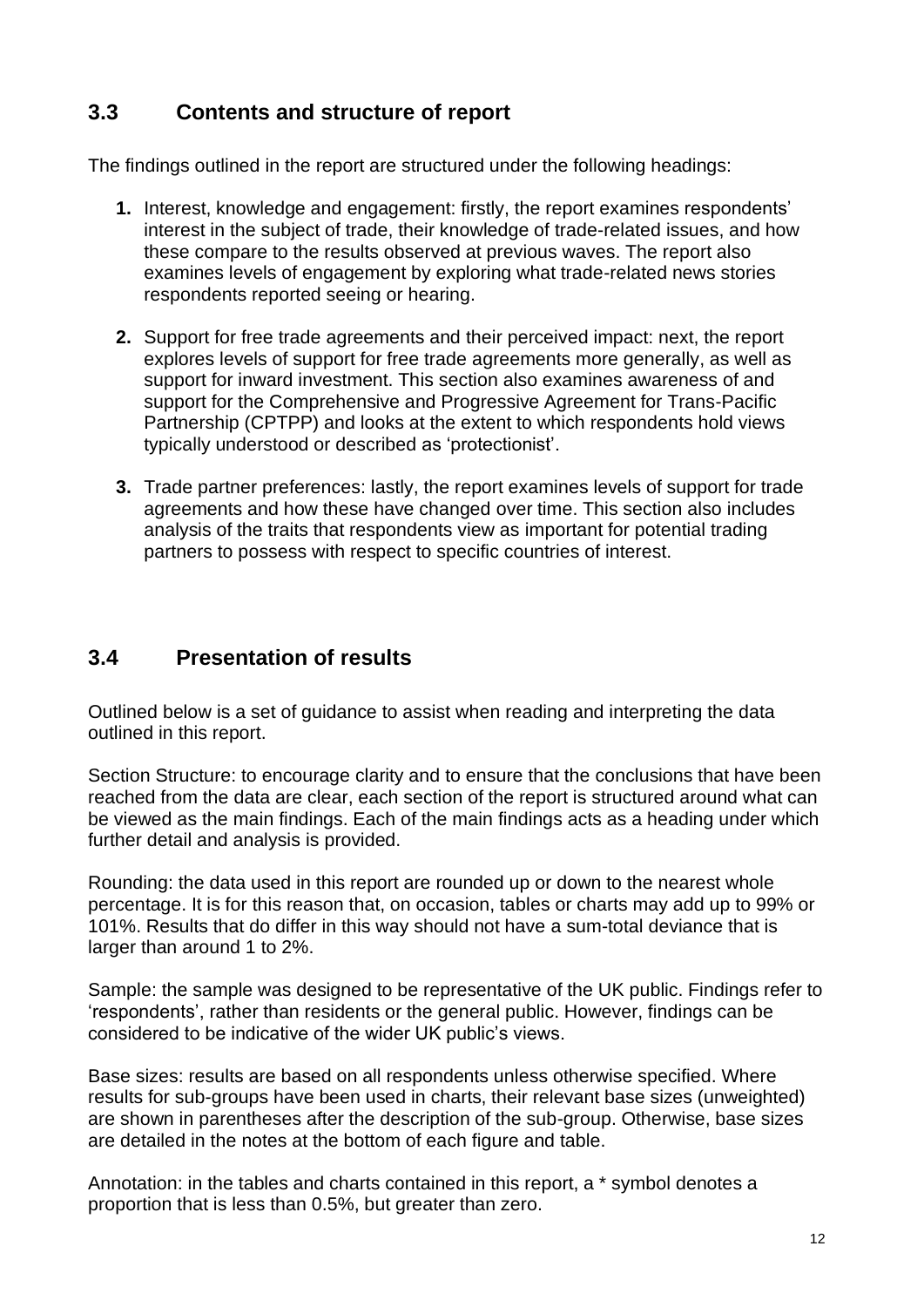Open responses: figures relating to questions asked in an open response format have been labelled as such in the notes located at the bottom of each figure.

Statistical Significance: Throughout this report, the term "significant" is only used to describe differences between particular groups that are statistically significant to 95% confidence. This means that there is only a 5% probability that the difference has occurred by chance (a commonly accepted level of probability), rather than being a 'real' difference.

Unless specified, all statistics are compared against the total.

- where a result is significantly higher than the average, or when compared to results observed at previous waves, charts in this report will be marked with the following symbol:  $\mathbf{\hat{L}}$
- where a result is significantly lower than the average, or when compared to results observed at previous waves charts in this report will be marked with the following symbol:  $\overline{\mathbf{v}}$

The report focuses on where statistically significant differences have been identified. Where differences between waves are discussed during the commentary, these differences can all be presumed to be statistically significant unless otherwise noted<sup>14</sup>.

It is important to note that the online panel interviews relied on quota sampling. There are a number of potential issues with using formal statistical significance tests on quota sample data including bias and lack of known sampling probability. Therefore, it is advised that any results of statistical significance tests are used as a guide and should always be interpreted with a degree of caution<sup>15</sup>.

<sup>14</sup> Data tables can be accessed here: [https://www.gov.uk/government/collections/public-attitudes-to-trade](https://www.gov.uk/government/collections/public-attitudes-to-trade-tracker)[tracker](https://www.gov.uk/government/collections/public-attitudes-to-trade-tracker)

 $\frac{15}{15}$  Further discussion on quota and probability sampling and the consequences for statistical tests is provided in the technical report which can be accessed here: <https://www.gov.uk/government/collections/public-attitudes-to-trade-tracker>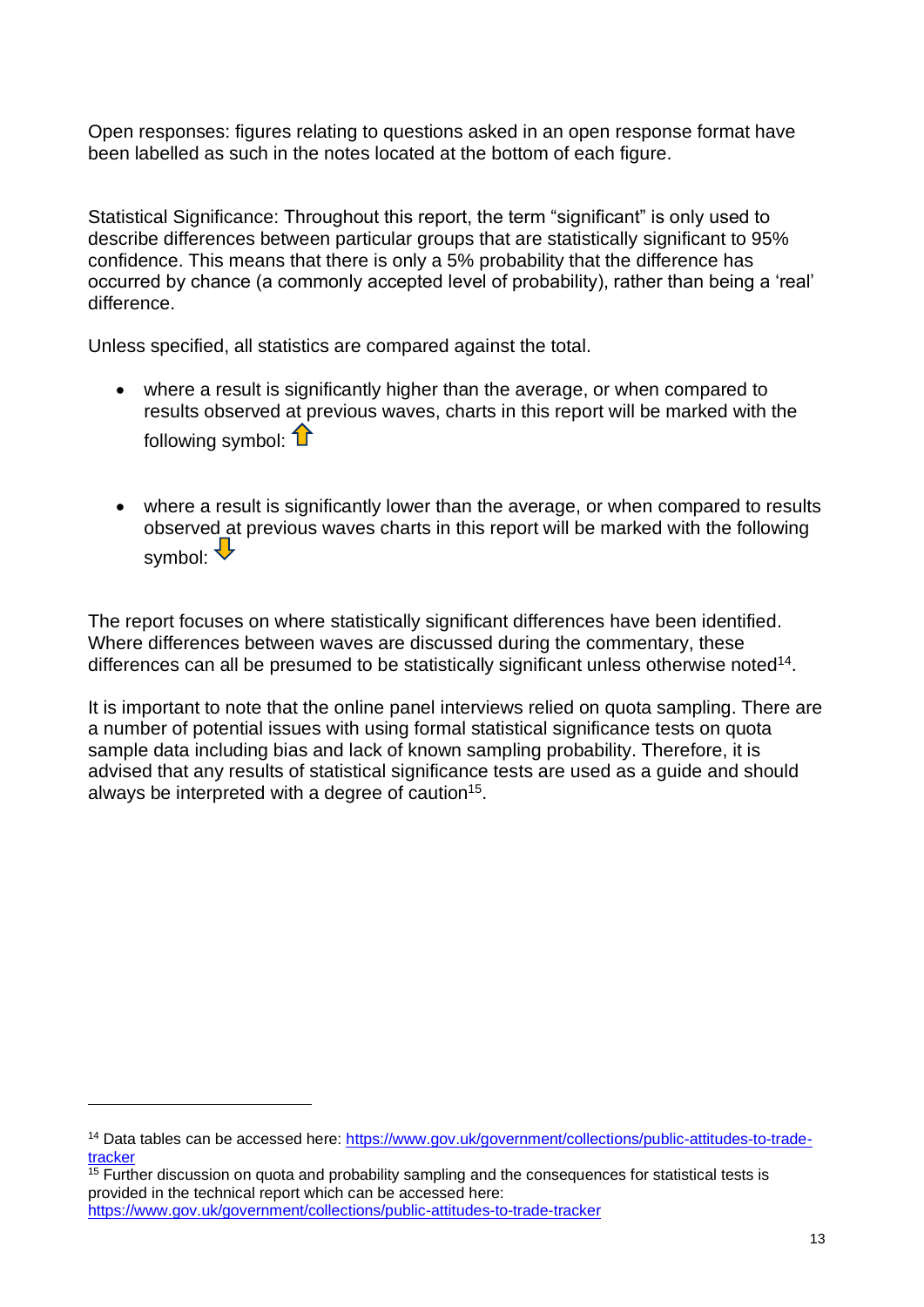# **4 Interest, knowledge and engagement**

## **4.1 Background**

At the outset of the survey, respondents were asked a series of questions designed to measure their levels of interest in, knowledge of, and engagement with, the subject of trade.

Consistent with previous waves, these areas were principally explored at the beginning of the survey in order to ensure that responses were not artificially 'primed' by other survey questions.

It should be noted that responses to questions designed to measure interest and engagement around a subject, particularly those that relate to politics, are often influenced by social desirability bias<sup>16</sup>. It may be considered desirable to be seen as interested or knowledgeable on topical issues and current affairs. Therefore, it is possible that respondents may overstate their interest or knowledge of such issues when responding to survey questions. The results discussed below should, therefore, be treated with this cautionary note in mind. Nonetheless, it is worth noting that some of this effect is designed to be ameliorated by the self-completion method chosen for this survey, which removes the social pressure of an interviewer.

# **4.2 Interest in trade**

When examining what is referred to as levels of 'interest' in trade, we are referring to the general levels of desire to give the subject of trade further attention and thought. We may consider that a respondent who reports high levels of interest may be more likely to actively explore materials or news stories that relate to free trade in more detail.

### **4.2.1 There has been a slight decrease in interest in how the UK trades with other countries but decreasing interest is not limited to trade-related issues.**

In order to examine interest levels around the subject of trade, respondents were separately asked about the extent to which they were interested in how the UK trades with EU countries and non-EU countries. This is consistent with the approach in previous waves. This featured alongside a list of other topics of potential public interest: the UK economy, the UK's approach to environmental issues, and UK foreign affairs.

A total of 70% of respondents said they felt interested in how the UK trades with countries inside the European Union. The same proportion (70%) also said they were interested in how the UK trades with countries outside the European Union. This includes

<sup>&</sup>lt;sup>16</sup> For more information on effects of social desirability bias and associated effects on survey questions, see Krumpal, I. (2013) *'Determinants of social desirability bias in sensitive surveys: a literature review'*, available here:<https://link.springer.com/article/10.1007/s11135-011-9640-9>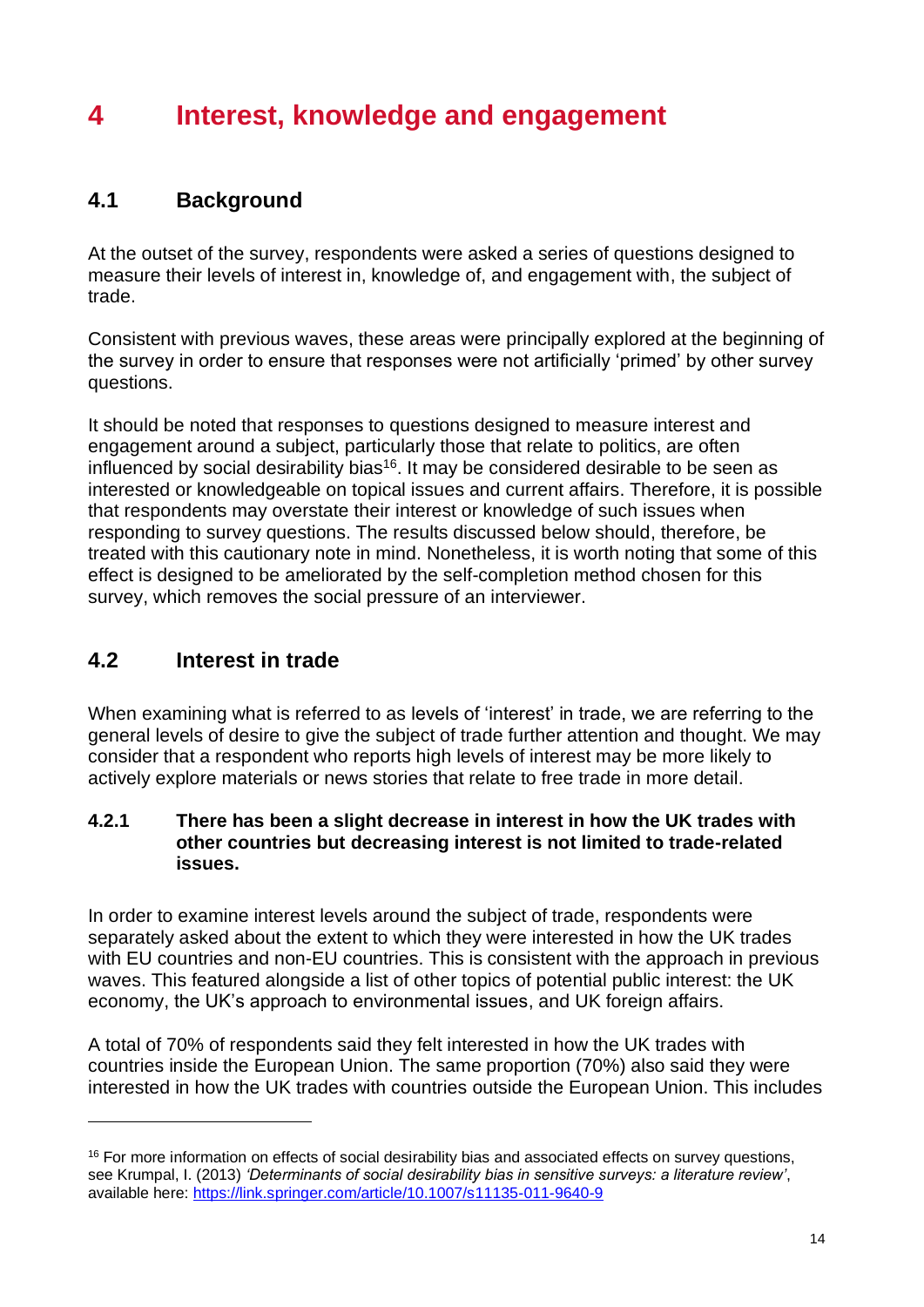around a quarter of respondents who stated they are 'very interested' in how the UK trades with countries both inside (25%) and outside the EU (24%).

As Figure 1 illustrates, this represents a significant drop in overall levels of interest compared to the results at wave 3. Interest in trade with countries outside the EU has decreased by 5 percentage points, as has interest in trade with countries in the European Union.

However, it is important to note that levels of interest in a variety of other topics have also decreased significantly when compared to wave 3 results. Interest in UK foreign affairs has gone down by 4 percentage points while interest in the UK economy and the UK's approach to environmental issues has decreased by 3 percentage points respectively.

**Figure 1: Interest in how the UK trades with other countries and other topics**



IK1: How interested would you say you are in …?

Unweighted base sizes: all respondents (Wave  $1 = 2400$ , Wave  $2 = 2349$ , Wave  $3 = 3224$ , Wave  $4 = 4009$ ) Statistical significance arrows represent significant differences when compared to results observed at previous wave.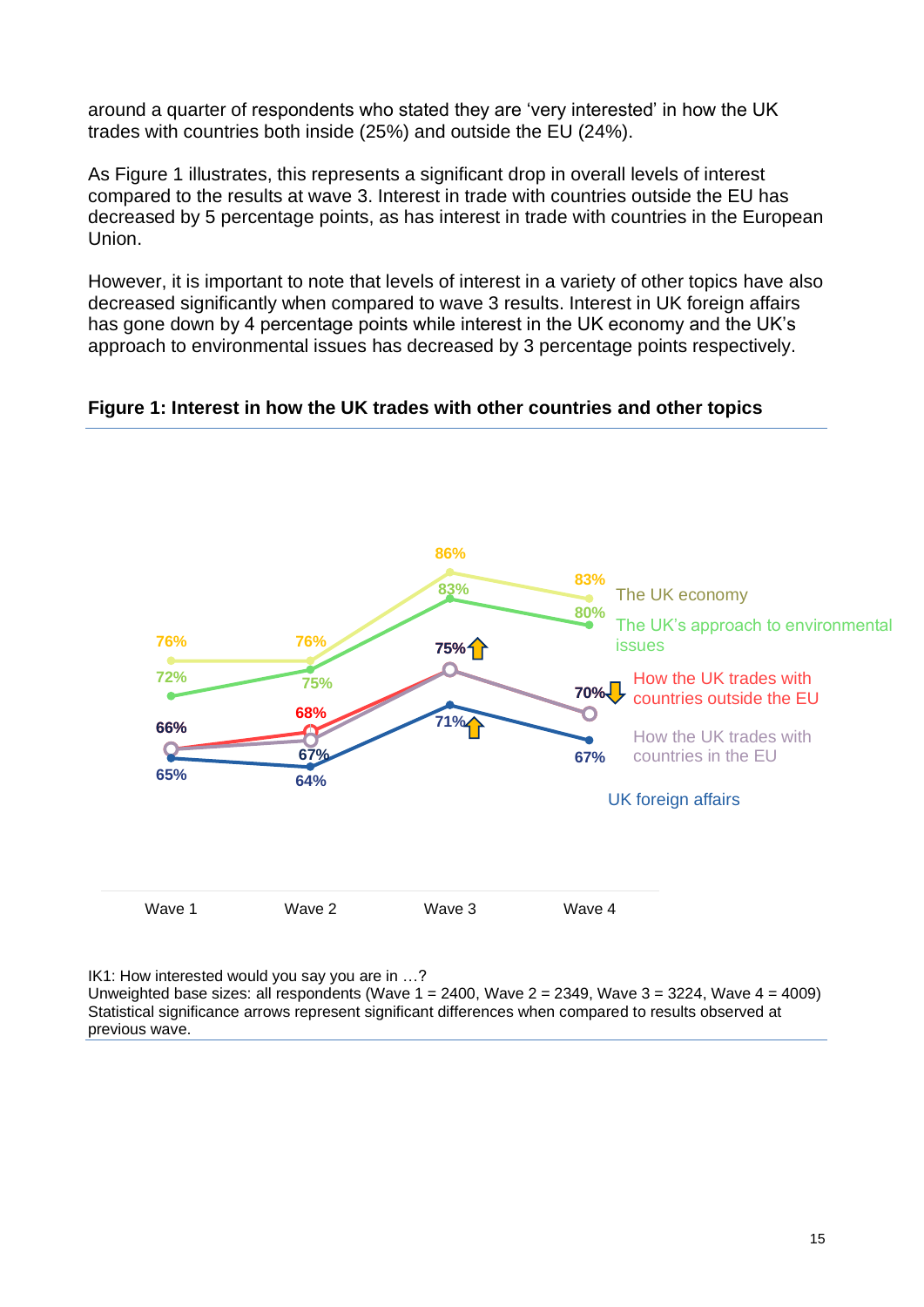### **4.2.2Those who are older, in higher socio-economic grades, or are degree educated continue to be more likely to report interest in how the UK trades with countries outside the EU.**

By analysing responses across demographic groups, consistent patterns emerge in terms of the groups more likely to report being interested in how the UK trades with countries outside the EU. Figure 2 below charts interest levels among demographic groups on the question of interest in how the UK trades with countries outside the EU<sup>17</sup>.

Consistent with patterns observed in previous waves, respondents are more likely to report being interested if they:

- are in higher socio-economic grades (SEG): 84% of those in SEG classifications AB say they are either very or fairly interested. This compares to 62% in SEG DE classification<sup>18</sup>
- are older: respondents in older age groups are more likely to report being interested, while the opposite is true of those aged under 35. Of those aged 16 to 24, 59% say they are interested. This compares to 79% of those aged 65 to 74 and 76% of those aged 75 and over. Nonetheless, the overall decrease in interest compared to wave 3 cannot be attributed to younger or older generations. In fact, the largest decreases in interest can be observed among those aged 25 to 34 (11 percentage points) and those aged 65 to 74 (9 percentage points)
- have obtained degree level qualifications: 82% of those with at least an undergraduate degree level of education report being interested, which compares to 61% of those with no qualifications. However, decreases in interest levels between waves 3 and 4 are only significant among those with degree level qualifications (5 percentage points)
- are men: by a margin of 11 percentage points, men (76%) are significantly more likely than women (65%) to report being interested<sup>19</sup>

<sup>&</sup>lt;sup>17</sup> Whilst not set out in full, responses to the question about interest in how the UK trades with countries inside the EU follow a similar pattern.

<sup>&</sup>lt;sup>18</sup> More detail on SEG classifications is provided in the appendix.

<sup>&</sup>lt;sup>19</sup> Gender differences in interest levels with respect to political related issues is a common phenomenon within survey research. See, for example: Coffe, H. (2013) *'Women Stay Local, Men Go National and Global? Gender Differences in Political Interest'*, available at: <https://link.springer.com/article/10.1007/s11199-013-0308-x>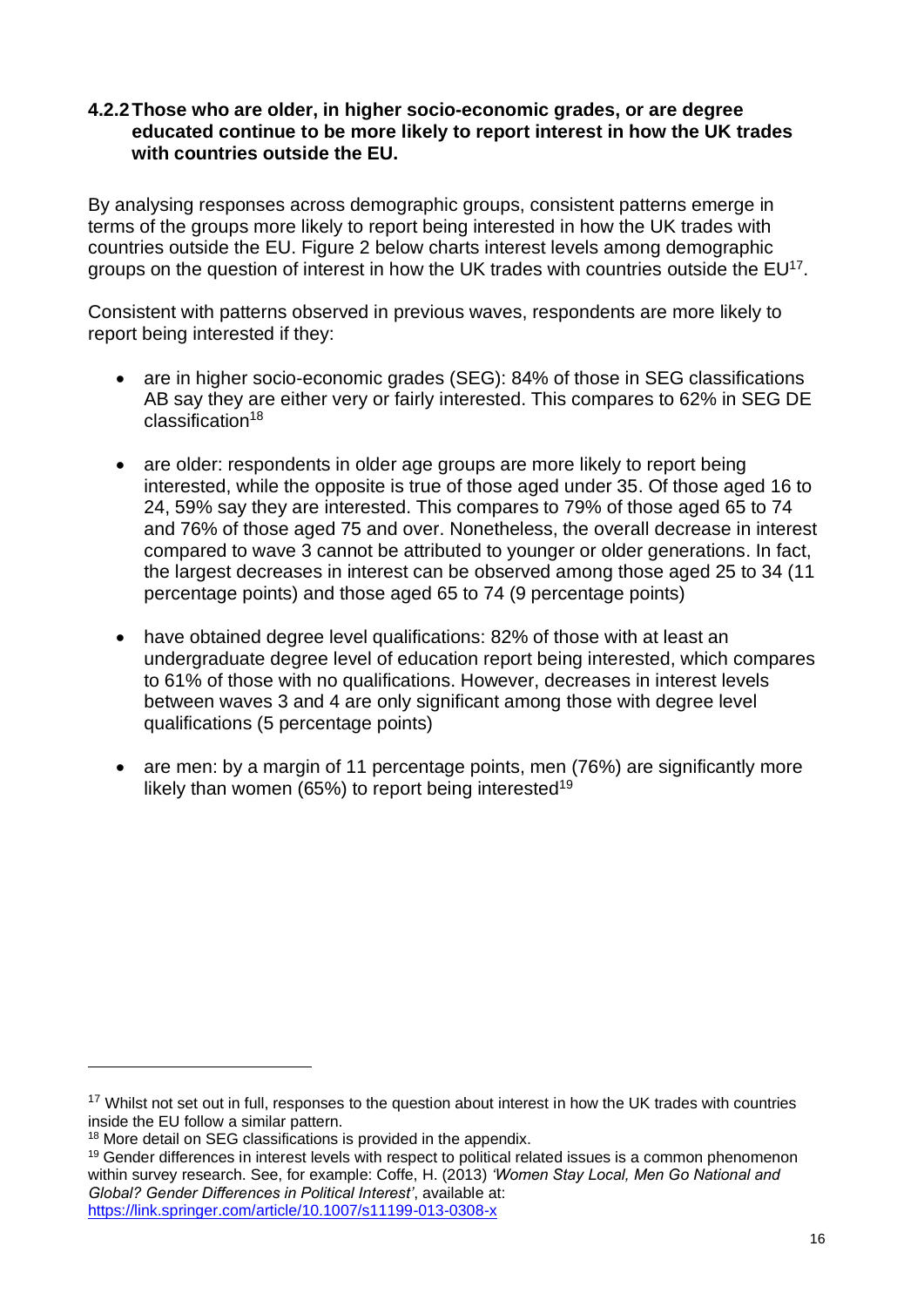### **Figure 2: Interest levels in how the UK trades with countries outside the EU across key groups**



IK1: How interested would you say you are in….? How the UK trades with countries outside the European Union

Proportions stating that they are very or fairly interested.

Unweighted base sizes provided in parenthesis.

Statistical significance arrows represent significant differences against the average result.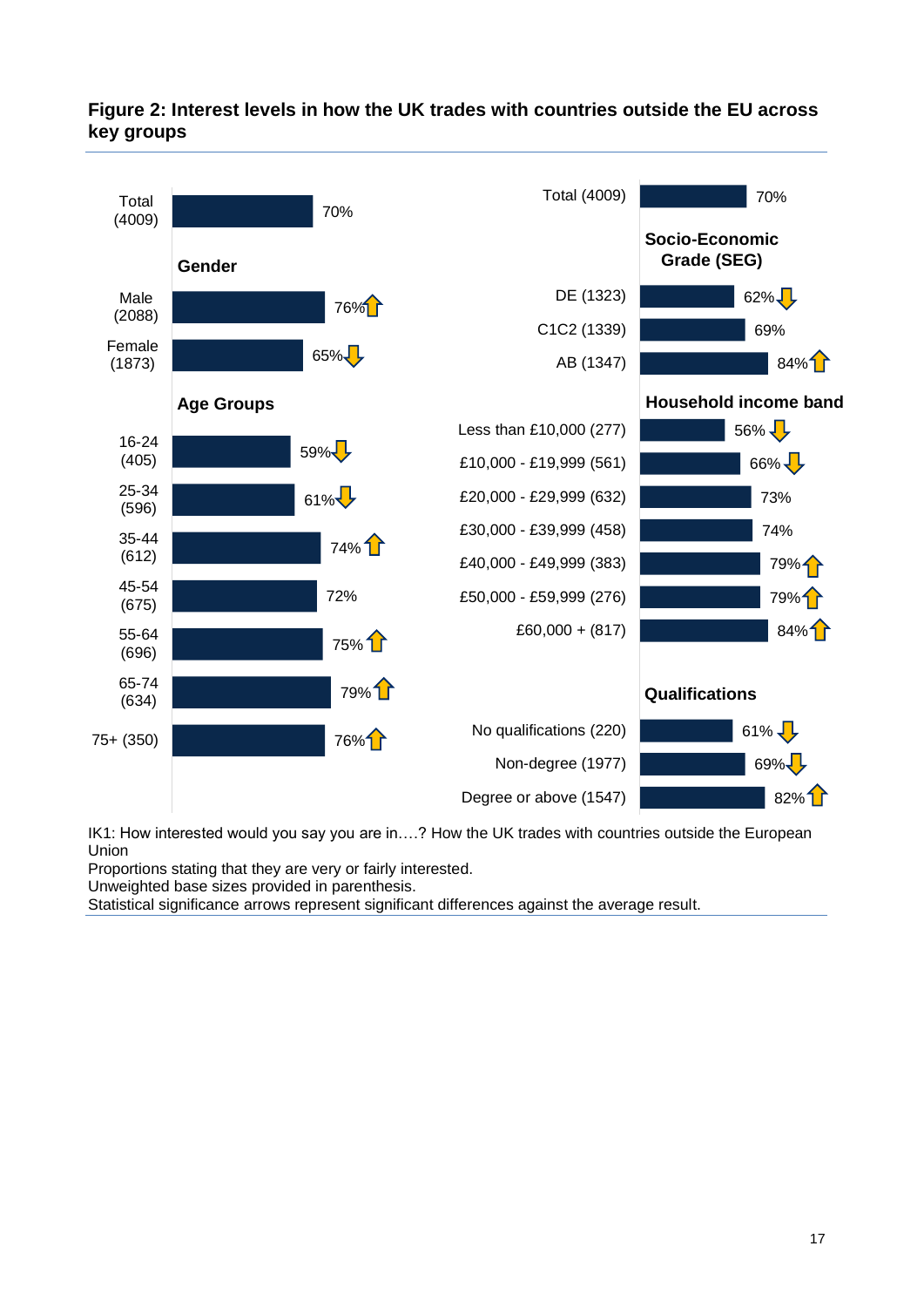# **4.3 Knowledge of free trade**

An important research objective was to explore how knowledgeable respondents felt about free trade and trade related issues. As in wave 3, knowledge was explored using self-reported knowledge questions.

### **4.3.1 Self-reported knowledge levels have decreased with respect to how the UK trades with countries both in and outside the European Union**

While 7 in 10 indicate that they are interested in how the UK trades with other countries, only a minority say they feel knowledgeable (see [Figure 3\)](#page-18-0). The results, therefore, continue to indicate a "knowledge gap" between levels of interest and levels of knowledge.

Around 1 in 3 (35%) respondents said they feel knowledgeable about how the UK trades with countries outside the EU (versus 37% at wave 3). Slightly more respondents say they feel knowledgeable about how the UK trades with countries in the European Union (41%, versus 47% at wave 3). Both figures represent significant decreases compared to wave 3 but are in line with results reported at waves 1 and 2.

This continues to be lower than the proportion who say they feel knowledgeable about the UK's approach to environmental issues and the UK economy (54% and 60% respectively). However, as at wave 3, the proportion who feel knowledgeable about how the UK trades with countries in the European Union is in line with the proportion who feel knowledgeable about UK foreign affairs (41% and 43% respectively).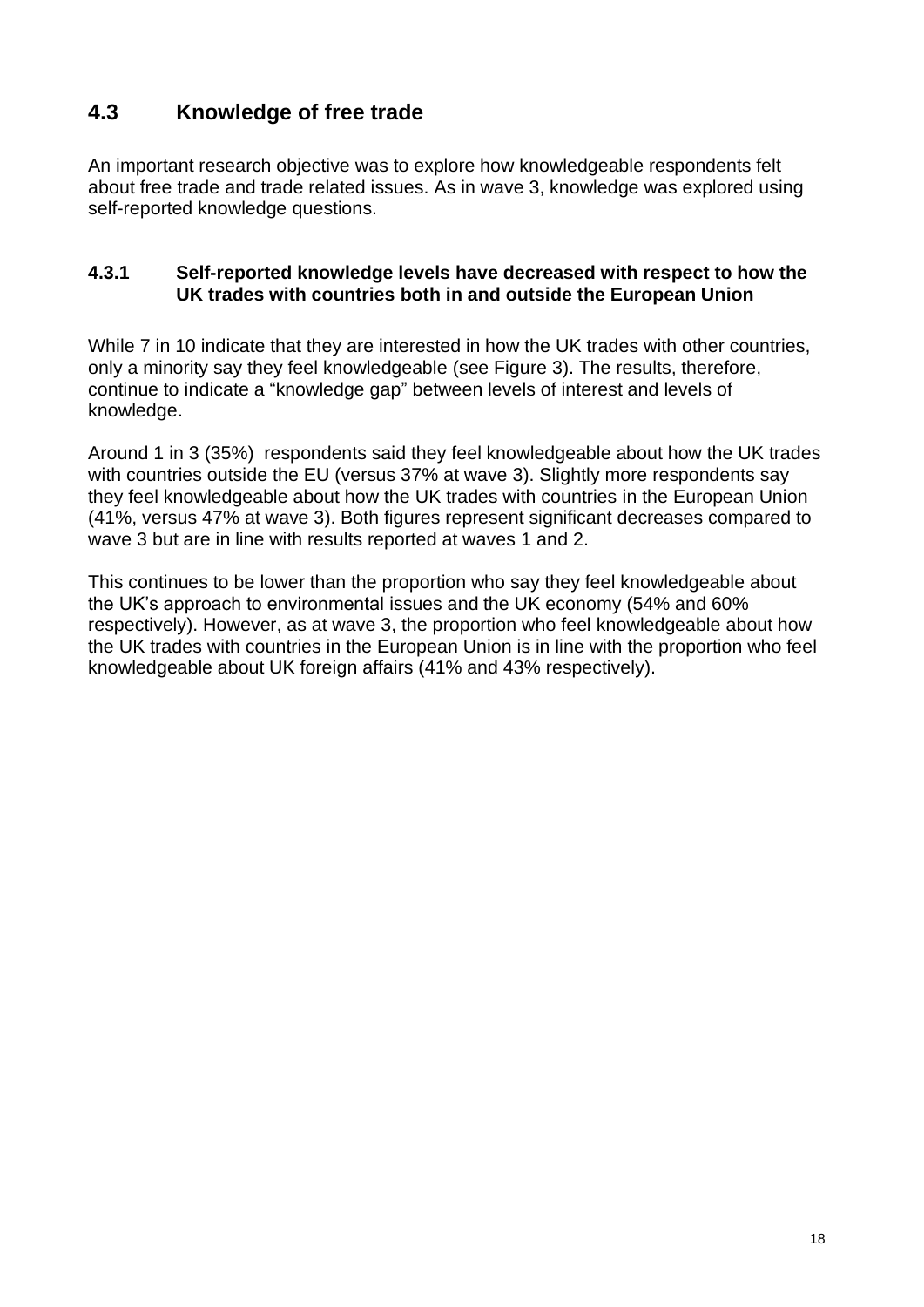#### <span id="page-18-0"></span>**Figure 3: Self-reported knowledge of how the UK trades with other countries and other topics**



IK2. How knowledgeable would you say you currently are about ...?

Unweighted base sizes: all respondents (Wave  $1 = 2400$ , Wave  $2 = 2349$ , Wave  $3 = 3224$ , Wave  $4 = 4009$ ) Statistical significance arrows represent significant differences when compared to results observed at knowledgeable previous wave.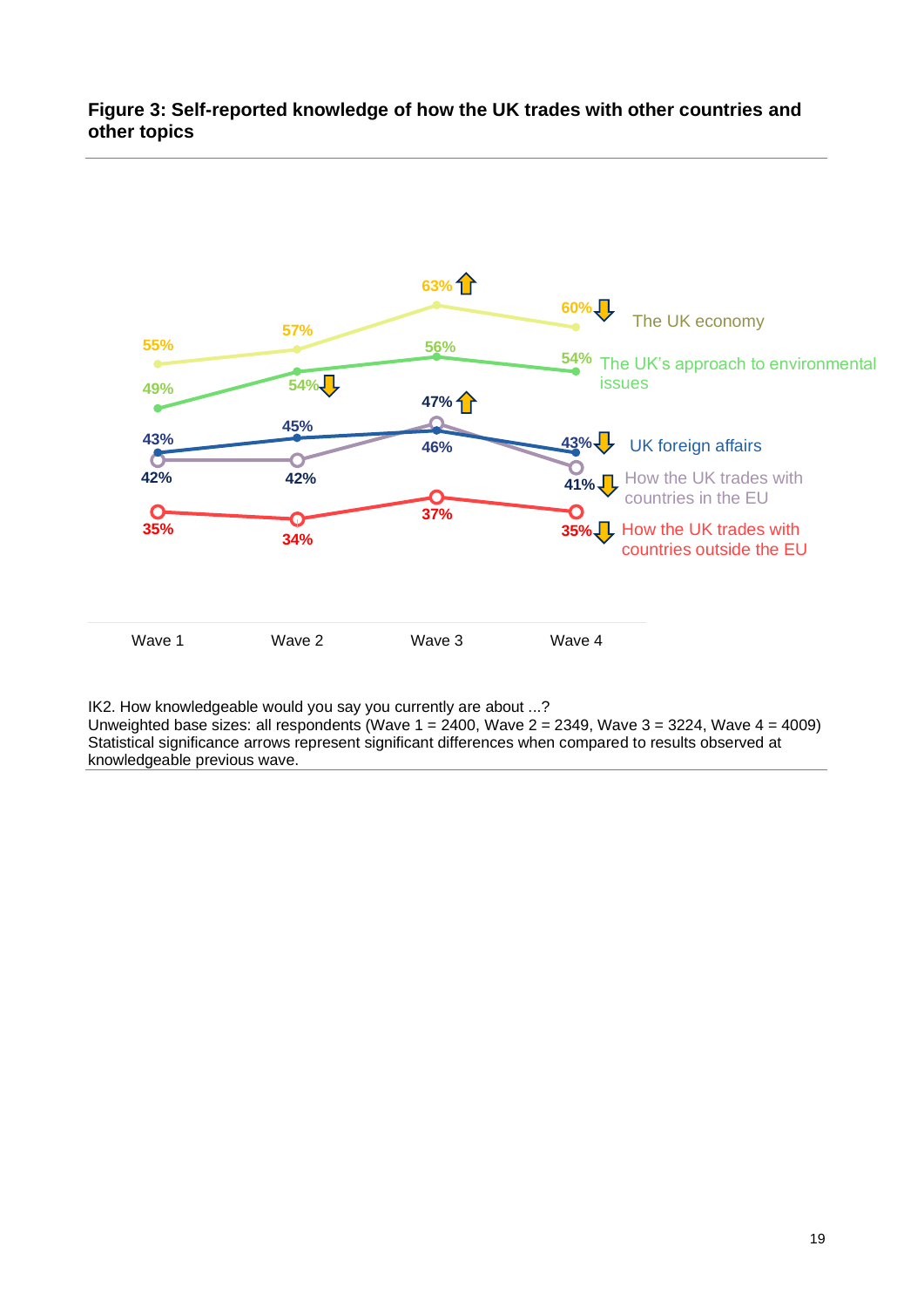### **4.3.2 Those who are older, in higher socio-economic grades, or are degree educated continue to report higher levels of knowledge**

Consistent with previous waves, respondents who are older, in higher socio-economic grades, and degree educated are more likely to say they feel knowledgeable about how the UK trades with other countries. This applies both in terms of trade inside and outside the EU.

Figure 4, below, charts interest levels among key groups on the question of how knowledgeable they feel about how the UK trades with countries outside the  $EU^{20}$ .

In line with previous waves, respondents are more likely to say they are knowledgeable if they:

- are in higher socio-economic grades (SEG): respondents from higher socioeconomic grades are more likely to report feeling knowledgeable. Close to half of those within the SEG AB classifications say they are knowledgeable (47%), far higher than the rate of those in SEG classifications DE (28%)
- have obtained degree level qualifications: there continues to be a significant gap between those who have obtained a degree or above level qualifications (44%), those who have obtained non-degree qualifications (33%) and those who have no qualifications (23%)
- are men: the gender gap also persists. Men (44%) are much more likely than women (26%) to report feeling knowledgeable about how the UK trades with countries outside the EU. This is a commonly observed phenomenon in survey research, with women often more likely to state they feel less knowledgeable when answering survey questions about political issues<sup>21</sup>

Compared to wave 3, the biggest drop in knowledge can be observed among those aged 65 to 74 (29%, compared to 38% at wave 3).

 $21$  Evidence from academia suggests that this can often be partly explained by a variety of factors that are often not related to the 'actual' knowledge levels of respondents. For example, some studies suggest that women are more risk-averse when answering knowledge related questions and are more likely to state 'don't know'. Other studies suggest that women tend to be more interested in political information related to local affairs rather than national and international issues. For further discussion, please see Lizotte, M and Sidman, A. (2009*) 'Explaining the Gender Gap in Political Knowledge'*, available at:

<sup>&</sup>lt;sup>20</sup> Whilst not set out in full, responses to the question about how knowledgeable they feel about how the UK trades with countries *inside* the EU follow a similar pattern.

[https://www.researchgate.net/publication/231898529\\_Explaining\\_the\\_Gender\\_Gap\\_in\\_Political\\_Knowledg](https://www.researchgate.net/publication/231898529_Explaining_the_Gender_Gap_in_Political_Knowledge) [e](https://www.researchgate.net/publication/231898529_Explaining_the_Gender_Gap_in_Political_Knowledge)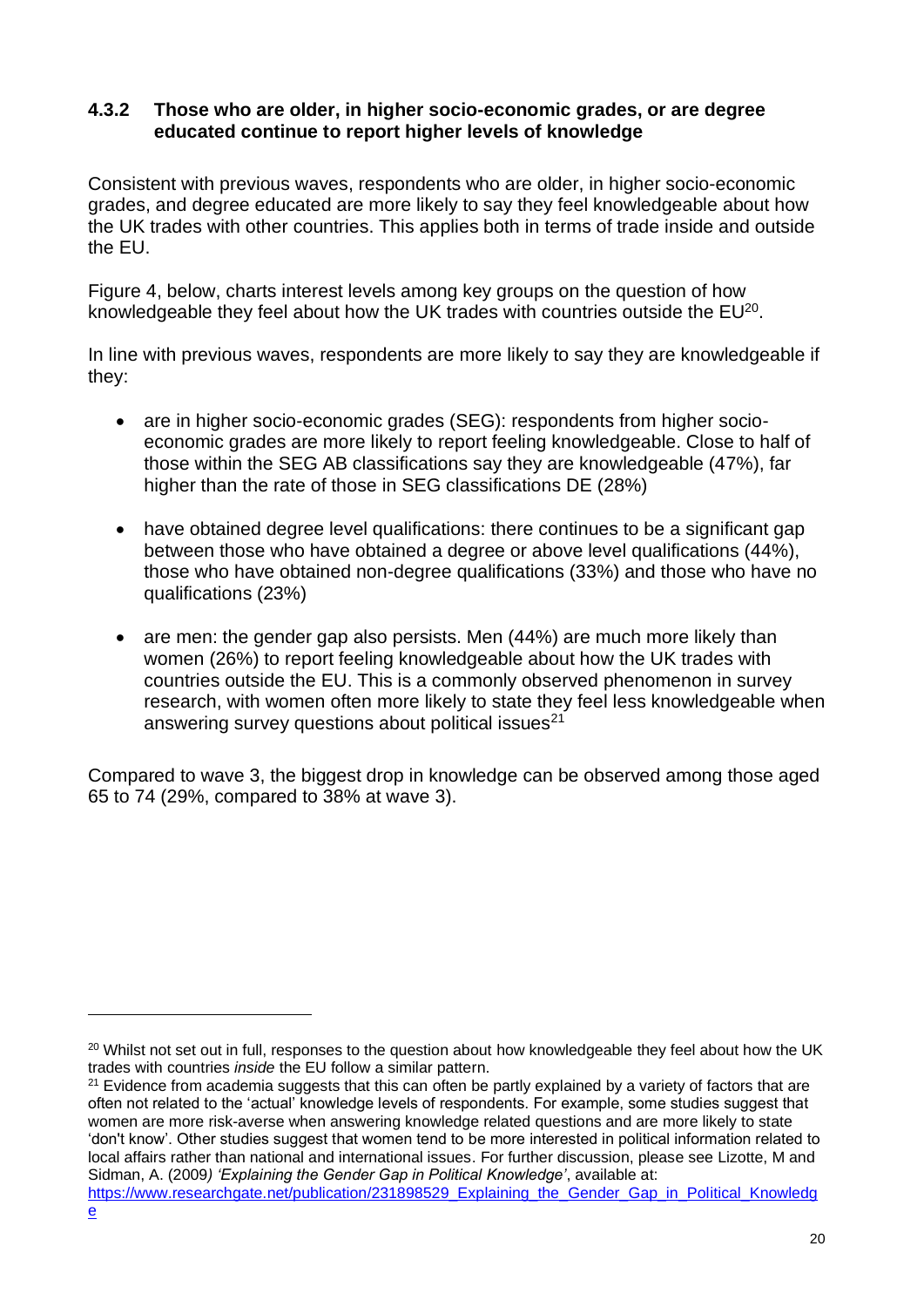

### **Figure 4: Self-reported knowledge levels about how the UK trades with countries outside the EU - across key groups**

IK2. How knowledgeable would you say you currently are about…? How the UK trades with countries outside the European Union

Proportions stating that they are very or fairly interested.

Unweighted base sizes provided in parenthesis.

Statistical significance arrows represent significant differences against the average result.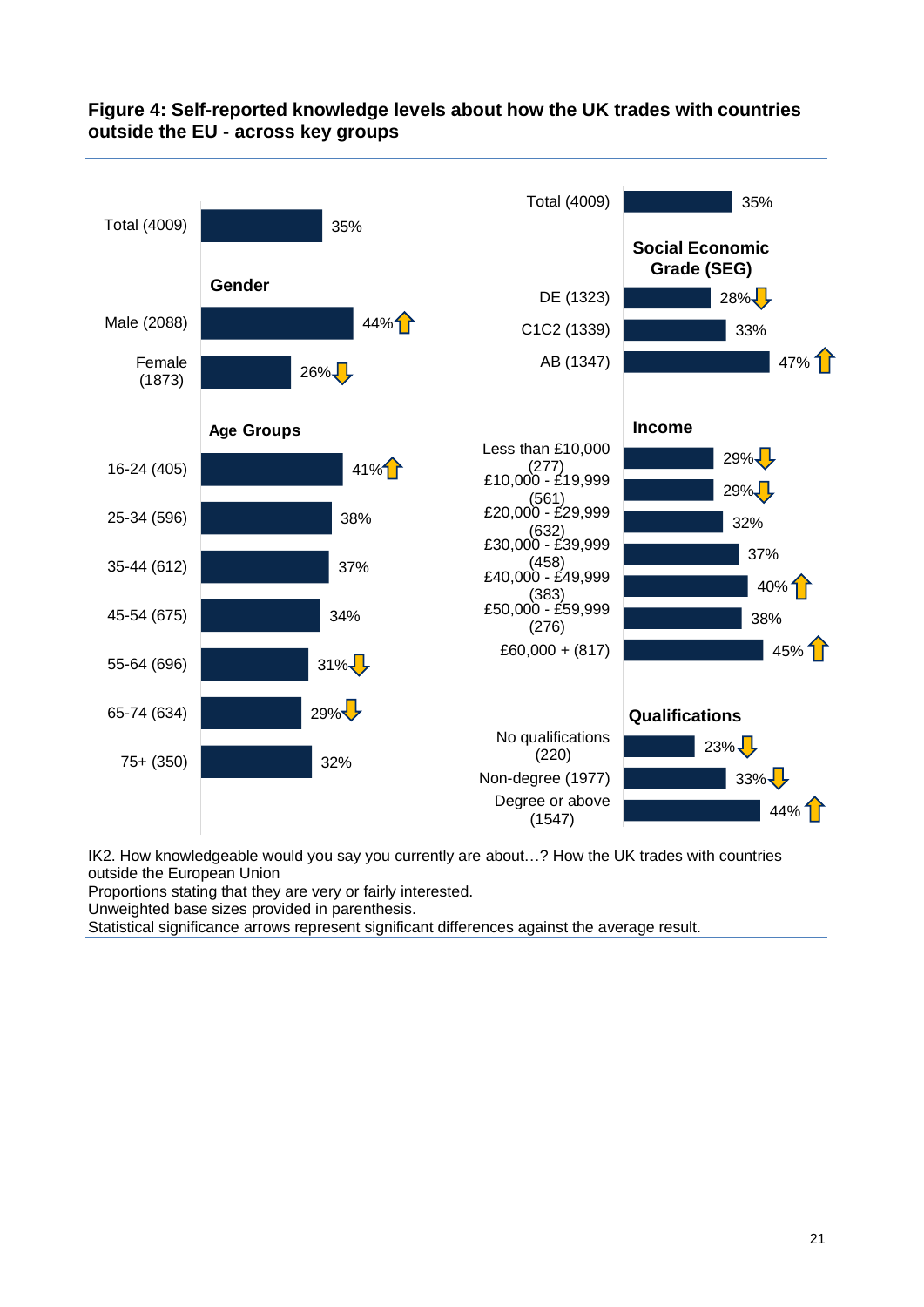## **4.4 Engagement**

### **4.4.1 The percentage of respondents who reported seeing or hearing anything about how the UK trades with other countries remains stable.**

Almost 2 in 5 respondents (37%) reported seeing, reading or hearing information about how the UK trades, or will trade, with other countries in the previous week (see [Figure 5\)](#page-21-0). This is in line with wave 2 and 3 but remains lower than figures for wave 1  $(48%)^{22}$ .

#### <span id="page-21-0"></span>**Figure 5: Proportions of respondents saying they have seen or heard something in the last week about how the UK trades with other countries or will trade with them**



FT1. In the last week, have you seen or heard anything about how the UK trades with other countries, or will trade with them in the future?

Unweighted base sizes: all respondents (Wave  $1 = 2400$ , Wave  $2 = 2349$ , Wave  $3 = 3224$ ) / Random half sample (Wave  $4 = 1968$ )

Only shown to 50% of the sample at random from wave 4. Shown to all respondents at waves 1 to 3. Comparisons to previous waves should be treated with caution.

Statistical significance arrows represent significant differences when compares to results observed at previous wave.

### **4.4.2 The most common themes respondents have come across are trade relationships with non-EU and EU countries**

Those respondents who recalled having seen or heard something about how the UK trades with other countries in the previous week were asked to summarise what they had seen or heard in an open response question. Their answers were then coded into

<sup>%</sup> stating 'Yes'

 $22$  At wave 4 this question was asked to a random 50% of the sample, rather than to all respondents as it was done in waves 1 to 3. Although the results at wave 4 are consistent with previous bursts, they should be interpreted with this cautionary note in mind.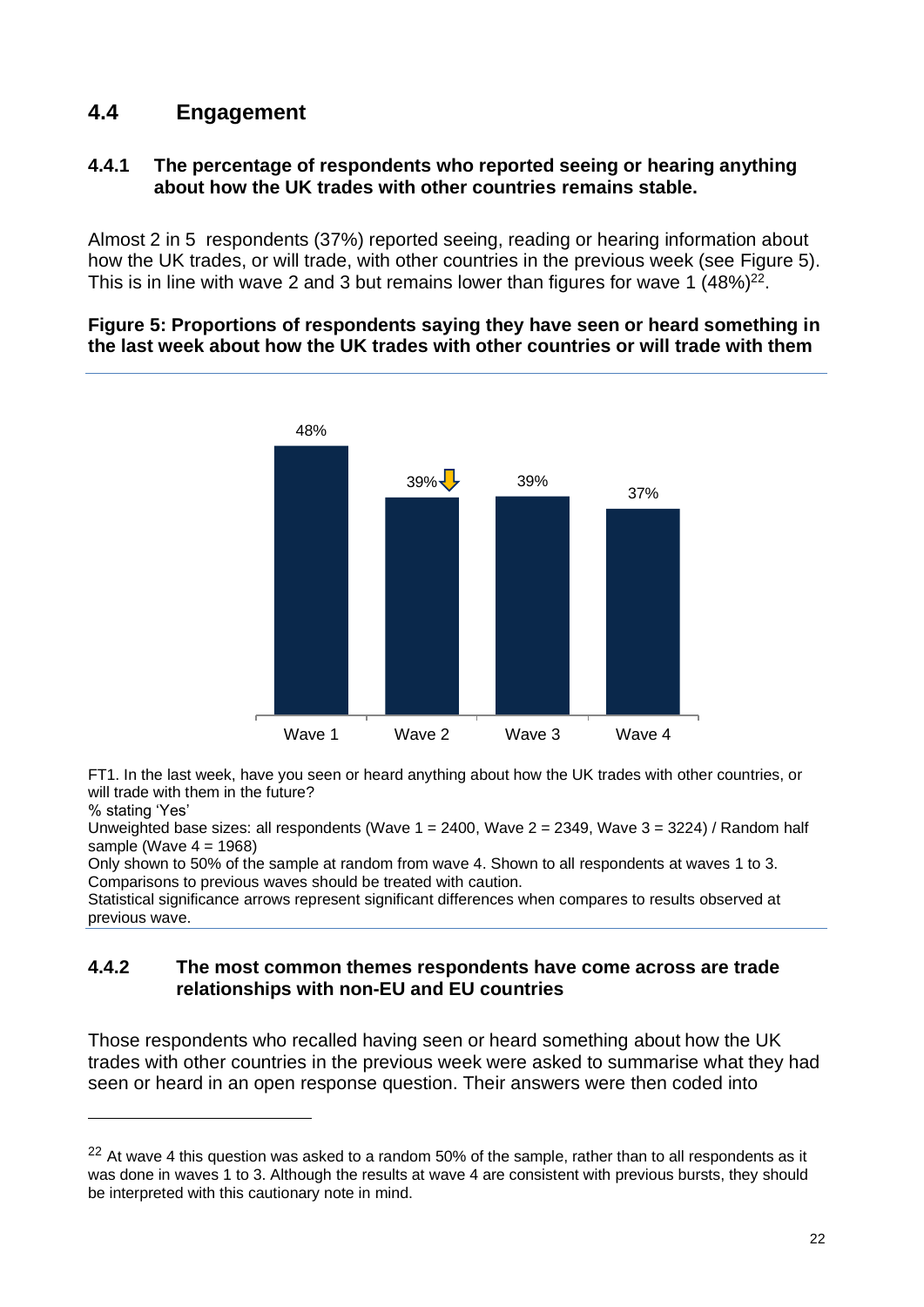themes, each of which is presented in Figure 6 below.

The most commonly cited theme was trade relationships with non-EU countries, mentioned by 16% of respondents who had read, seen or heard something in the previous week. This is followed by trade relationships with EU countries (12%), Northern Ireland border issues (10%) and stories related to our trading relationship with the USA  $(10\%)$ .



**Figure 6: Coded themes of what respondents had seen or heard in the previous week**

FT2.  $\dots$  and can you provide a brief summary or description of what you have heard?<sup>23</sup> Open response question.

Unweighted base size: where heard anything about how the UK trades with other countries (828)

### **4.4.3 A large decline in mentions of post-Brexit trade deals, trade relations with the USA, and lower standards/quality goods was observed. Meanwhile, vaccine supply, the reduction of EU exports and increased red tape are emerging issues.**

Compared to wave 3, at the time of wave 4 fieldwork a considerably lower proportion of respondents said that they had seen or heard something around discussions of trade or trade deals post Brexit (5%, compared to 23% at wave 3). This also applies to trade relationships with the USA (10%, compared to 25% at wave 3), lower standards/quality of

 $23$  This question was coded as a multiple-response question rather than a single-response question. Consequently, themes are not exclusive and will add up to more than 100%.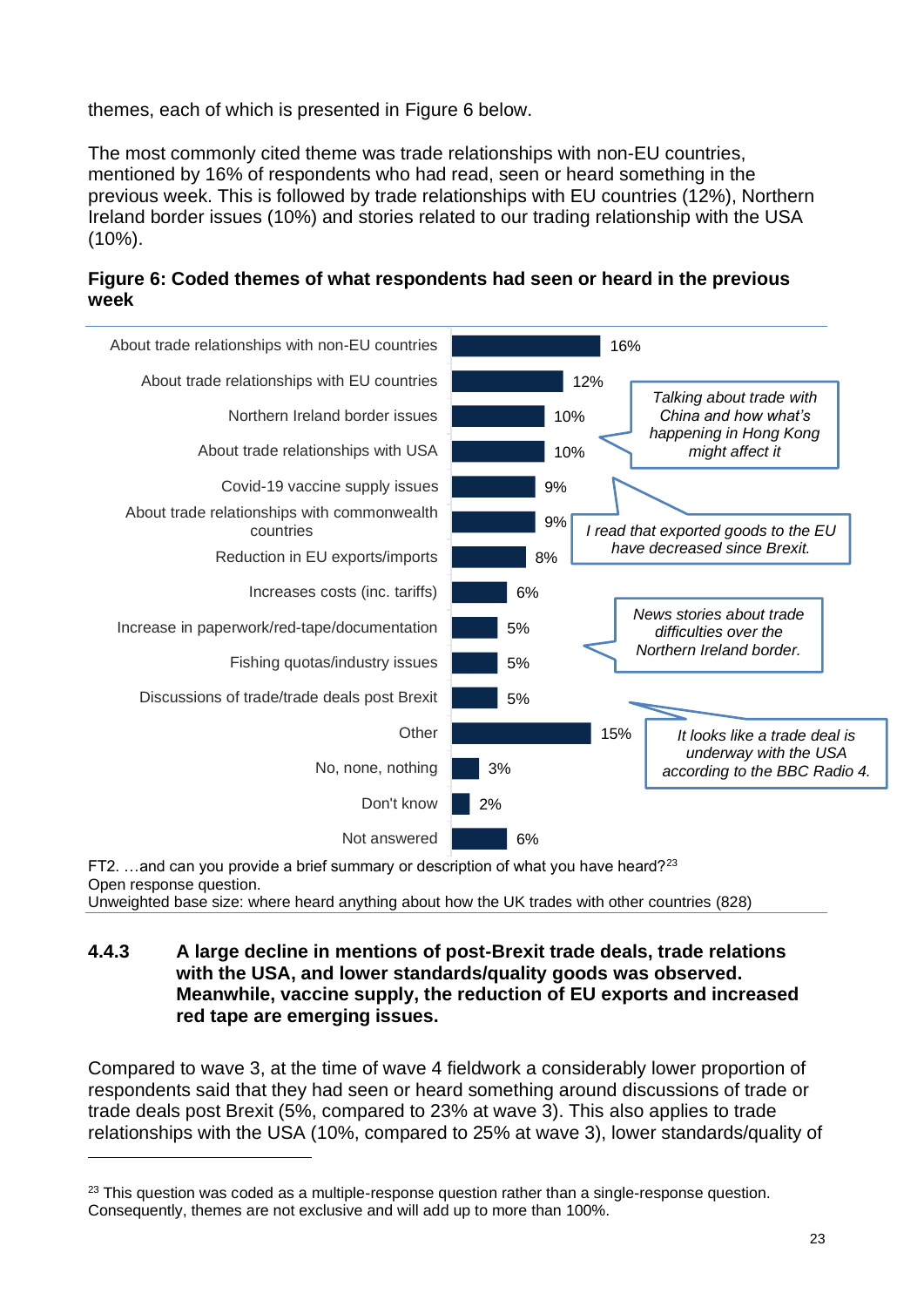goods (1%, compared to 16% at wave 3) and trade relationships with EU countries (12%, compared to 22% wave 3).

In contrast, Northern Ireland border issues (10%), COVID-19 supply issues (9%) and reductions in exports and imports from the EU (8%) were mentioned by around 1 in 10 respondents. These topics were not mentioned at all at wave 3.

Furthermore, 5% stated that they had seen or heard something about increases in paperwork/red tape, an issue which, again, was not mentioned in prior waves. A breakdown of these results has been included below in [Table 3.](#page-23-0)

| <b>Issue</b>                                       | <b>Wave</b> | <b>Wave</b><br>2 | <b>Wave</b><br>3 | <b>Wave</b><br>4 | <b>Change</b><br>(W4 vs.<br>W3) |
|----------------------------------------------------|-------------|------------------|------------------|------------------|---------------------------------|
| Discussions of trade/trade deals post Brexit       | 24%         | 13%              | 23%              | 5%               | $-18$                           |
| About trade relationships with USA                 | 8%          | 16%              | 25%              | 10%              | $-15$                           |
| Lower standards/quality goods                      | 1%          | 1%               | 16%              | 1%               | $-15$                           |
| About trade relationships with EU countries        | 12%         | 5%               | 22%              | 12%              | $-10$                           |
| Northern Ireland border issues                     | 3%          | 2%               | $0\%$            | 10%              | $+10$                           |
| COVID-19 vaccine supply issues*                    | $0\%$       | $0\%$            | $0\%$            | 9%               | $+9$                            |
| Reduction in EU exports/imports*                   | $0\%$       | $0\%$            | $0\%$            | 8%               | $+8$                            |
| No deal Brexit                                     | 3%          | 11%              | 6%               | 0%               | $-6$                            |
| Increase in paperwork/red<br>tape/documentation*   | $0\%$       | $0\%$            | $0\%$            | 5%               | $+5$                            |
| About trade relationships with non-EU<br>countries | 11%         | 11%              | 19%              | 16%              | $-3$                            |
| Increases costs (inc. tariffs)                     | 2%          | 3%               | 3%               | 6%               | $+3$                            |

<span id="page-23-0"></span>**Table 3: Changes in themes respondents have seen or heard over time**

*FT2. …and can you provide a brief summary or description of what you have heard? Open response question*

*Base: where heard anything about how the UK trades with other countries (828)*

*Sorted by size of % point change between Wave 3 and 4.* 

*\*Issues less/not relevant in earlier waves.*

### **4.4.4 Around 1 in 3 respondents have heard stories about the signing of the UK-Japan free trade agreement and the government's plan to join the CPTPP.**

Respondents were presented with a list of topics and asked which they recall having seen or heard about in the previous 3 months. This question included both trade specific stories and items not related to trade. Reference periods vary, but with the exception of the UK hosting the G7 - which took place after the fieldwork period - most items relate to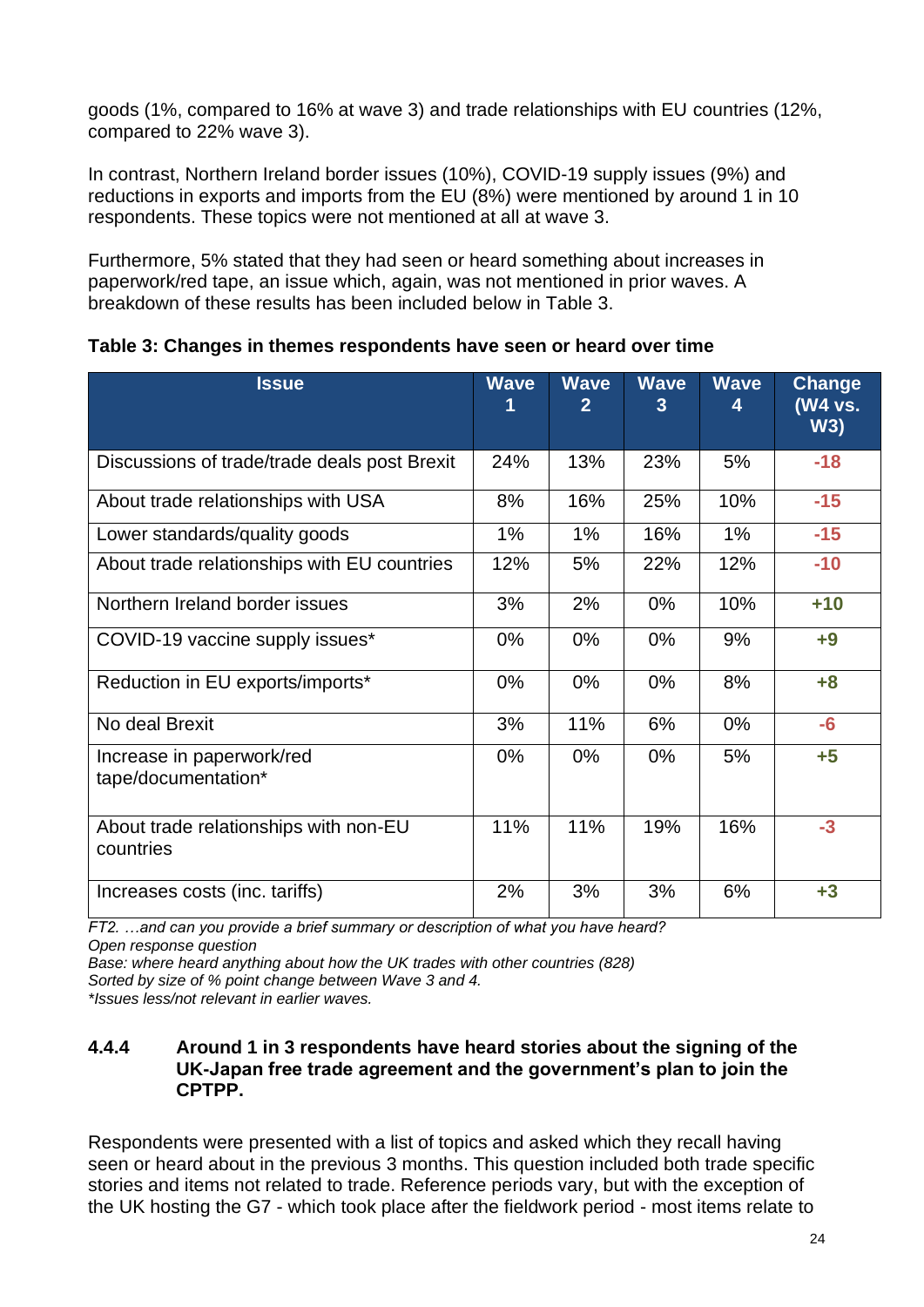early 2021 or were ongoing during the fieldwork period (for example the COVID-19 vaccine).

Results presented in Figure 7 show the end of the UK-EU transition period (75%) clearly cut through to a far greater degree than the signing of the UK-Japan free trade agreement (32%).

Fewer still (28%) say they had heard something about the government's plan to join the CPTPP.

| <b>Dates</b>                   |                                                                                                                                                                                                |     |
|--------------------------------|------------------------------------------------------------------------------------------------------------------------------------------------------------------------------------------------|-----|
| Throughout<br>fieldwork period | The development of a vaccine against the<br>novel coronavirus, covid-19                                                                                                                        | 88% |
| 20 January 2021                | Joe Biden becoming president of the USA                                                                                                                                                        | 87% |
| 1 January 2021                 | The end of the UK-EU transition period                                                                                                                                                         | 75% |
| After fieldwork                | The UK hosting the G7 (Group of 7)                                                                                                                                                             | 39% |
| 23 October 2020                | The signing of the UK-Japan free trade<br>agreement                                                                                                                                            | 32% |
| 1 February 2021                | The UK's plan to join the Comprehensive<br>and Progressive Trans-Pacific Partnership<br>(CPTPP), a trade bloc containing countries<br>such as Singapore, Vietnam, Japan,<br>Canada, and Mexico | 28% |
|                                | None of the above                                                                                                                                                                              | 3%  |

| <b>Figure 7: Prompted topic recall</b> |  |  |  |
|----------------------------------------|--|--|--|
|                                        |  |  |  |

CV1. Which of the following topics do you recall having seen or heard about in the last 3 months? Unweighted base size: random half sample (2041) Only shown to 50% of the sample at random from wave 4. Shown to all respondents at waves 1 to 3.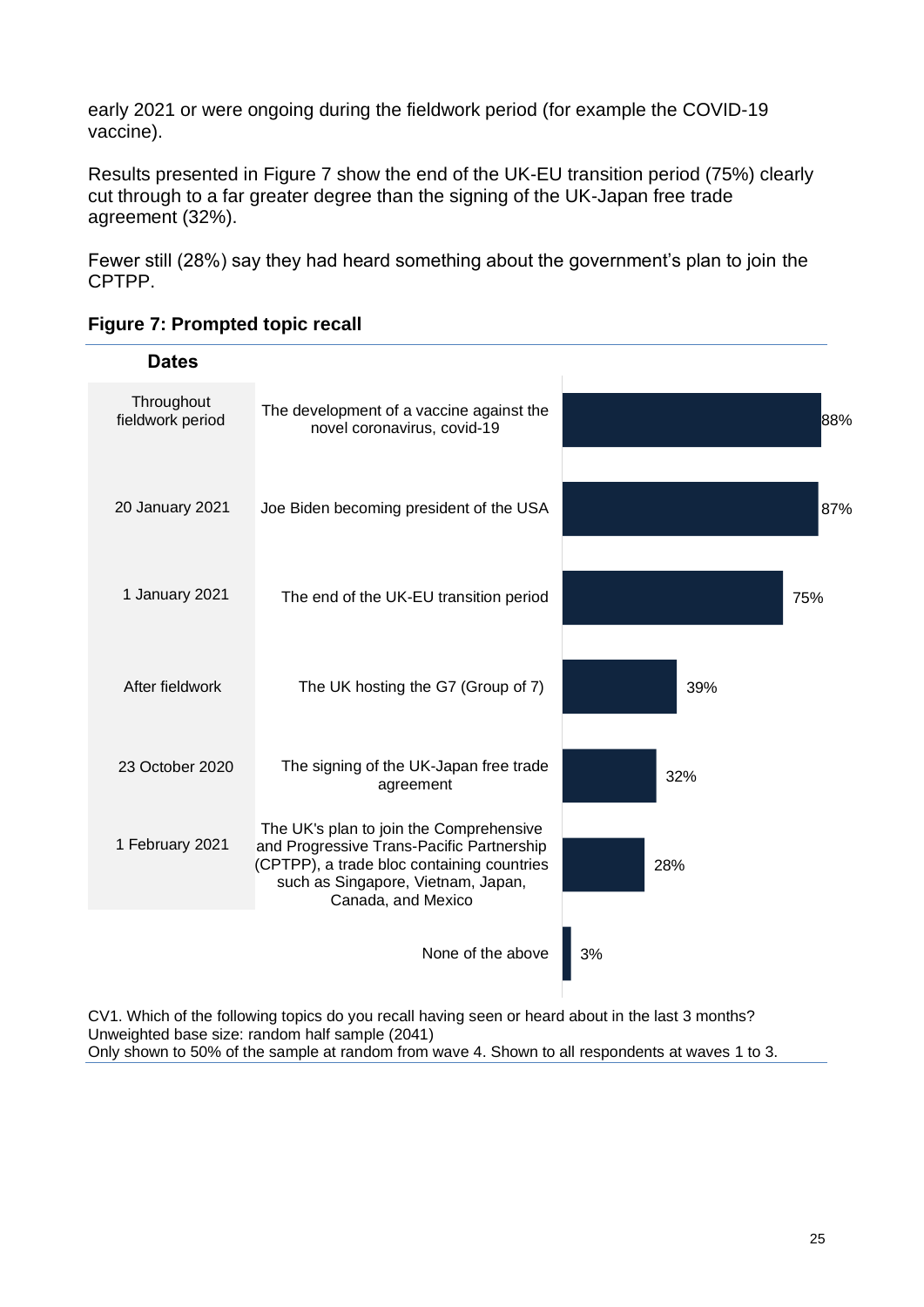### **4.4.5 Over a third report being aware of the UK-Japan free trade agreement, but most respondents who recall this say that they remember hearing about the negotiation objectives but not any specific topics.**

In a separate question, respondents were specifically asked if they had heard something about the UK and Japan signing a free trade agreement. Just over 1 in 3 (36%) said they were aware of the UK-Japan free trade agreement $24$ .

Those respondents who said they were aware were then asked what topics they had heard about, with a list of prompted topics.

As shown in Figure 8, almost 2 in 5 of those who said they had heard something said they remembered hearing about the negotiation objectives but not any specific topics (37%). Older generations are more likely to say they do not remember any specific topics (48% of those aged 65 to 74 and 54% of those aged 75+), while younger respondents are more likely to remember specific topics.

Around 1 in 5 remembered hearing or seeing something about technology and maximising opportunities for digital trade (21%). Similar proportions mentioned the impact on different types of businesses (19%), Japan supporting the UK to join the CPTPP (19%) and the impact of the UK-Japan FTA on the economy/GDP (18%).

 $24$  Figure 7 shows results for question CV1 which asked respondents whether they had seen or heard something about a series of topics in the last 3 months. At this question 32% said that they had heard something about the UK-Japan free trade agreement in the last 3 months. A separate question was asked, however, to understand whether respondents were aware of this agreement more generally (not limited to 3 months): 'On 23 October 2020, the UK and Japan signed a free trade agreement between the 2 nations. Prior to today, were you aware of the UK-Japan free trade agreement?' At this latter question, 36% of respondents stated that they were aware of the UK-Japan free trade agreement.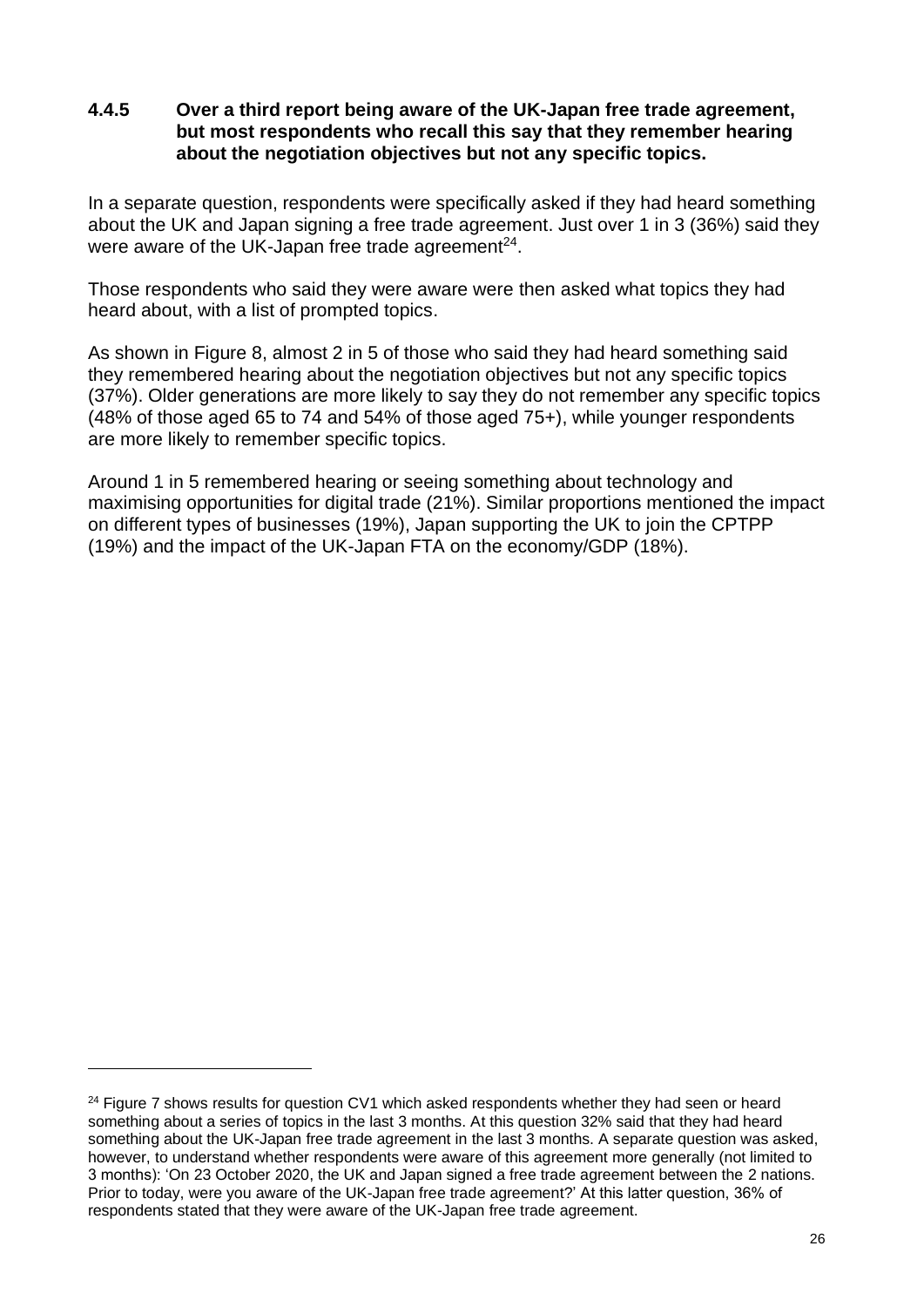### **Figure 8: Recalled topics around the UK-Japan free trade agreement**



\*Option text shortened slightly for chart formatting.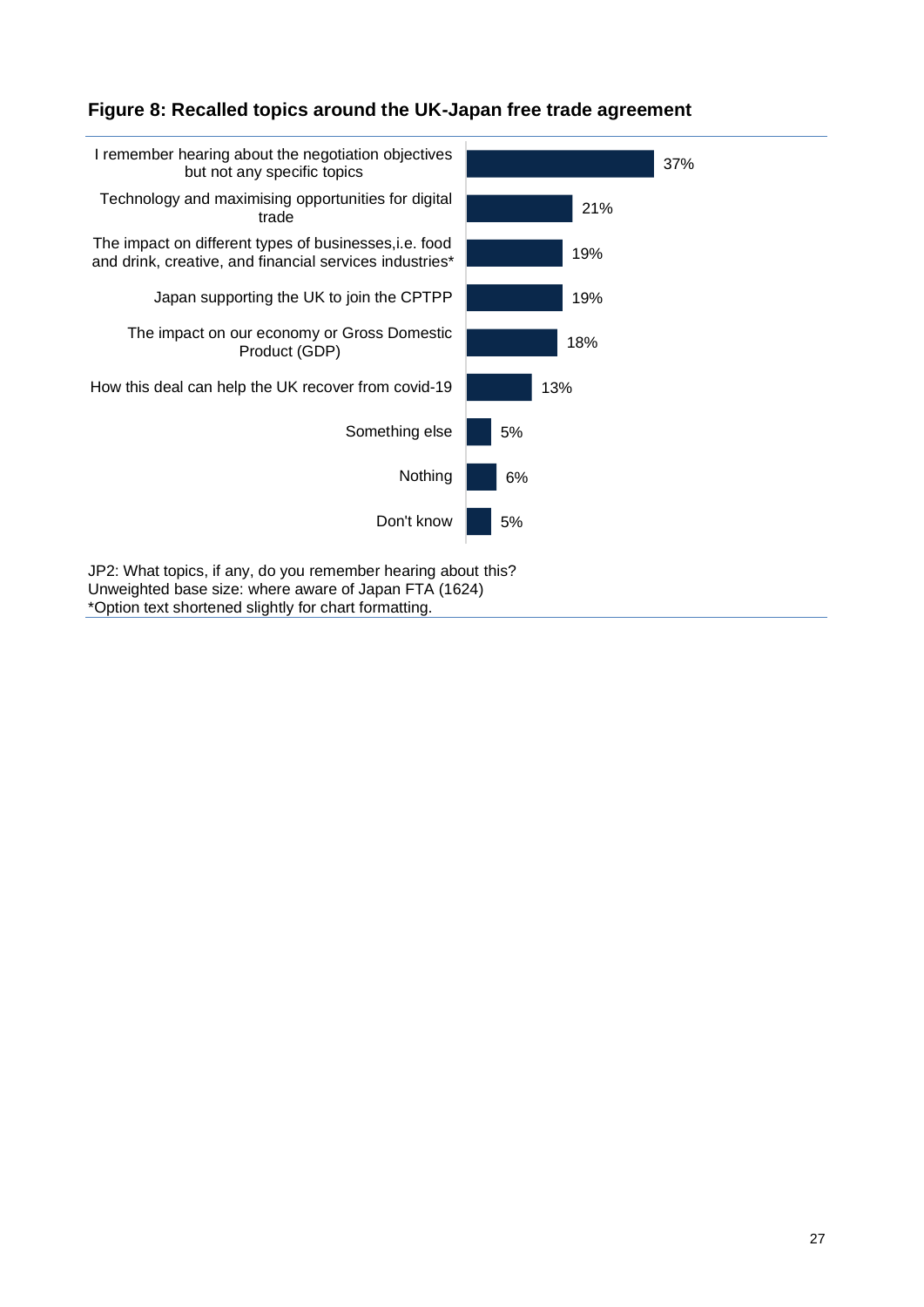# **5 Support for free trade agreements and perceived impact**

### **5.1 Support for free trade agreements**

### **5.1.1 Support for establishing free trade agreements with countries outside the EU has significantly increased for the first time since the tracker began.**

Respondents were asked about the extent to which they are supportive of the UK establishing free trade agreements with countries outside of the EU<sup>25</sup>. It is worth bearing in mind that changes were made to the question text at wave 3. Since then, this question focuses on support of establishing free trade agreements with countries outside of the EU, rather than measuring support of free trade agreements more generally. Despite changes to the question text, this question can still be used to measure support for free trade agreements in principle and has been compared with results from previous waves<sup>26</sup>.

As Figure 9 shows, 7 in 10 respondents (70%) said they were supportive of the UK establishing free trade agreements with countries outside of the EU. This is significantly higher than the results reported in all previous waves (67% at wave 3, and 66% at waves 1 and 2). This includes 2 in 5 (40%) who were strongly supportive, again significantly higher than in previous waves (37% at waves 2 and 3, and 36% at wave 1).

Opposition to establishing free trade agreements with countries outside of the EU is very low, with just 4% of respondents opposed. Opposition has decreased significantly compared to wave 3 (7%) and is in line with waves 1 and 2 (3% and 4% respondents reported being opposed to FTAs respectively). A further quarter combined say they neither support nor oppose free trade agreements (16%) or are unsure (9%).

<sup>&</sup>lt;sup>25</sup> The question specifically referenced "free trade agreements". There is some evidence to suggest that changes in question wording can impact levels of support, with the public slightly more supportive of "free trade" as compared to "free trade agreements". Please see: [https://www.pewglobal.org/2018/09/26/americans-like-many-in-other-advanced-economies-not-convinced-](https://www.pewglobal.org/2018/09/26/americans-like-many-in-other-advanced-economies-not-convinced-of-trades-benefits/)

[of-trades-benefits/](https://www.pewglobal.org/2018/09/26/americans-like-many-in-other-advanced-economies-not-convinced-of-trades-benefits/)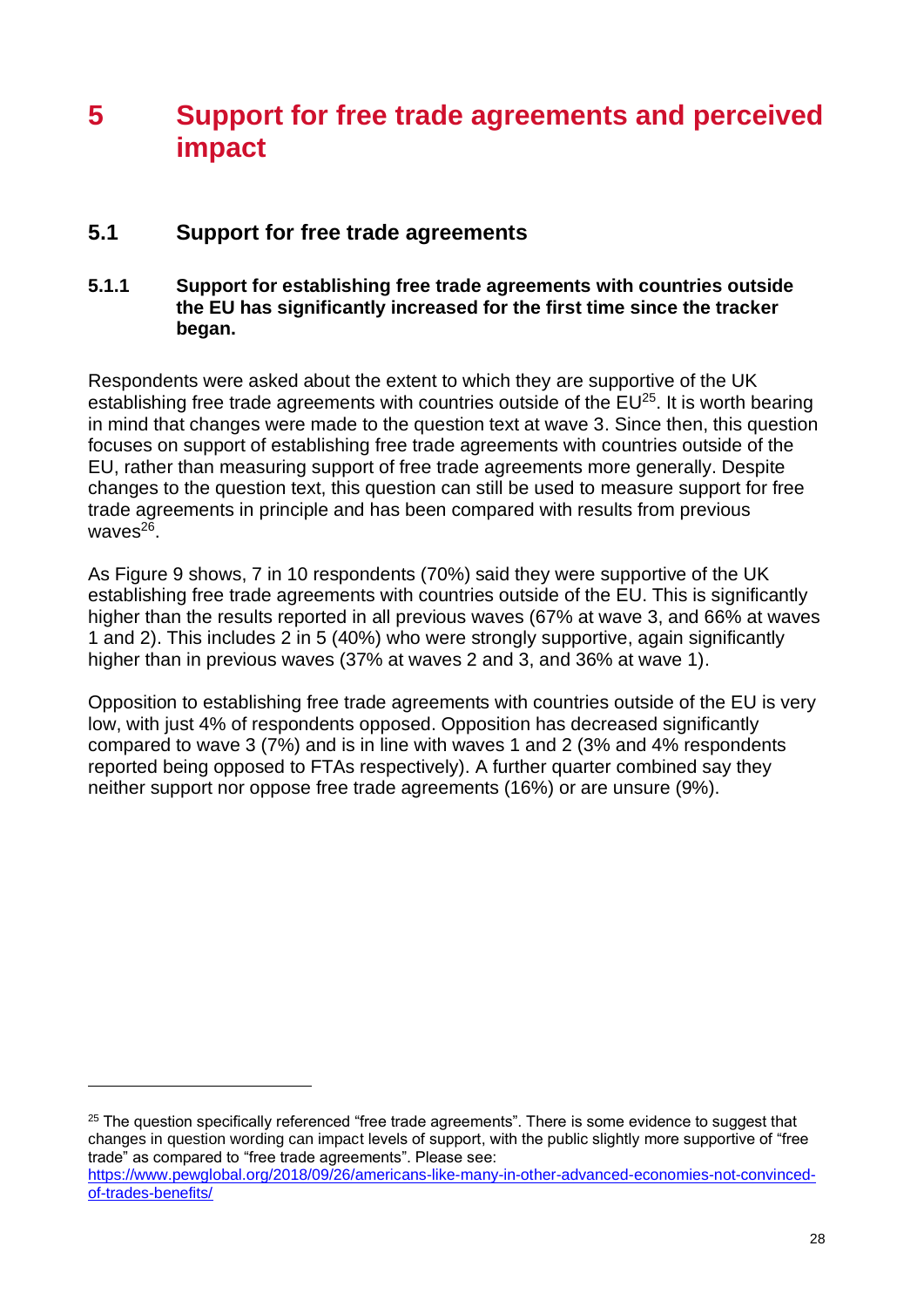### **Figure 9: Support and opposition to the UK establishing free trade agreements with countries outside the European Union**



In waves 3 and 4: FT4. In general, would you say that you support or oppose the UK establishing free trade agreements with countries outside the European Union? In waves 1 and 2: FT4. In general, would you say that you support or oppose free trade agreements?

Unweighted base sizes: all respondents (Wave  $1 = 2400$ , Wave  $2 = 2349$ , Wave  $3 = 3224$ , Wave  $4 = 4009$ ) Statistical significance arrows represent significant differences when compared to results in the wave prior.

As with previous waves, the same differences between demographic subgroups exist. A closer look at the results reveals that support is higher within the following groups:

- men: by a margin of 12 percentage points, men (76%) are more likely than women (64%) to say they support the UK establishing free trade agreements with countries outside of the EU
- higher socio-economic grades (SEG): over 4 in 5 of those in SEG classifications AB (83%) support the UK establishing free trade agreements with countries outside of the EU. This compares to 7 in 10 (71%) respondents in SEG classifications C1C2, and 60% of respondents in grades DE
- older people: there is a steady increase in support as you go up the age scale. Over half (55%) of those aged 16 to 24 support the UK establishing free trade agreements with countries outside of the EU, rising to 86% of those aged 75+
- those with degree level qualifications: of those with degree or above level qualifications, 8 in 10 report being supportive of the UK establishing free trade agreements with countries outside of the EU (79%). This compares with 7 in 10 (71%) of those with non-degree qualifications, and 3 in 5 of those with no qualifications (60%)

As was noted in previous waves, we should be cautious when discussing differing levels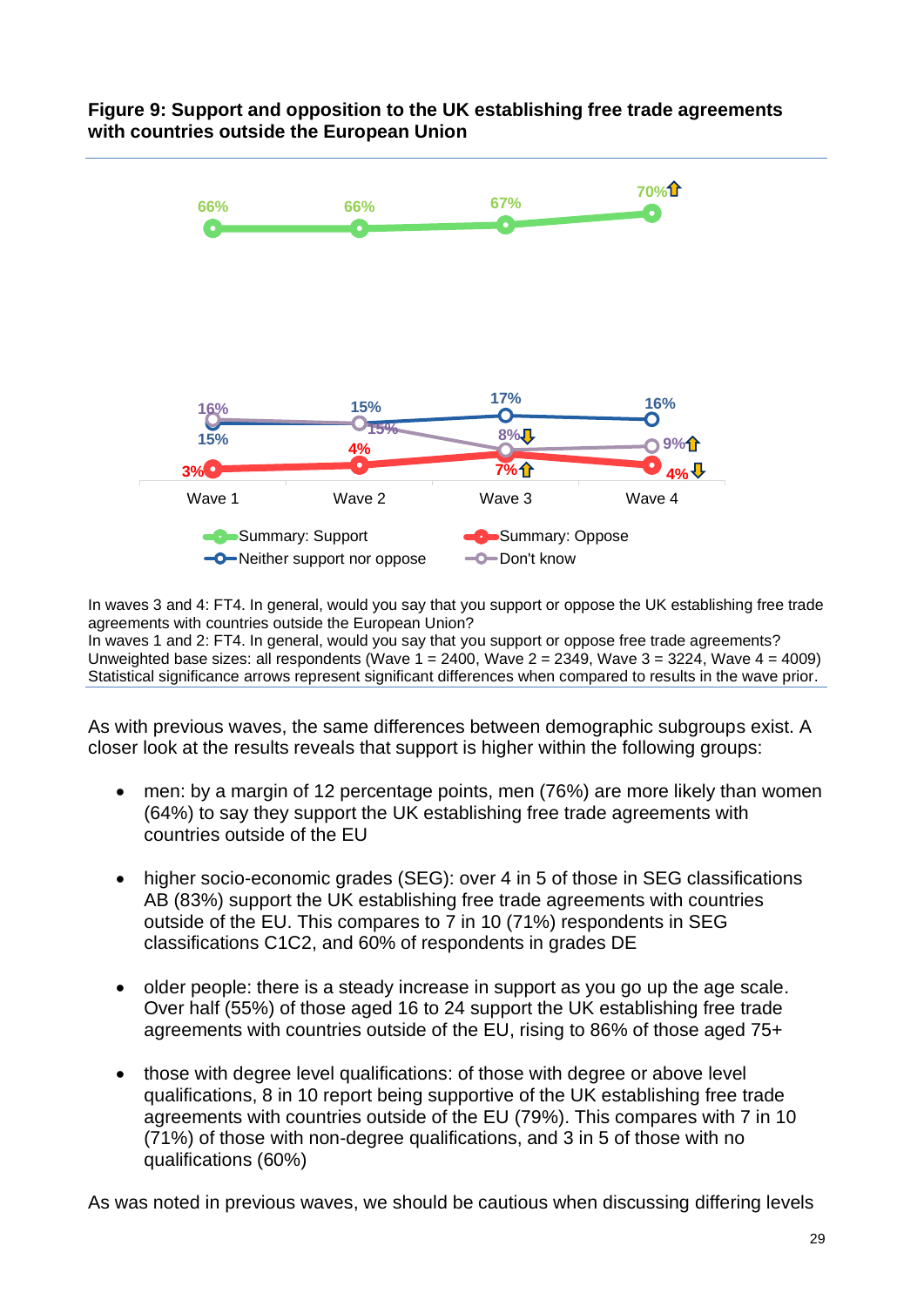of support within sub-groups. Stating that support is lower among certain groups may implicitly suggest that opposition is also higher. However, this is not the case. Consistent with previous waves, whilst support varies considerably between sub-groups, levels of opposition remain consistently low (rarely above the 10% mark). Instead, it is the proportions of those that select "neither support nor oppose", or to a lesser extent those who say they "don't know", that vary quite considerably.

The largest changes in support among sub-groups compared to wave 3 can be observed among the following demographics. These are: those living in Scotland (+11 percentage points), those with non-degree level qualifications (+10 percentage points), those aged 75+ (+9 percentage points), and those living in London (+7 percentage points).

### **5.1.2 Around 7 in 10 of the most protectionist respondents still say they are supportive of free trade agreements with countries outside the EU.**

Since wave 3, respondents were presented with pairs of statements and asked which statement their own views aligned most closely to<sup>27</sup>. The purpose of this question was to understand whether respondents have a more protectionist or liberal attitude towards international trade. Based on their responses, respondents were given a composite score and then split into 3 equal groups: most protectionist, middle, and least protectionist<sup>28</sup>. Levels of support and opposition for free trade agreements with countries outside the European Union within each group are shown in [Figure 10](#page-30-0) overleaf.

Highlighting the extent to which free trade agreements, at least generally, are popular, around 7 in 10 (71%) of the most protectionist respondents still say they are supportive of free trade agreements with countries outside the EU. Whilst higher than the average, just 6% are in opposition; 16% neither support nor oppose and 7% are unsure. The least protectionist respondents are most likely to support the UK establishing free trade agreements with countries outside of the EU (82%), whilst the middle group are the least supportive (58%).

It may appear contractictory that respondents classed as having the most protectionist attitudes are still widely supportive of the UK signing free trade agreements with countries outside the EU. However, it should be noted that respondents in this groups might be more likely to take more protectionist positions on issues such as protecting UK jobs and industries, but still want to the UK to sign trade deals with countries outside the EU. Benefits such as greater exports and the positive impact on UK economy will still have appeal, even if the prospect of greater imports to these respondents may not be as attractive.

Those classed in the middle of the protectionist/liberal attitudes are less supportive due to being less engaged or interested in trade related issues $^{29}$ . Indeed, respondents in this

<sup>&</sup>lt;sup>27</sup> See section 5.4.3 for further analysis of statements.

<sup>&</sup>lt;sup>28</sup> Some respondents were not classified due to answering don't know at 1 or more of the statements.

<sup>&</sup>lt;sup>29</sup> Respondents in this group are more likely to have selected scores towards the middle of the scale on the statements measuring levels of protectionism, which can be an indication of being more unsure or having not having a view on the issue.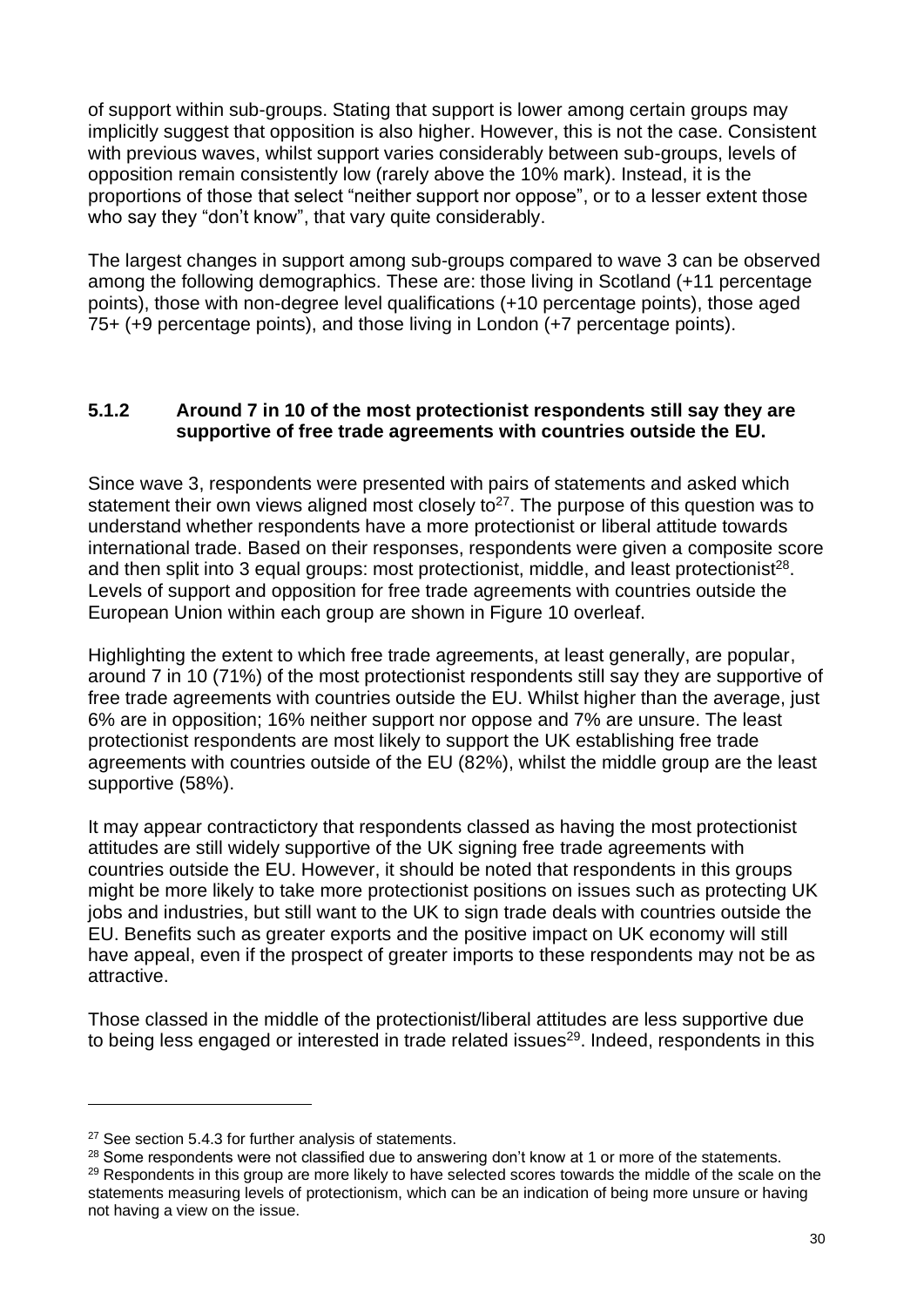group are not more opposed than the average, but are instead more likely to select both neither agree nor disagree (22%) or don't know (16%).



<span id="page-30-0"></span>**Figure 10: Reported levels of support by level of protectionism**

FT4. In general, would you say that you support or oppose the UK establishing free trade agreements with countries outside the European Union?

Unweighted base sizes provided in parenthesis.

Statistical significance arrows represent significant differences when compared to total. Only marked for support.

Regression analysis<sup>30</sup> was conducted to reveal the most significant drivers of support for the UK establishing free trade agreements with countries outside of the EU. Economic outlook is the most significant driver of support, with a relative importance score of 25%, the highest of any variable included in the model. Level of protectionism was also a significant driver with a score of 12%.

<sup>30</sup> A definition of regression analysis and further details on the regression analysis conducted can be found in the appendices section.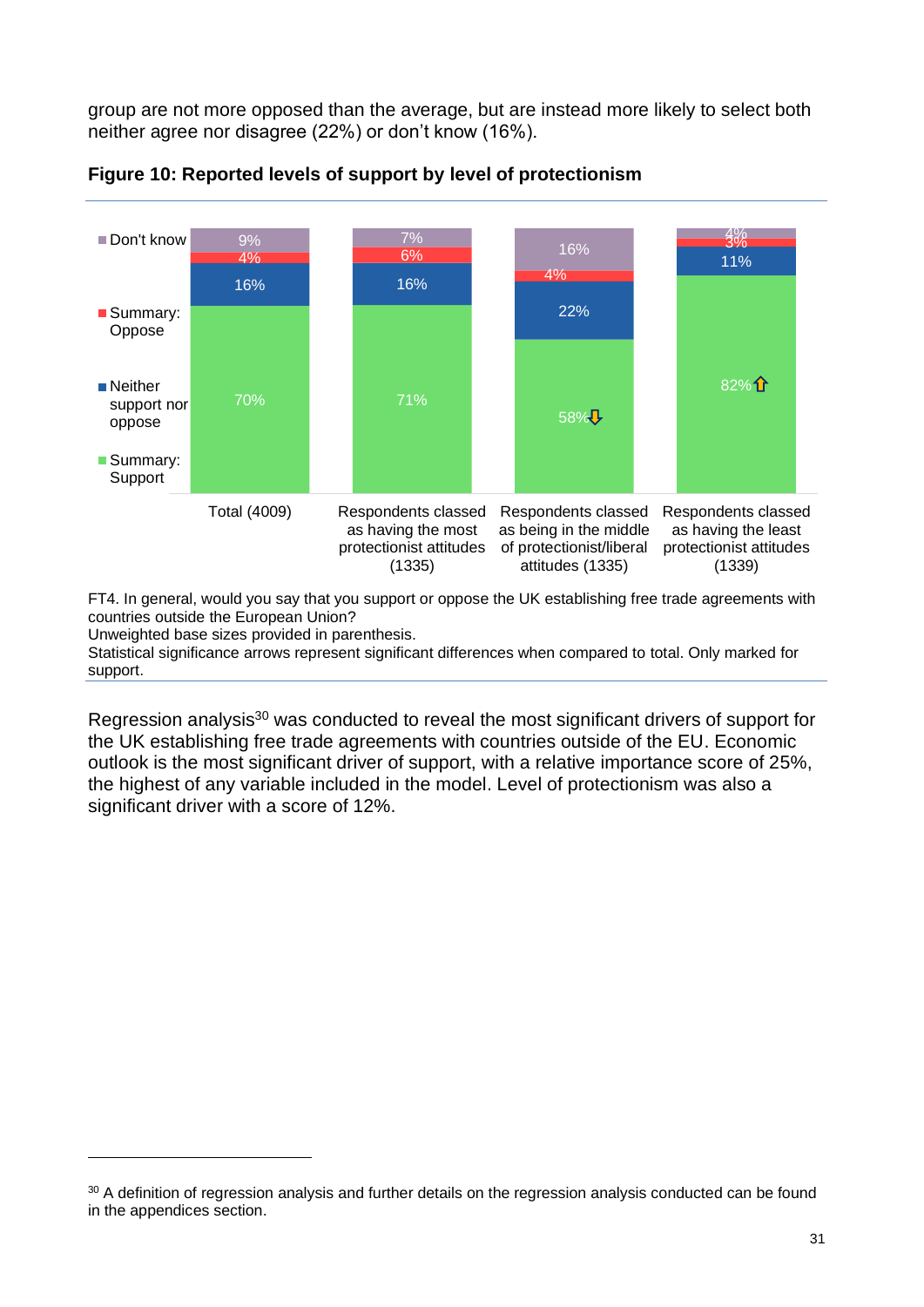# **5.2 Future economic outlook**

### **5.2.1 A third of respondents expect the UK economy to improve over the next 12 months.**

The survey explored the economic outlook of respondents, asking whether they expect the general economic conditions of the country to improve, get worse or stay about the same in the next 12 months. This question has changed from wave 3, where respondents were asked how long they thought it would take for the UK economy to recover from the effects of COVID-19 once lockdown restrictions were lifted.

Overall, respondents were more optimistic than pessimistic about the general condition of the economy over the next year (see Table 4). Almost 2 in 5 (37%) expect the UK economy will improve, while a lower proportion (27%) expect the economy to perform worse than at present. The remainder say that it will stay the same (22%) or that they are unsure (14%).

The estimated economic outlook differs significantly by gender, with men more likely to expect an improvement than women. Around 2 in 5 (43%) men expect the economy to improve in the next year, compared to a third (32%) of women. Similarly, 30% of women expect the economic situation to get worse, compared to 24% of men.

Age also seems to play a role, with older generations being more optimistic than younger people. Whilst less than 3 in 10 (28%) of 16 to 24 year olds believe the economy will get better, almost half (45%) of those aged 55 or above do.

### **5.2.2 Those more pessimistic about the general economic condition of the country are more likely to think increased free trade will have a negative impact.**

Figure 11, below, shows how attitudes towards the economy are linked to attitudes about the economic impact of free trade. This figure reports the impact on jobs and wages locally, but the results presented are selected as indicative of the relationship for other questions exploring perceived impact or support for free trade<sup>31</sup>.

Taking the impact on local jobs as an example, 52% of those who believe the economy will improve think increased free trade will lead to more jobs overall. This compares to 29% of those who say the economy will get worse over the next year.

As with wave 3, these findings highlight that worsening perceptions may, therefore, not always be related to the specifics of trade, but more about the state of the economy and general levels of economic pessimism. Survey questions about trade-specific matters can often become proxies for respondents expressing their wider-held beliefs. Thinking about findings in this context continues to be important if results are to be properly interpreted.

<sup>&</sup>lt;sup>31</sup> Regression analysis at FT4 confirms that levels of economic optimism was a statistically significant driver of support for free trade agreements with countries outside the European Union. Full regression outputs are available in the appendix.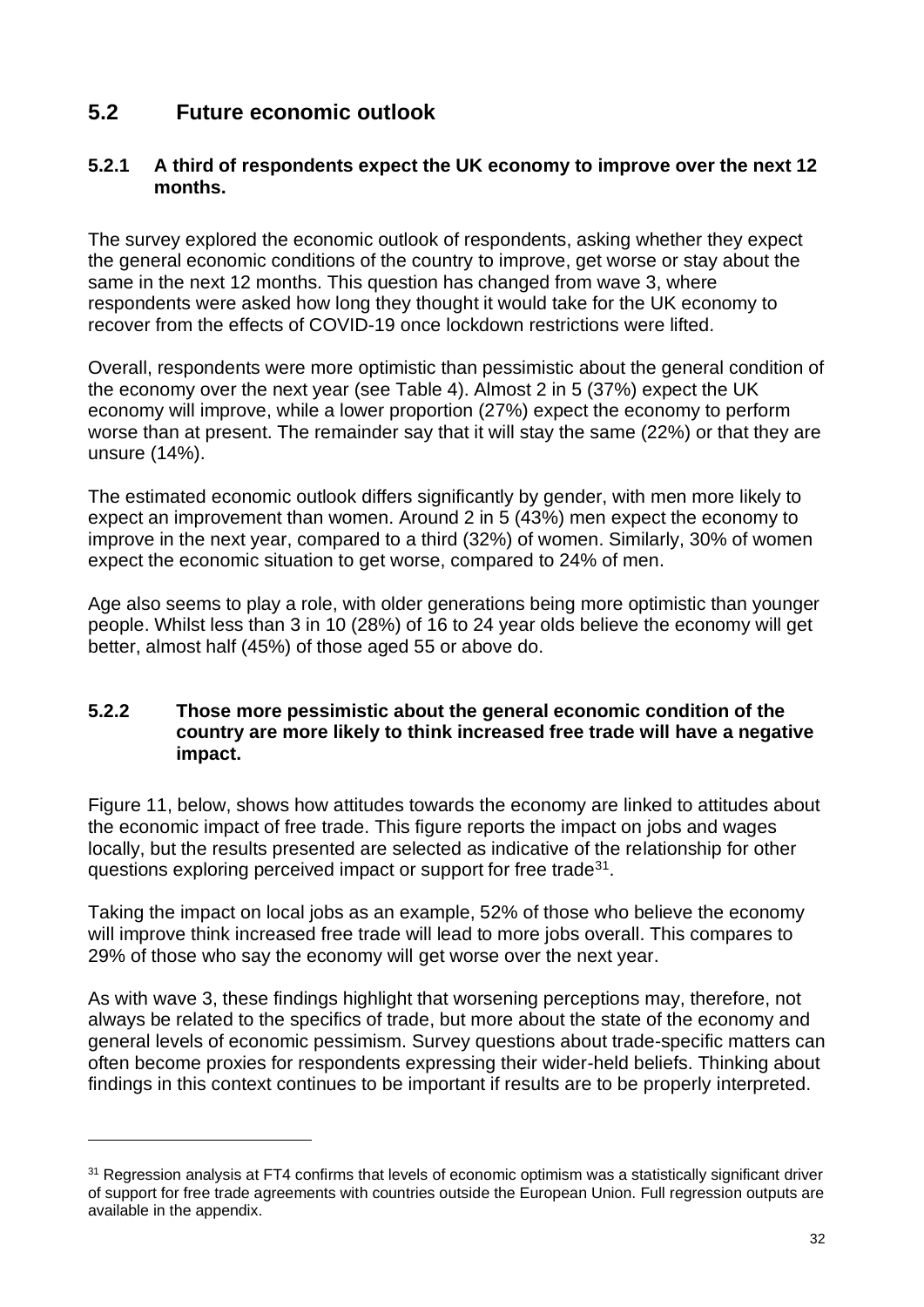





Impact on **wages** (local area)

UK3. Now thinking about both the UK as a whole and then just your local area, do you think that increased free trade would result in more jobs being created overall, or fewer jobs being created overall? UK4....still thinking about the UK as a whole, and then just your local area, do you think that increased free trade would result in higher wages, or lower wages? Base: all respondents (Wave 4 = 4009) Statistical significance arrows represent significant differences when compared to total. Only marked for more jobs/higher wages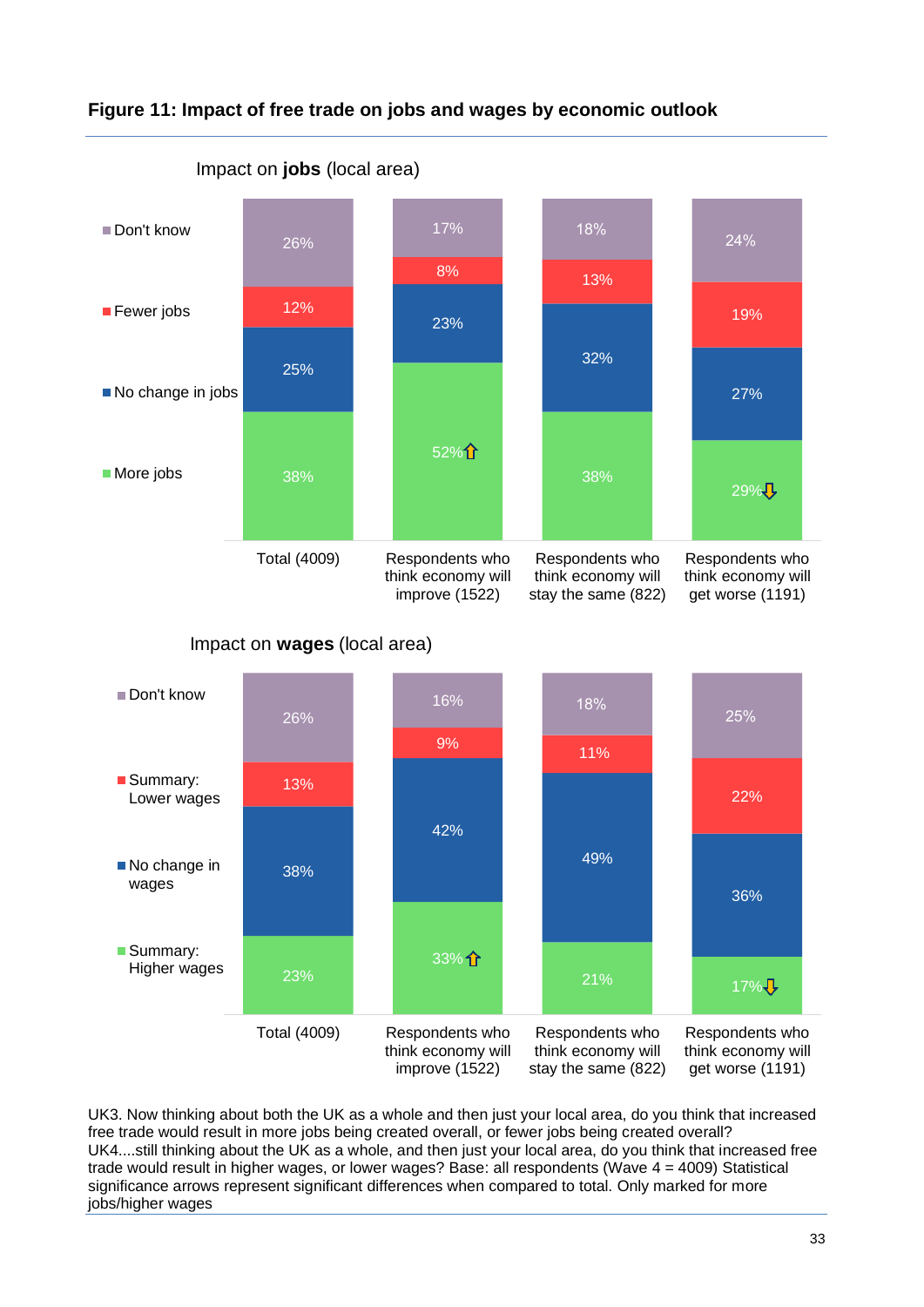## **5.3 Perceptions of the impact of free trade agreements**

### **5.3.1 Perceptions about both the UK wide and specific impacts of free trade agreements have become more positive.**

As [Figure 12](#page-34-0) illustrates, around 2 in 3 (68%) think that signing free trade agreements with countries outside the EU would have a positive impact on *the UK overall* (versus 62% in wave 1 and 63% in waves 2 and 3). Likewise, 57% think that the effect will also be positive on their *daily lives* (versus 54% in waves 1 and 2, and 52% in wave 3). These figures represent the first significant increases in the proportions stating the impact will be positive for the UK overall and on people's daily lives since tracking began. This has been accompanied by a reduction in those who think the impact will be negative both at a UK and personal level. Only 6% stated that the impact will be negative at a UK or personal level, compared to 10% and 9% respectively in wave 3.

There is a gap between the proportion of respondents who state free trade agreements will have a positive impact on the UK overall (68%), and those who state they will have a positive impact on their daily lives (57%). This is a trend that has been observed in previous waves of the research. Its continuation highlights that respondents are often less sure about the immediate impact that free trade agreements may have on their daily lives. They instead view it as more of a national issue.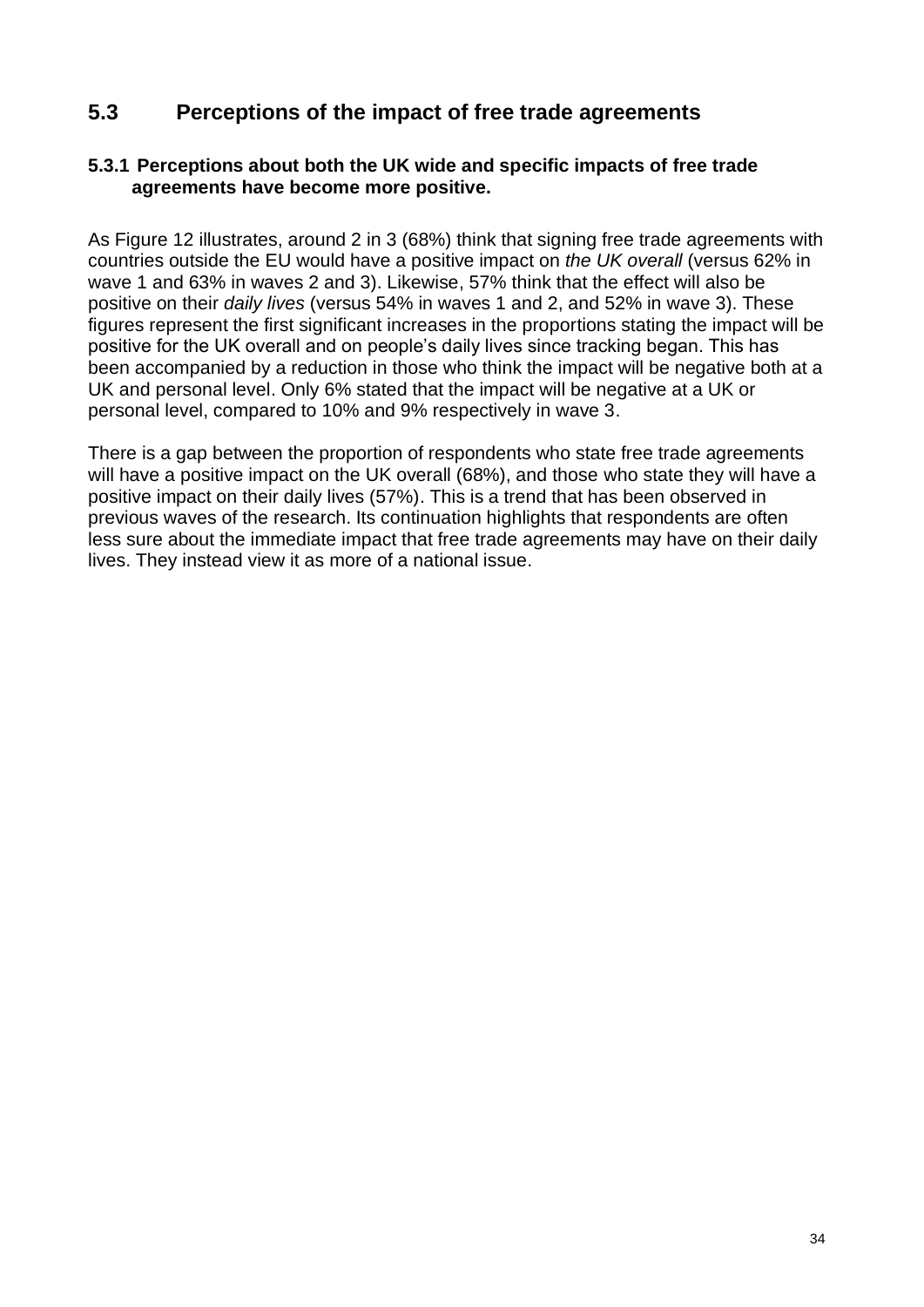

<span id="page-34-0"></span>

UK1. In general, do you think that the UK signing free trade agreements with countries outside the European Union would have a positive impact or a negative impact on *the UK overall*? UK2. In general, do you think that the UK signing free trade agreements with countries outside the European Union would have a positive impact or a negative impact *on you and your daily life*? Unweighted base sizes: all respondents (Wave  $1 = 2400$ , Wave  $2 = 2349$ , Wave  $3 = 3224$ , Wave  $4 = 1240$ 4009).

Statistical significance arrows represent significant differences when compared to results in the wave prior.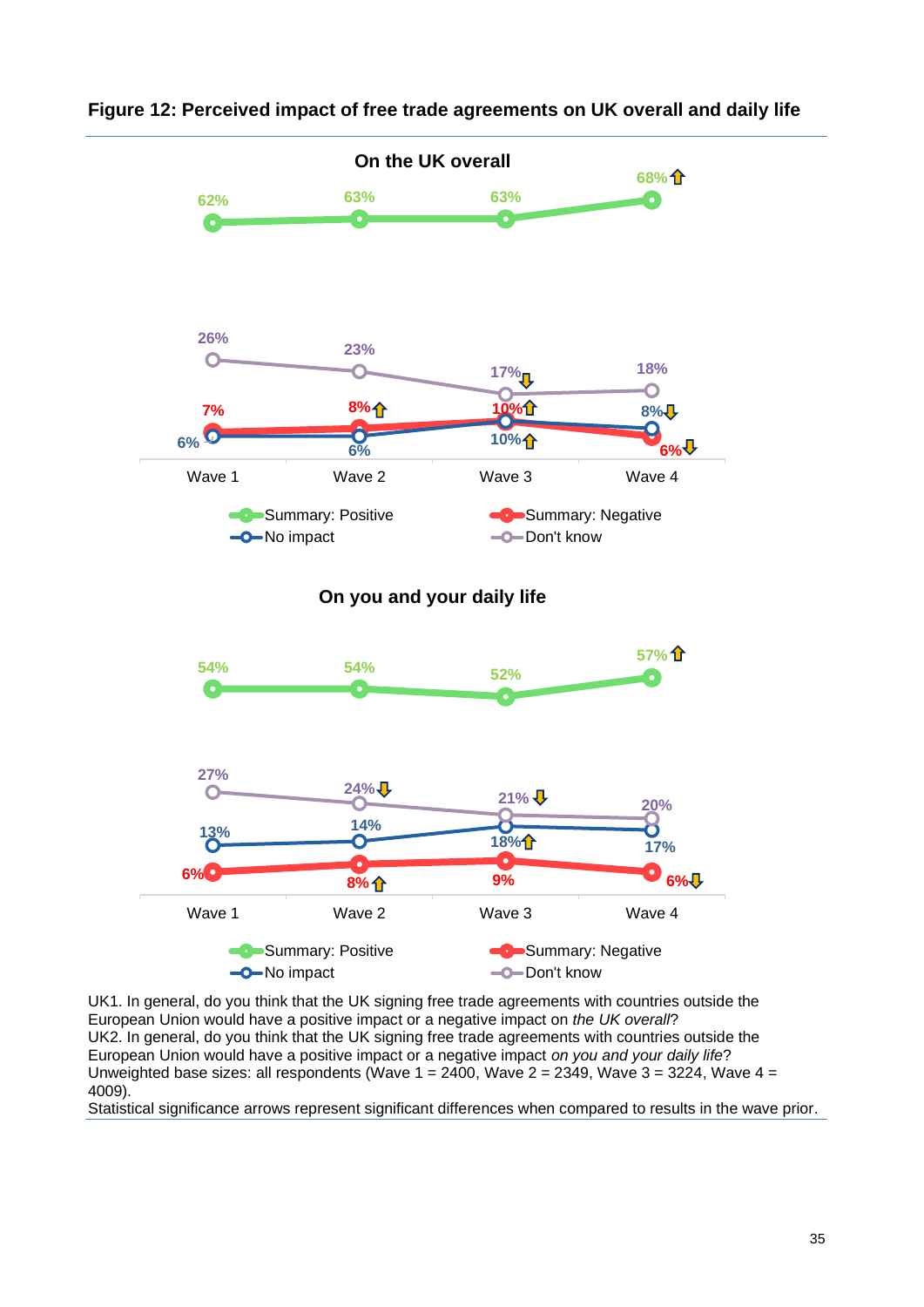### **5.3.2 Belief that free trade would lead to more jobs in the UK overall and in the local area has increased considerably, returning to similar levels witnessed in wave 1.**

In addition to exploring the impact of free trade agreements in a more general sense, respondents were also asked about their perceptions of free trade with respect to the specific impacts. These included jobs, wages, the quality of goods and services, and prices.

Perceptions of the impact to jobs from free trade in wave 4 have improved compared to wave 3, especially when it comes to the impact to the UK overall. Wave 4 findings are now in line with wave 1 results. As is set out in figure 13, half (49%) of respondents stated that increased free trade would create more jobs in the UK overall, a significant increase compared to wave 3 (+6 percentage points). Meanwhile, 13% stated that increased free trade would mean fewer jobs, which also represents a significant change compared to wave 3 (-3 percentage points).

Belief that free trade would create more jobs in the local area has also increased, with nearly 2 in 5 (38%) selecting this compared to 33% at wave 3. This has been accompanied by a reduction of 4 percentage points in the proportion of respondents who believe that free trade would lead to fewer jobs locally, from 16% in wave 3 to 12%.

As with previous waves, however, there continues to be a notable difference in the proportions saying that free trade would result in an increase in jobs in the UK overall compared to in their local area. The size of the gap, at 11 percentage points, is essentially identical to what was observed at waves 2 and 3 (10 percentage point gaps respectively).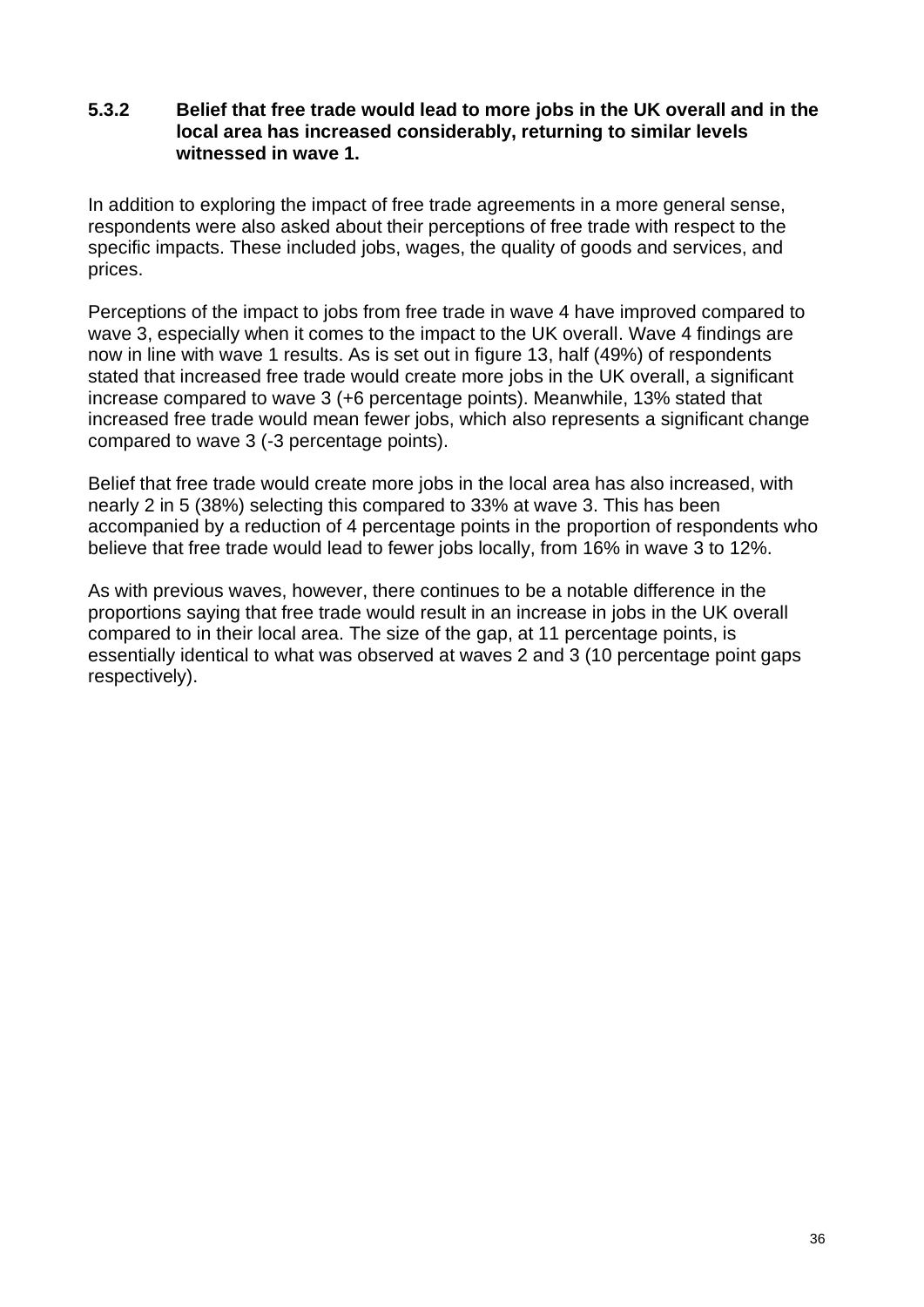

#### **Figure 13: Perceived impact of free trade on job creation**

#### **In my local area**



UK3. Now thinking about both the UK as a whole and then just your local area, do you think that increased free trade would result in more jobs being created overall, or fewer jobs being created overall? Unweighted base sizes: all respondents (Wave  $1 = 2400$ , Wave  $2 = 2349$ , Wave  $3 = 3224$ , Wave  $4 = 1240$ 4009).

Statistical significance arrows represent significant differences when compared to results in the wave prior. Some figures may add to 101% due to rounding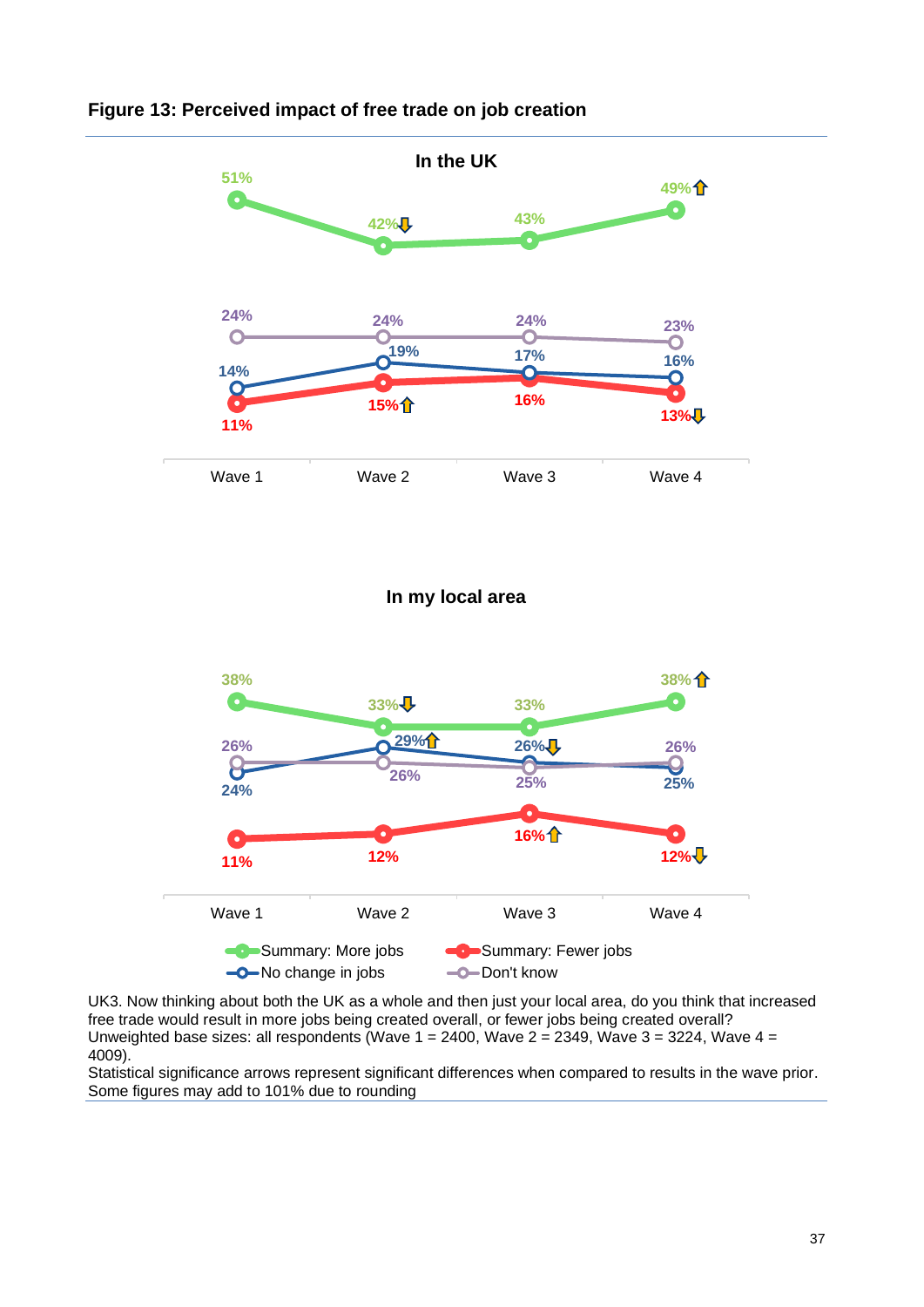#### **5.3.3 There has been a small increase in the proportion who feel that free trade would lead to higher wages, reversing a downward trend seen throughout waves 2 and 3.**

As with jobs, we also see an increase in the proportions of respondents believing that more free trade will lead to higher wages at both a national and local level (see [Figure](#page-38-0)  [14\)](#page-38-0).

Just over a quarter (27%) believe that an increase in free trade would lead to higher wages in the UK overall, an increase of 3 percentage points since wave 3 (24%). This is matched by a reduction in those who believe wages would decrease, from 19% in wave 3 to 14% in wave 4. These changes bring results back in line with levels witnessed at wave 2, but are still less positive than results from wave 1.

Just under a quarter (23%) also expect wages to go up in their local area as a result of increased free trade, representing an increase of 2 percentage points compared to wave 3 (21%). Similarly, the proportion who believe that increased free trade would result in lower wages has gone down by 4 percentage points (from 17% in wave 3 to 13% in wave 4).

Perceptions that increased free trade will lead to lower wages in the UK are more common among respondents more likely to be of working age (under 65). For example, 21% of respondents aged 16 to 24 felt that increased free trade would lead to lower wages in the UK, compared to 8% of those aged 65 to 74 and 7% of those aged 75+.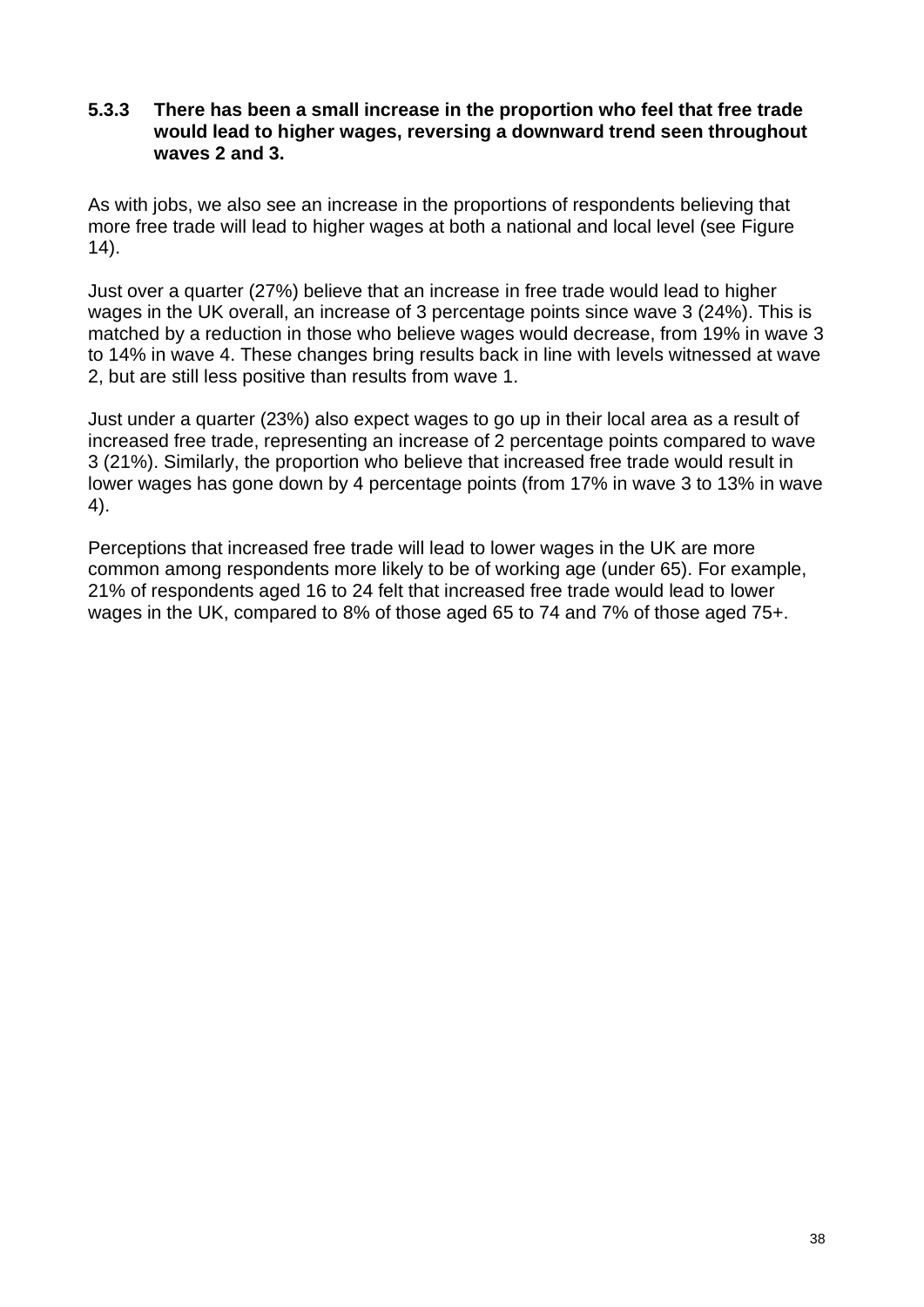<span id="page-38-0"></span>

UK4. Do you think that increased free trade would result in higher wages or lower wages? In the UK UK4. Do you think that increased free trade would result in higher wages or lower wages? Your local area Unweighted base sizes: all respondents (Wave  $1 = 2400$ , Wave  $2 = 2349$ , Wave  $3 = 3224$ , Wave  $4 = 1240$ 4009).

Statistical significance arrows represent significant differences when compared to results in the wave prior.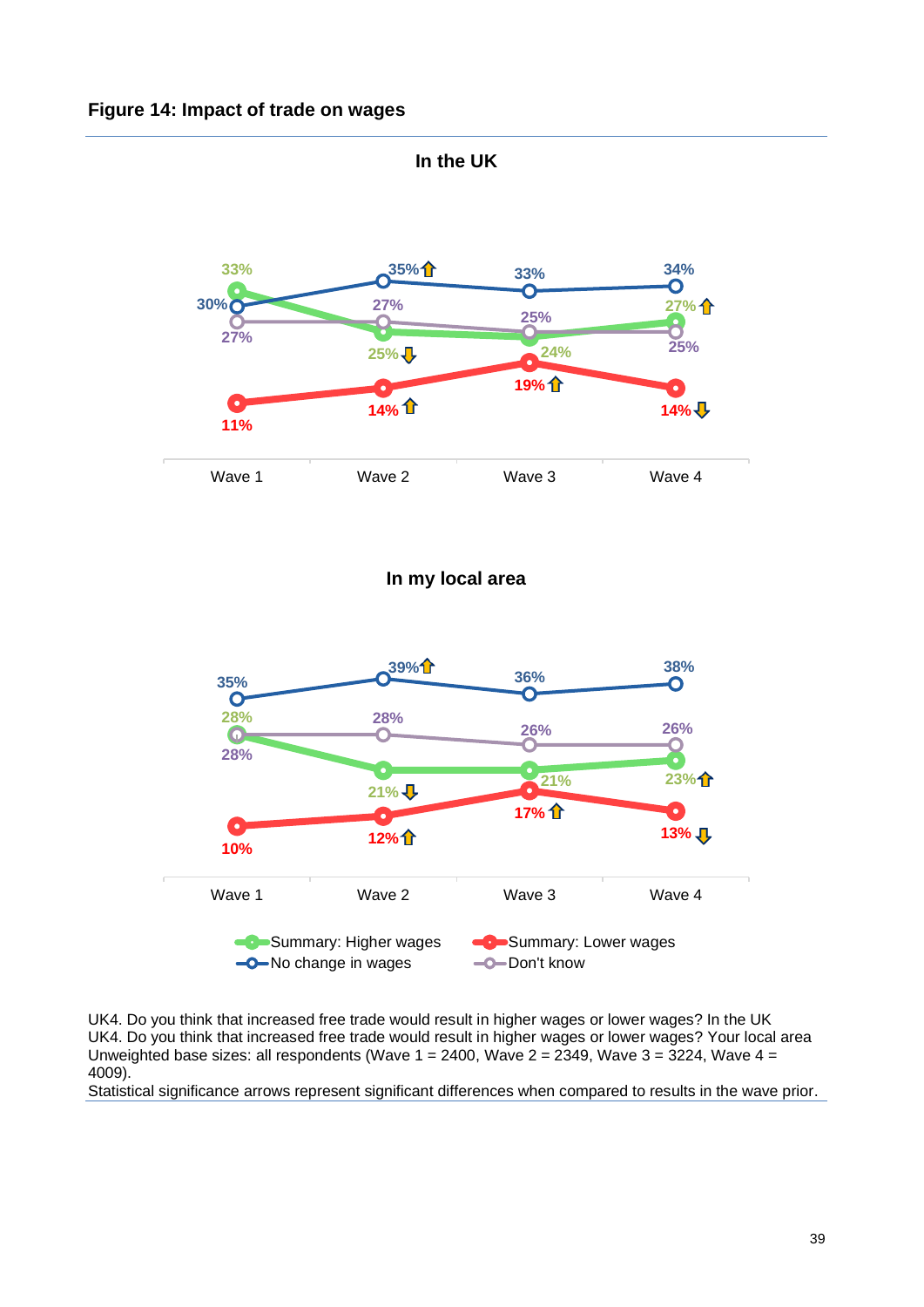#### **5.3.4 Improved opportunities, free trade being generally good for the economy, and lower prices continue to be the main reasons why people think increased free trade will have a positive impact on the UK.**

Respondents were asked in an open response format to say why they felt the impact on the UK overall would be positive or negative $32$ .

[Figure 15](#page-39-0) shows the responses for those who stated the impact would be positive (68% of respondents). As in wave 3, the most cited reason was improved trading opportunities (24%). Meanwhile, others gave responses along the lines of "free trade is good" (18%) or that free trade is good for the economy (15%).

This was followed by lower prices (14%), the need to form trading links with non-EU countries (9%), and more choice (9%).

#### <span id="page-39-0"></span>**Figure 15: Reasons for perceived positive impact of free trade on UK overall**



UK1a. What makes you say this? Open response question<sup>33</sup>.

Unweighted base size: where people believe trade will have positive impact on UK (2,818) Please note that coded responses that did not reach a threshold of 3% have not been presented on this chart.

 $32$  The question text was routed on the basis of the response at UK1.

 $33$  This question was coded as a multiple-response question rather than a single-response question. Consequently, themes are not exclusive and will add up to more than 100%.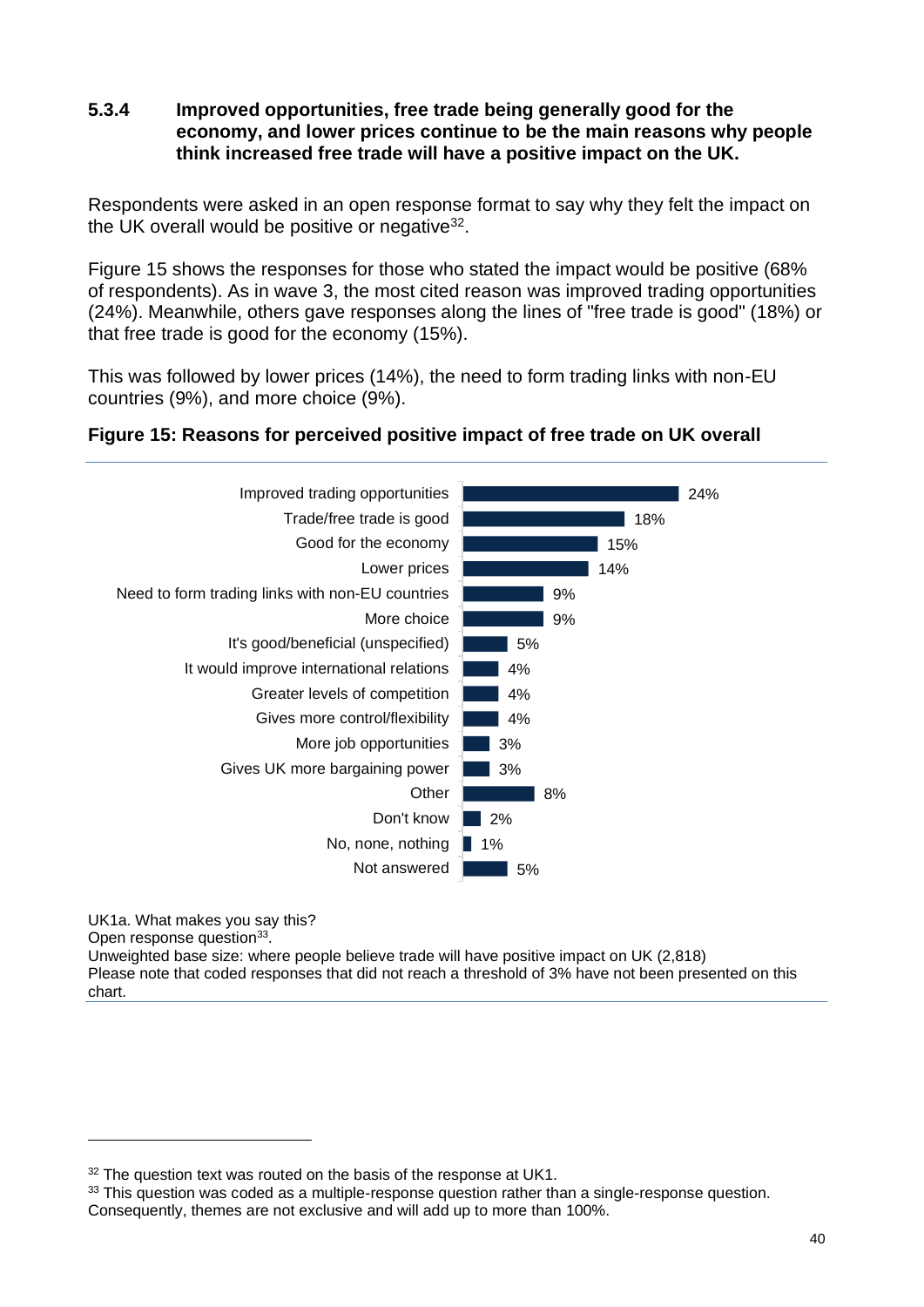#### **5.3.5 The need to create links with non-EU countries has become a more prominent reason for thinking that increased free trade will have a positive impact on the UK**

[Table 4](#page-40-0) shows the largest changes that can be observed between waves 3 and 4 when analysing reasons for believing that free trade will have a positive impact on the UK.

The proportion of respondents citing the need to form trade links with countries outside of the EU has increased by 5 percentage points compared to wave 3. Perceptions that free trade is generally good or good for the economy, that it gives more control/flexibility or that it would improve international relations have also gone up (by 3 percentage points respectively).

In contrast, a lower proportion of respondents said that free trade gives the UK more bargaining power compared to wave 3 (-2 percentage points).

#### <span id="page-40-0"></span>**Table 4: Reasons for perceived positive impact of free trade on UK overall - largest changes between waves 3 and 4**

| <b>Theme</b>                                        | W3    | <b>W4</b> | Change<br>(W4 vs.<br>W3) |
|-----------------------------------------------------|-------|-----------|--------------------------|
| Need to form trading links with non-EU<br>countries | 4%    | 9%        | $+5$                     |
| Trade/free trade is good                            | 15%   | 18%       | $+3$                     |
| Good for the economy                                | 12%   | 15%       | $+3$                     |
| Gives more control/flexibility                      | $1\%$ | 4%        | $+3$                     |
| It would improve international relations            | $1\%$ | 4%        | $+3$                     |
| Lower prices                                        | 12%   | 14%       | $+2$                     |
| It's good/beneficial (unspecified)                  | 7%    | 5%        | $-2$                     |
| Not answered                                        | 7%    | 5%        | $-2$                     |
| Gives UK more bargaining power                      | 5%    | 3%        | $-2$                     |

*UK1a. What makes you say this?* 

*Open response question.*

*Base: where believe will have positive impact on UK (Wave 3 = 2040, Wave 4 = 2818)*

*Please note that coded responses that did not reach a threshold of 3% have not been presented on this chart. Table sorted by size of % point change between Wave 3 and 4.*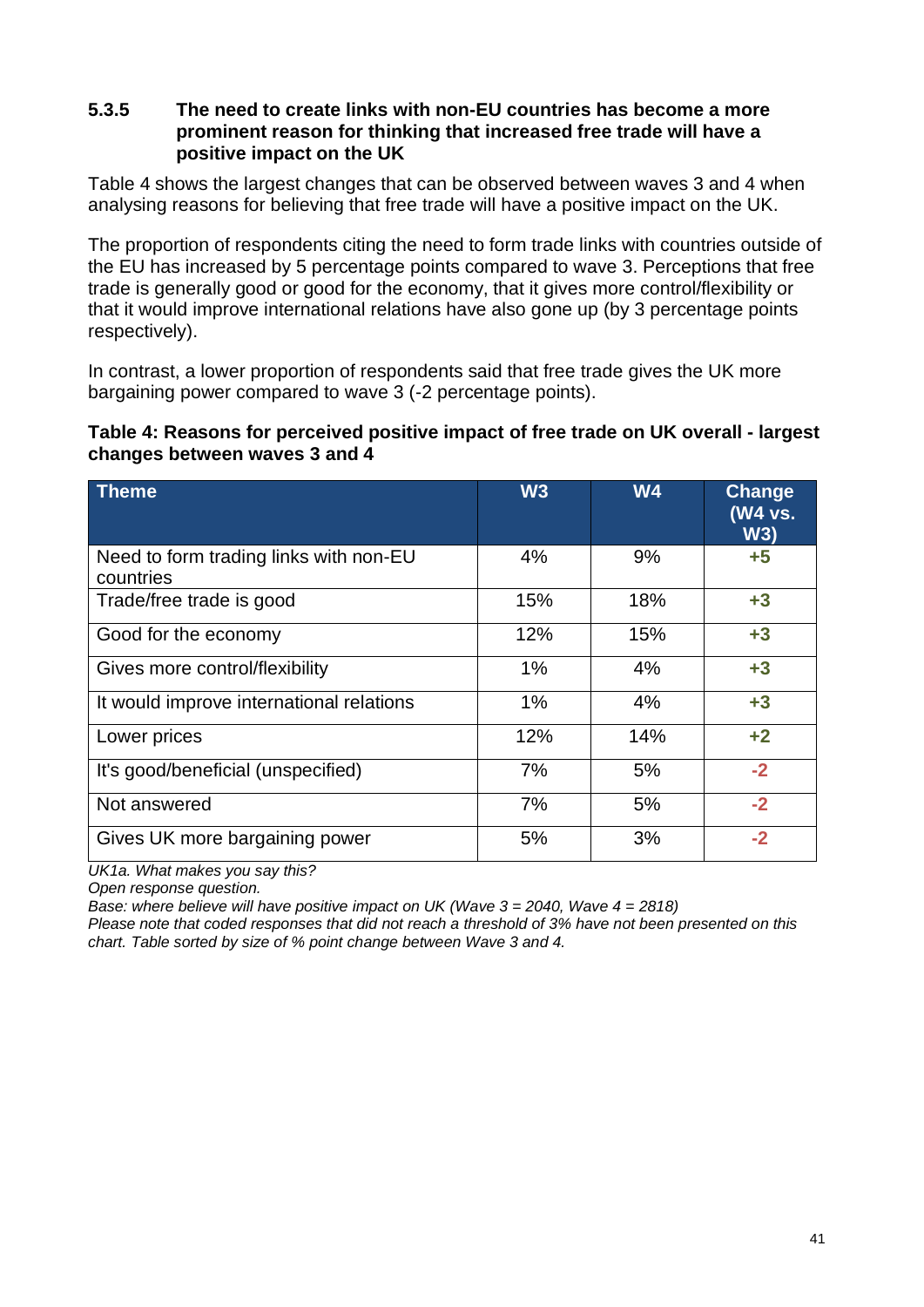#### **5.3.6 Impact on quality and standards is still the overriding concern among those who believe the impact of increased free trade on the UK will be negative.**

Examining the results for those who believe increased free trade would negatively impact the UK overall (6% of respondents), one particular theme stands out (see [Figure 16\)](#page-42-0). One in 5 (19%) respondents said that it could affect the quality of goods/services and reduce safety and food standards, including animal welfare. Privatisation of the NHS was included in this code in the waves 1 to 3 reports. This has now been analysed as a separate code, showing just 1% of respondents who believe increased free trade would negatively impact the UK mentioning NHS privatisation specifically. This compares to 2% at wave 3, 3% at wave 2 and 1% at wave 1.

The next most commonly cited themes were concerns about the environment and/or climate change (11%), price increases/prices (6%) and cheaper/inferior products leading to job losses or impacting the economy (6%).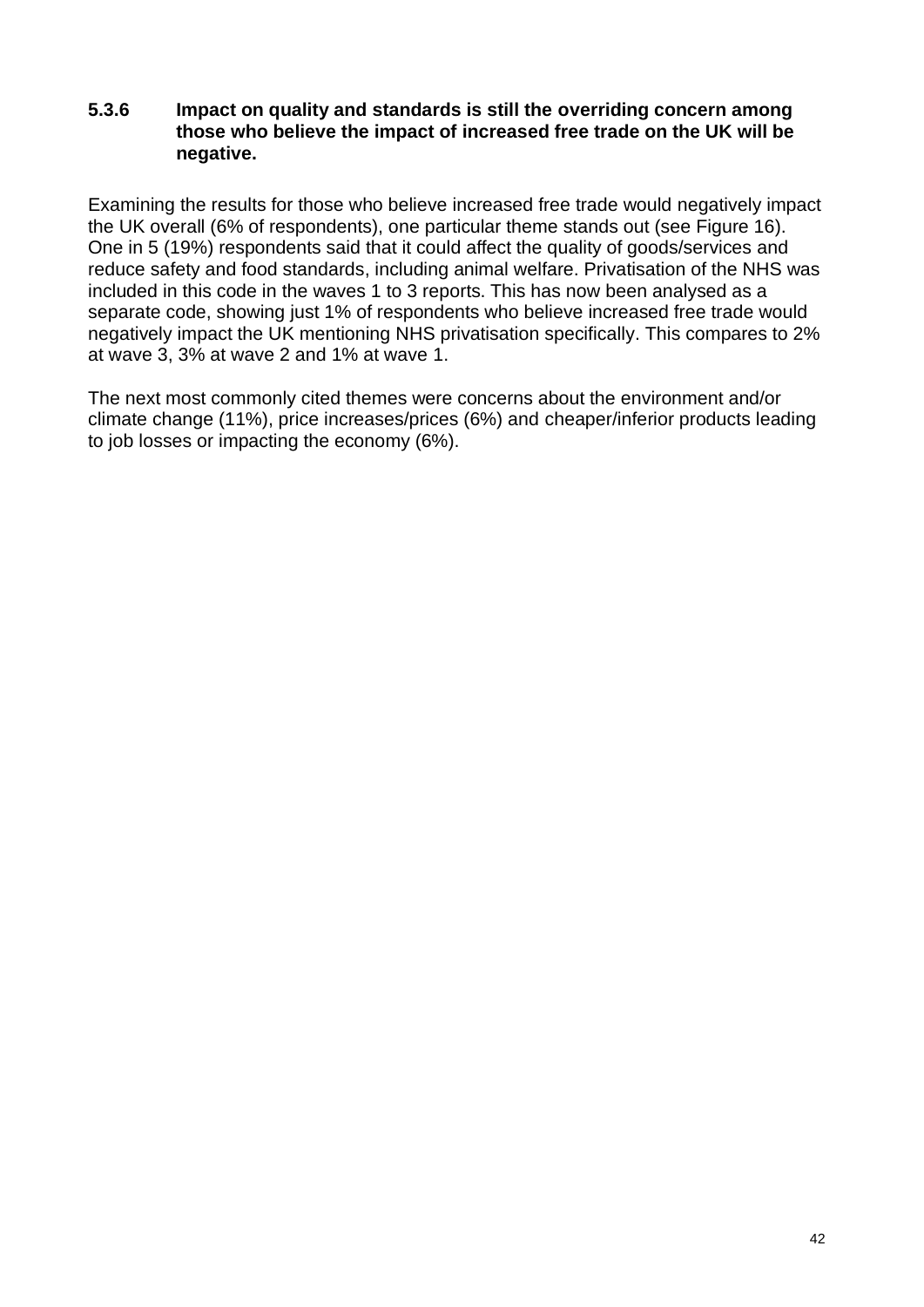#### <span id="page-42-0"></span>**Figure 16: Reasons for perceived negative impact on UK overall**



Unweighted base size: where believe will have negative impact on UK (291) Please note that coded responses that did not reach a threshold of 3% have not been presented on this

chart.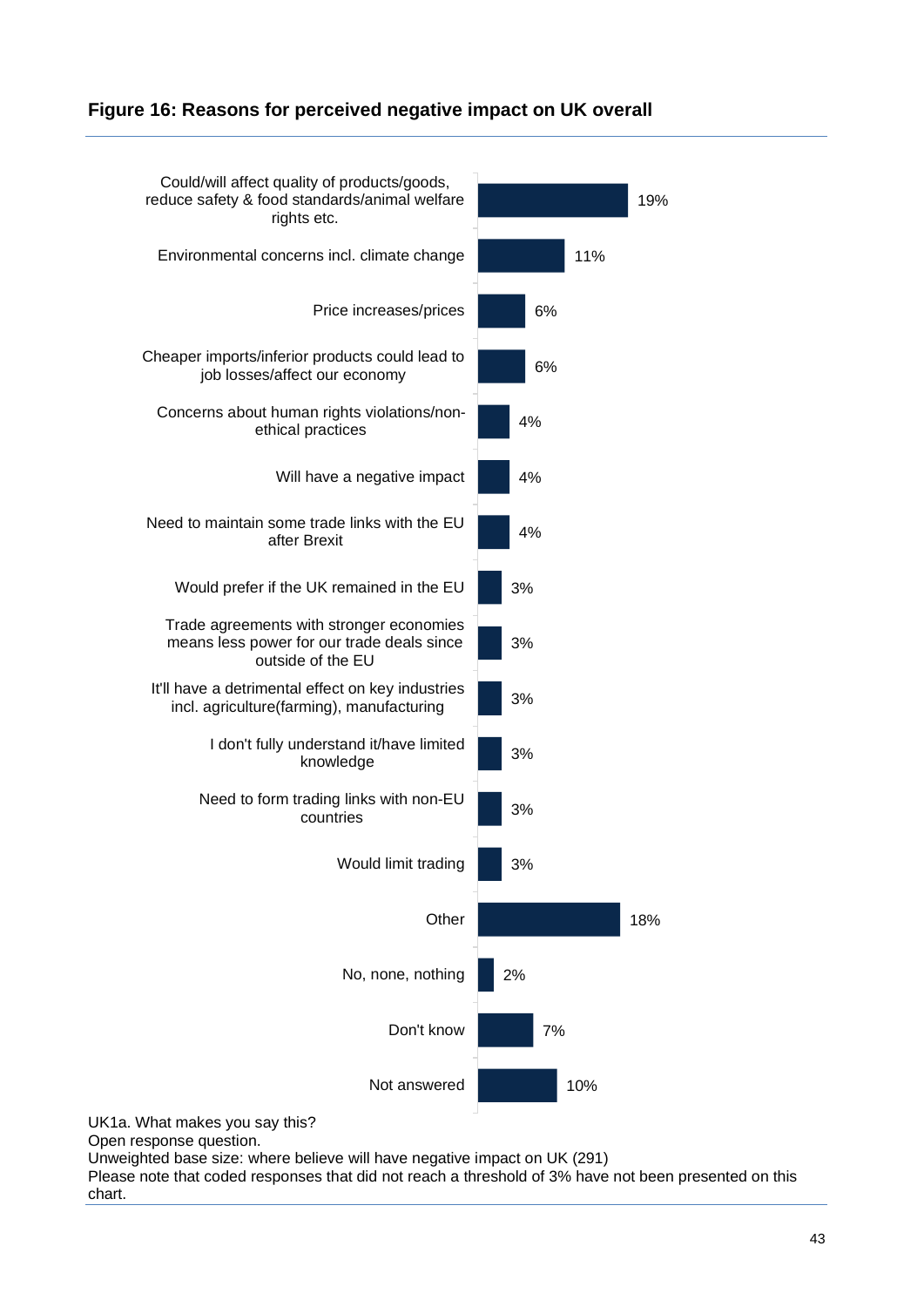#### **5.3.7 Although impact on quality and standards is still the overriding concern among those who believe the impact of increased free trade on the UK will be negative, mentions have declined***.*

As Table 5 shows, among those who believe the impact of increased free trade on the UK to be negative, there have been changes in the reasons they think this. There has been a 12 percentage point decrease in the proportion of respondents who state that free trade would affect the quality of products/goods, reduce safety and food standards or animal welfare rights.

Although to a lesser degree, a lower proportion of respondents cited that trade agreements with stronger economies means less power for our trade deals since we are outside of the EU (-3 percentage points).

#### **Table 5: Reasons for perceived negative impact on UK overall - largest changes between waves 3 and 4**

| <b>Theme</b>                                                                                                | W3    | <b>W4</b> | <b>Change</b><br>(W4 vs. W3) |
|-------------------------------------------------------------------------------------------------------------|-------|-----------|------------------------------|
| Could/will affect quality of products/goods,<br>reduce safety & food standards/animal welfare<br>rights     | 31%   | 19%       | $-12$                        |
| Need to form trading links with non-EU countries                                                            | $0\%$ | 3%        | $+3$                         |
| I don't fully understand it/have limited knowledge                                                          | $0\%$ | 3%        | $+3$                         |
| Trade agreements with stronger economies<br>means less power for our trade deals since<br>outside of the EU | 6%    | 3%        | $-3$                         |
| Environmental concerns incl. climate change                                                                 | 9%    | 11%       | $+2$                         |
| Greater levels of competition                                                                               | $0\%$ | 2%        | $+2$                         |
| It's just how I feel/just an opinion                                                                        | $0\%$ | 2%        | $+2$                         |

*UK1a. What makes you say this?*

*Open response question.*

*Unweighted base size: where believe will have negative impact on UK (Wave 3 = 425, Wave 4 = 291)*

#### **5.3.8 Perceptions around the impact on the price of goods and services have not changed. However, a lower proportion of respondents expect the quality to be lower, reversing a trend seen throughout waves 2 and 3.**

The proportions of respondents who expect prices to drop or increase as a result of increased free trade have remained stable compared to wave 3 (see [Figure 17\)](#page-45-0). In wave 4, 37% of respondents believe prices would decrease (versus 39% in wave 3) and a quarter (26%) believe the opposite would be the case (25% in wave 3).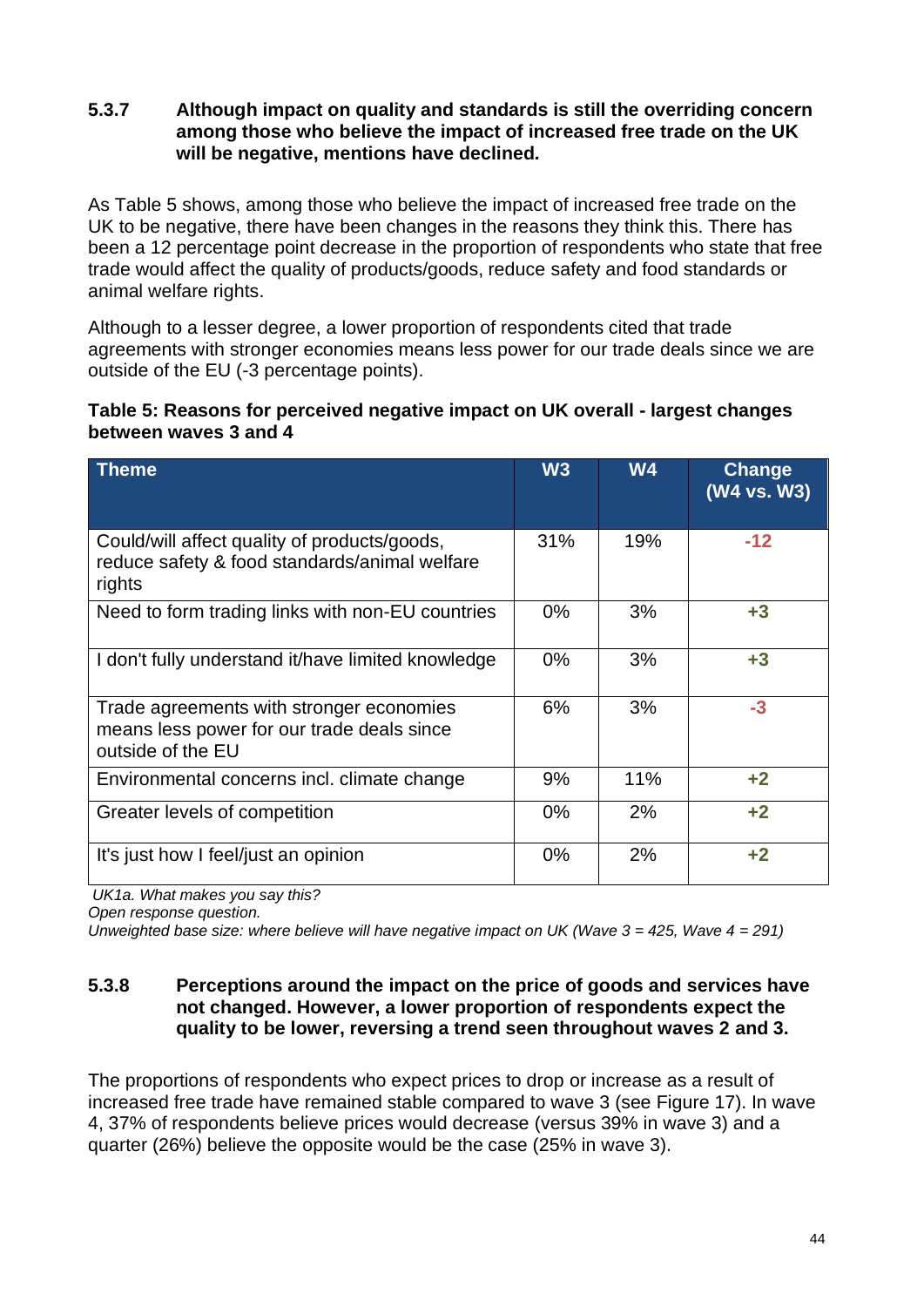Looking at these results by sub-groups, men (42%) are significantly more likely than women (33%) to think that free trade will lead to lower prices. Those in the South West are more likely than average to believe free trade will lead to reduced prices (42%), as are those with degree or above level qualifications (48%) and those in socio-economic grades AB (48%). Conversely, people from BAME backgrounds are more likely to believe that free trade will lead to higher prices (30%). This is also the case of both extremes of the age groups (31% of those aged 16 to 24, 31% of those aged 65 to 74 and 30% of those aged 75+).

Whilst views around the effect of free trade on prices are in line with wave 3, there has been an increase in those who would expect it to lead to better quality goods and services. Three in 10 (31%) would expect increased free trade to lead to higher quality. This is 5 percentage points more than in wave 3 (26%) and the highest score since tracking began. Moreover, the proportion who feel it would lead to lower quality goods and services (18%) has gone down compared to wave 3 (23%). Around a third (32%) feel increased free trade would have no impact on quality (versus 33% in wave 3).

Changes in attitudes towards the quality of goods and services seems to be driven by region and ethnicity. The largest increases by region can be observed in the North East and the West Midlands, where the proportion of respondents who think quality would be better has increased by 13 and 9 percentage points respectively. Most of the results for the other regions have also improved albeit to a lesser extent (with the exception of Yorkshire and the Humber and Wales where results remain stable compared to wave 3). In terms of ethnicity, BAME respondents are now more likely to believe increased free trade would lead to better quality goods and services (+11 percentage points, from 30% in wave 3 to 41% in wave 4). The proportion of White respondents who are more likely to believe increase free trade will lead to better quality goods and services has also gone up albeit to a lesser extent (+4 percentage points).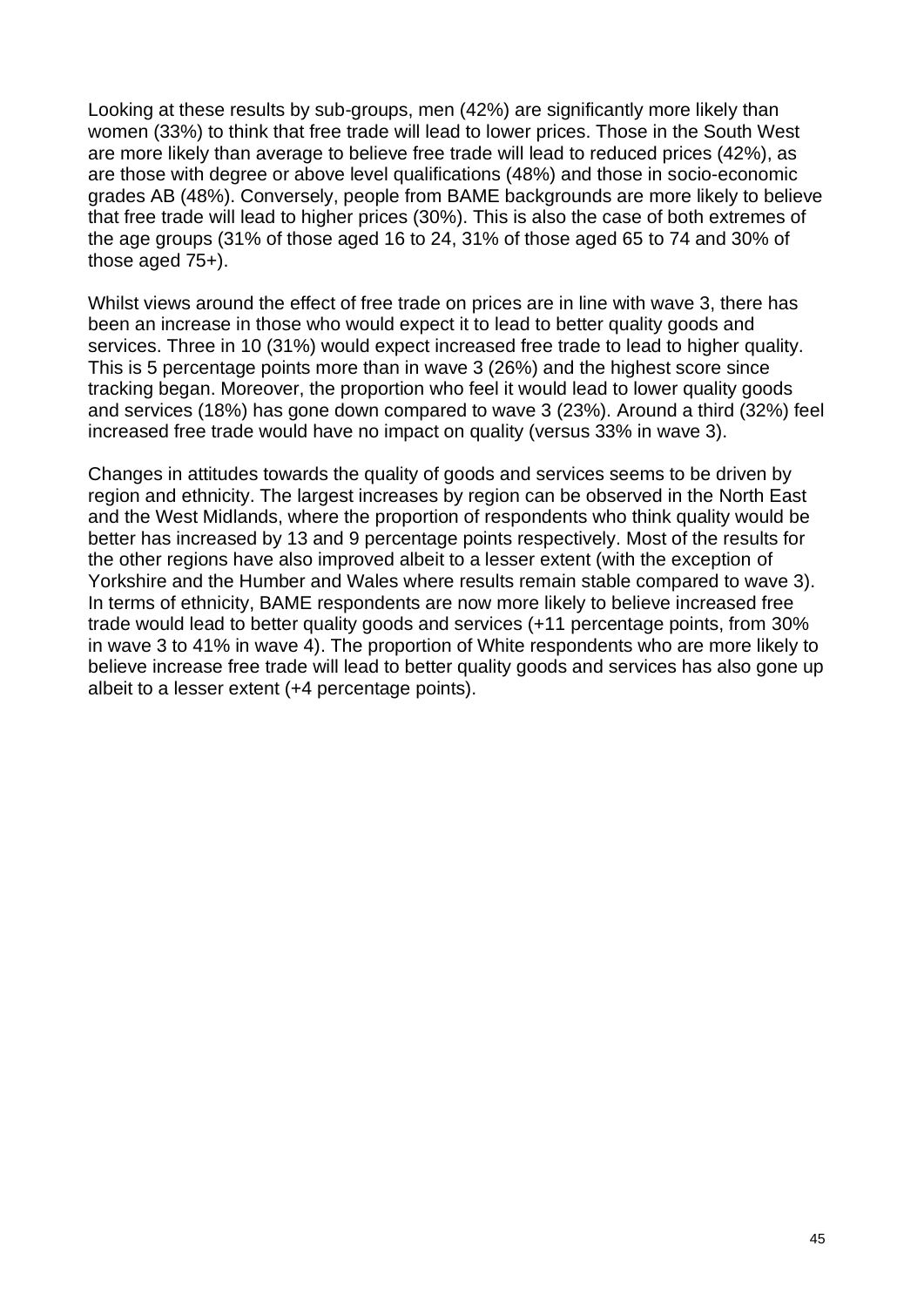

#### <span id="page-45-0"></span>**Figure 17: Impact of trade on the quality of goods and services and prices**

**Price of goods and services**

UK5. Thinking about just the UK as a whole, do you think that increased free trade would result in an increase in the price of goods and services, or a decrease in the price of goods and services? UK6. Still thinking about the UK as a whole, do you think that increased free trade would result in the availability of higher quality goods and services, or lower quality of goods and services? Unweighted base sizes: all respondents (Wave  $1 = 2400$ , Wave  $2 = 2349$ , Wave  $3 = 3224$ , Wave  $4 = 1240$ 4009).

Summary: Higher quality Summary: Lower quality

 $\leftarrow$ No change in quality  $\leftarrow$ Don't know

Statistical significance arrows represent significant differences when compared to results in the wave prior.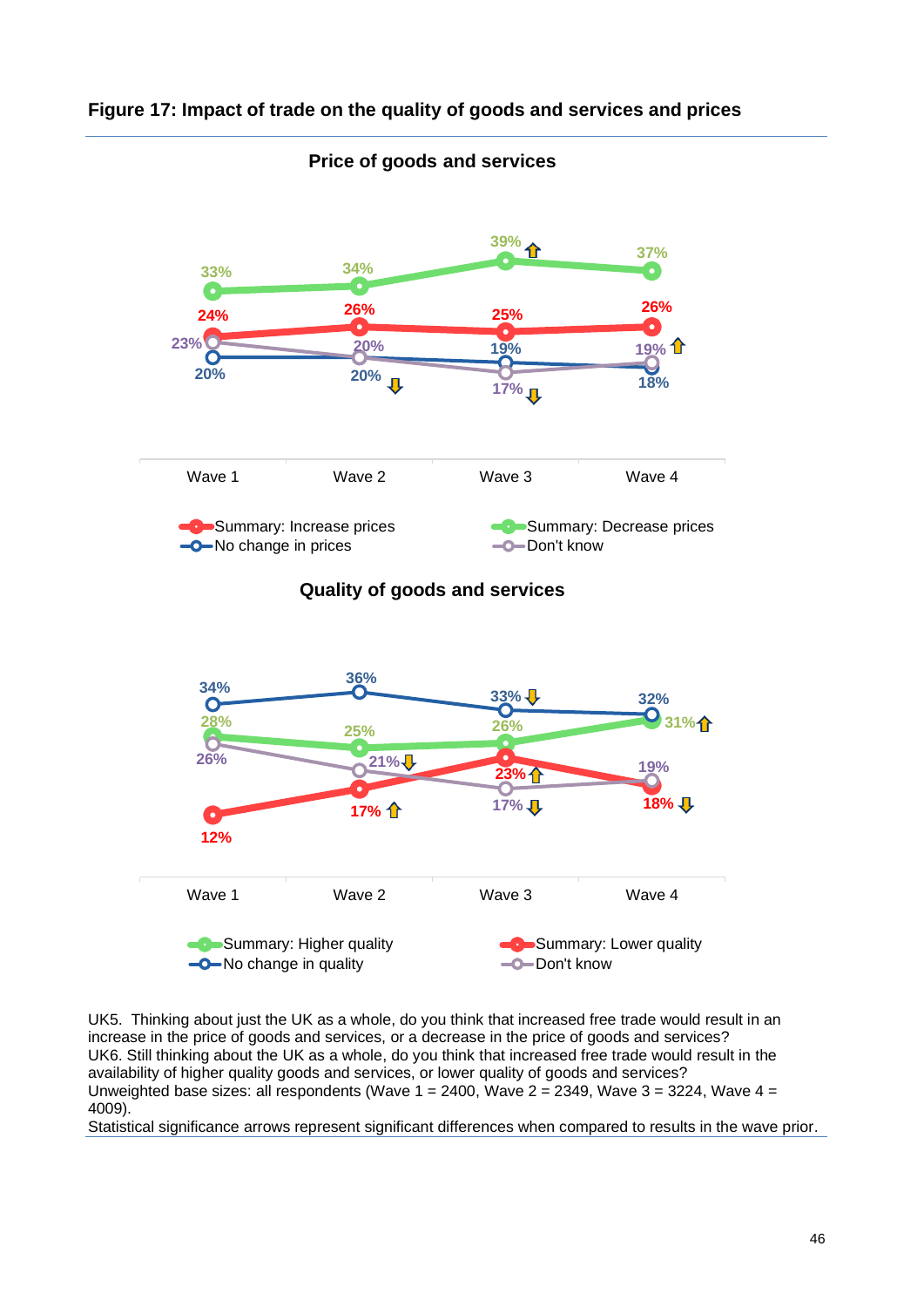## **5.4 The Comprehensive and Progressive Agreement for Trans-Pacific Partnership (CPTPP)**

### **5.4.1 Awareness of the CPTPP has not changed since wave 3**

The survey explored awareness of and attitudes towards the UK joining the Comprehensive and Progressive Agreement for Trans-Pacific Partnership (CPTPP). CPTPP is a trade agreement between 11 countries (Australia, Brunei, Canada, Chile, Japan, Malaysia, Mexico, New Zealand, Peru, Singapore, and Vietnam), covering around 500 million people and representing 13% of global GDP in 2020<sup>34</sup>. The UK submitted its application to join CPTPP on 1 February 2021 and on 2 June, the CPTPP Commission formally invited the UK to begin accession negotiations. Negotiations are now underway, with conversations taking place between the UK and member countries since July about the terms of accession.

Awareness is stable compared to wave 3 (see [Figure 18\)](#page-47-0), with 27% knowing at least a little about CPTPP or its predecessor, the Trans-Pacific Partnership (TPP) (also 27% in wave 3). Around a quarter (26%) of respondents have heard of the name but otherwise have no knowledge about it, also in line with the last wave (24%). Around half (47%) of respondents have no awareness (48% in wave 3).

Awareness in waves 3 and 4 continues to be higher than in previous waves. However, some caution is recommended when comparing results from the 2 first waves with those of the 2 most recent waves, given the change in data collection methodology at wave 3. This change to methodology appears to have had more of an impact on questions around knowledge and awareness, so this question is particularly susceptible to increased overclaim<sup>35</sup>.

<sup>34</sup> From<https://www.bbc.co.uk/news/explainers-55858490>

 $35$  When comparing wave 2 push-to-web completes and wave 3 push-to-web completes, the levels of awareness are consistent, suggesting that this shift may be being driven at least in part by changes to the methodology.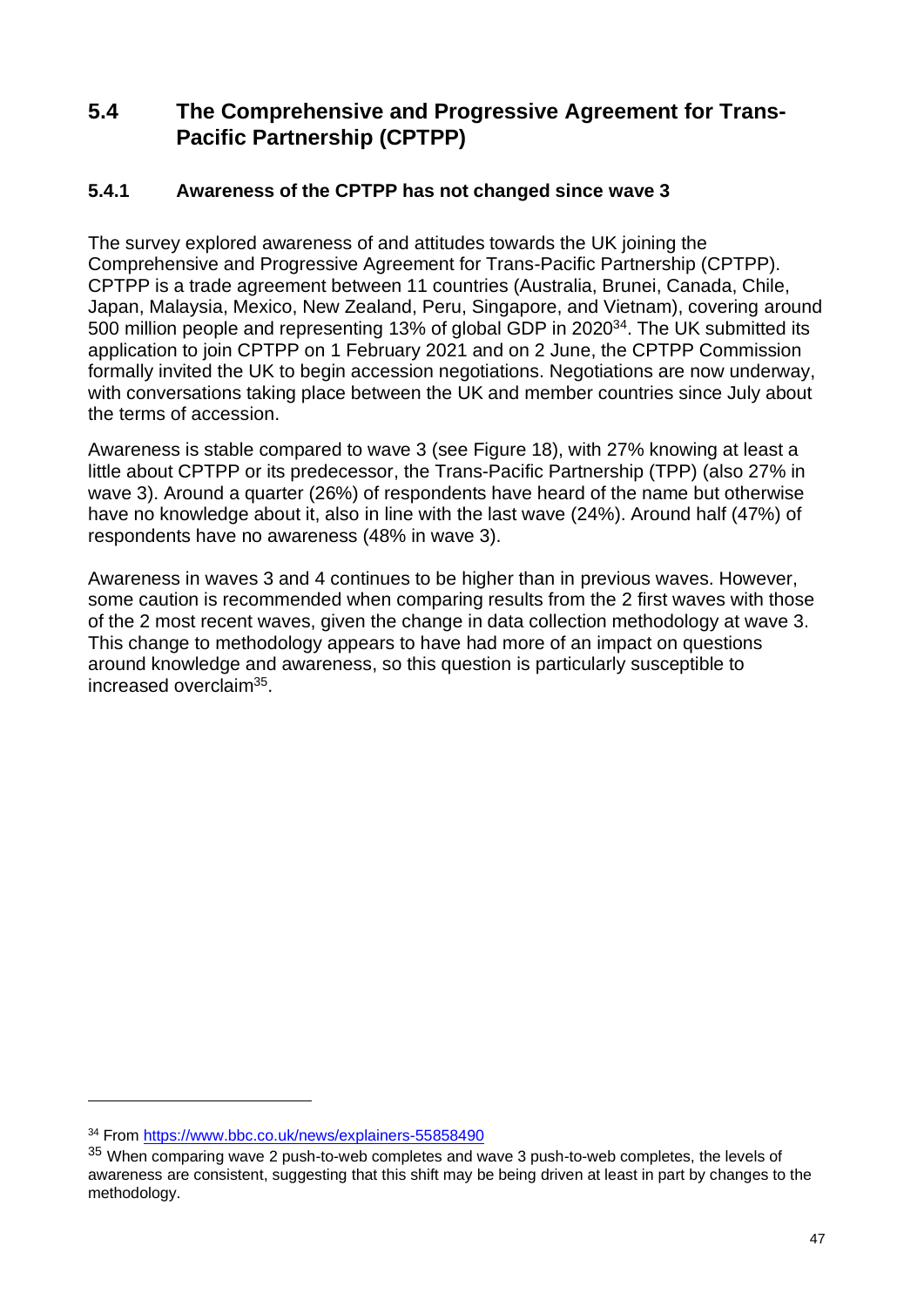#### <span id="page-47-0"></span>**Figure 18: Awareness of the Comprehensive and Progressive Agreement for Trans-Pacific Partnership (CPTPP) or the Trans-Pacific Partnership (TPP)**



 $\bullet$  Wave 1  $\bullet$  Wave 2  $\bullet$  Wave 3  $\bullet$  Wave 4

CPTPP. How aware are you of the Comprehensive and Progressive Agreement for Trans-Pacific Partnership (CPTPP) formerly known as Trans-Pacific Partnership (TPP)? Unweighted base sizes: all respondents (Wave  $1 = 2400$ , Wave  $2 = 2349$ , Wave  $3 = 3224$ , Wave  $4 = 12400$ 4009).

Statistical significance arrows represent significant differences when compared to results in the wave prior.

#### **5.4.2 Support has significantly increased among those who have heard at least a little about the CPTPP.**

Respondents were then asked about whether they would support the UK joining the CPTPP agreement (see [Figure 19\)](#page-48-0). It is worth noting that in waves 1 to 3 this question was only asked to those who indicated some degree of awareness of the agreement (beyond simply reporting having heard of the name alone). In wave 4 all respondents were asked this question. To make results comparable to previous waves, wave 4 results shown in [Figure 19](#page-48-0) are based just on those who have some degree of awareness of the CPTPP.

Support amongst those who indicated awareness of the agreement is 63%. This is 12 percentage points higher than the levels of support at wave 3 (51%) and the highest score since tracking began. Levels of opposition have declined albeit to a lesser extent, with 13% opposed (versus 16% at wave 3).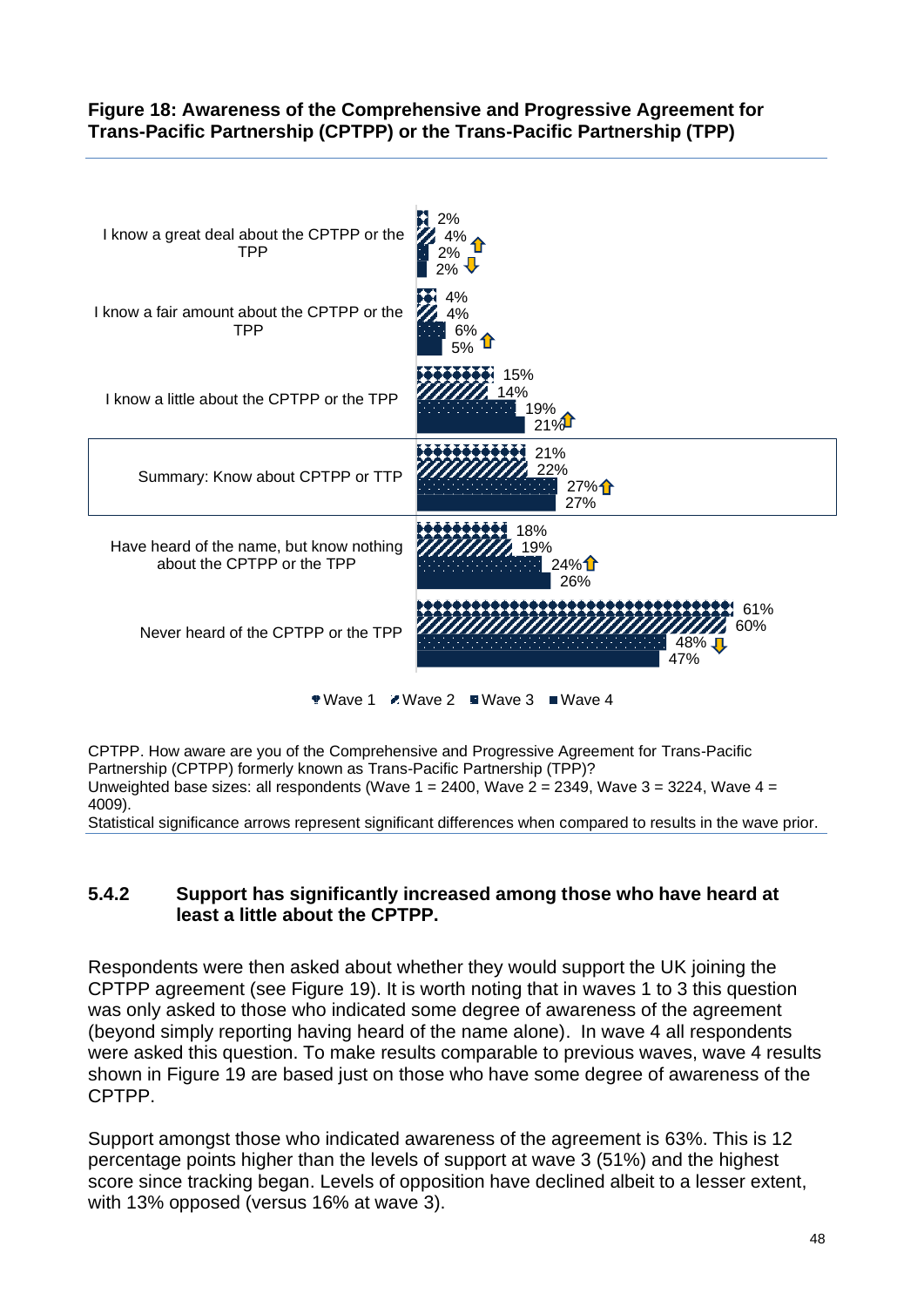Support among those who indicated awareness of the agreement is higher than for all respondents (63%, compared to 49%). However, opposition is also higher among those who have some awareness of the CPTPP compared to all respondents (13%, compared to 7%).



## <span id="page-48-0"></span>**Figure 19: Support for the UK to join the CPTPP**

CPTPPa. To what extent would you support or oppose the UK joining the CPTPP? Unweighted base sizes: respondents who know at least a little about the CPTPP or TPP (Wave 1 = 538, Wave 2 = 529, Wave 3 = 958, Wave 4 = 1206)

Statistical significance arrows represent significant differences when compared to results in the wave prior.

#### **5.4.3 The UK public tend to favour a liberal agenda when it comes to tax-free free trade and the worldwide supply of essential goods. However, protectionist views are most evident when it comes to cross-border sharing of data.**

Using a grid format, 5 questions using a 0 to 10 scale with statements expressing opposing sentiments about liberal trade at each end were put to respondents. The results have been presented in [Figure 20](#page-50-0) and [Figure](#page-51-0) 21, which show that the UK public tends to show preference towards liberal free trade attitudes rather than protectionist positions.

Almost half (47%) of respondents gave a score of 7 and above, thus showing preference towards free trade as an effective way for the economy and businesses to grow. Just 8% gave a score of 0 to 3 showing preference towards the notion that it is best to protect our own domestic industries.

Likewise, 2 in 5 (41%) gave a score of 7 and above favouring prioritising the worldwide supply of essential goods, allowing food and medicines to cross borders. Just 13% favour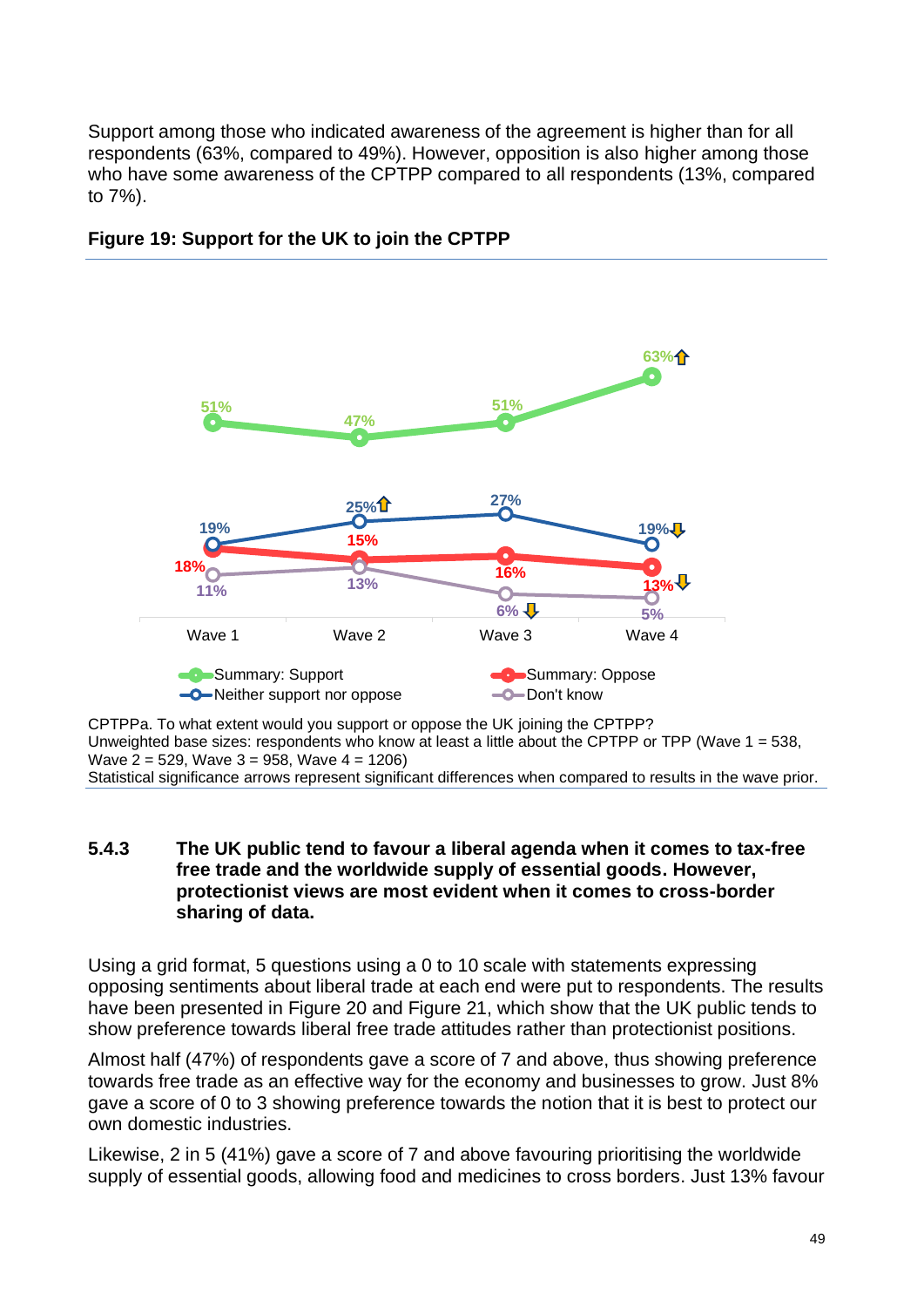the notion of preventing UK goods from being exported at the other end of the scale (scores 0-3).

One area where there are higher levels of agreement at the protectionist end of the scale is with respect to the cross-border sharing of data. Half (50%) of respondents favour tight controls to be placed on the cross-border sharing of consumer data to ensure everyone's privacy is protected and data is used appropriately (giving a score between 7 and 10). Considerably fewer respondents prefer consumer data being shared freely and openly across borders to support innovation, collaboration and boost economic growth (12%)<sup>36</sup>.

For the 2 remaining pairs of statements, protectionist and liberal sentiments are more evenly split. Around a quarter (26%) show preference towards embracing international trade as part of the economic recovery following COVID-19. A similar proportion (29%) are inclined to say that the UK should become more self-sufficient and less reliant on imports. Similarly, while around 2 in 5 (21%) favour signing agreements with as many countries as possible, a third (33%) are more supportive of building our own industries to supply ourselves.

<sup>&</sup>lt;sup>36</sup> The scale was 'flipped' for this statement with scores at the 'liberal' end of the scale measured by combining the total number of respondents selecting between 0 and 3.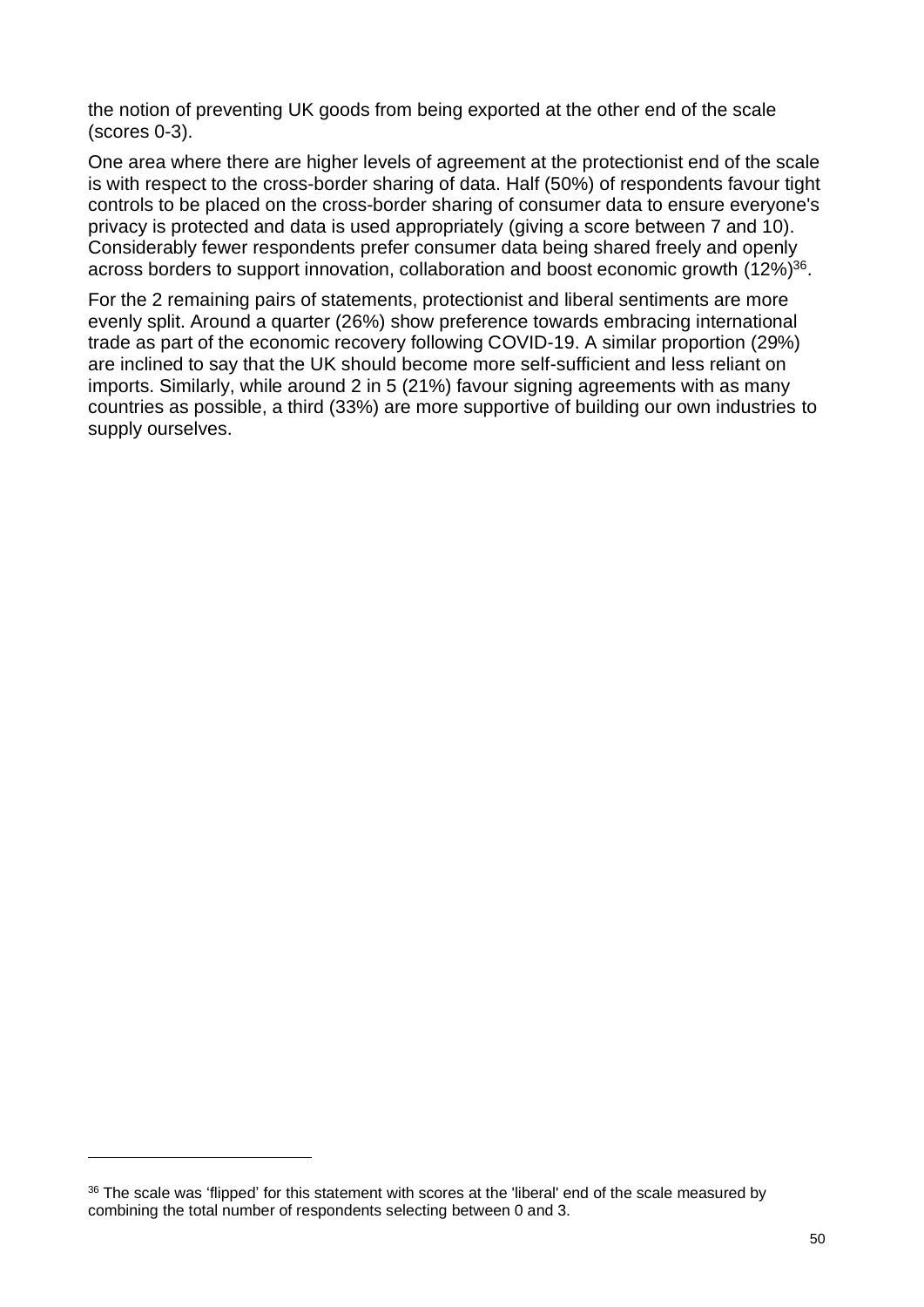

**Figure 20: Protectionist versus liberal free trade attitudes**

<span id="page-50-0"></span>CV2: Here are some pairs of statements. Please indicate where your own view lies on a 10-point scale where 0 means complete agreement with the statement on the left, 10 means complete agreement with the statement on the right, and 5 means you don't agree with either of the statements or that your views are mixed or balanced on the issue in question.

Unweighted base size: all respondents (4009).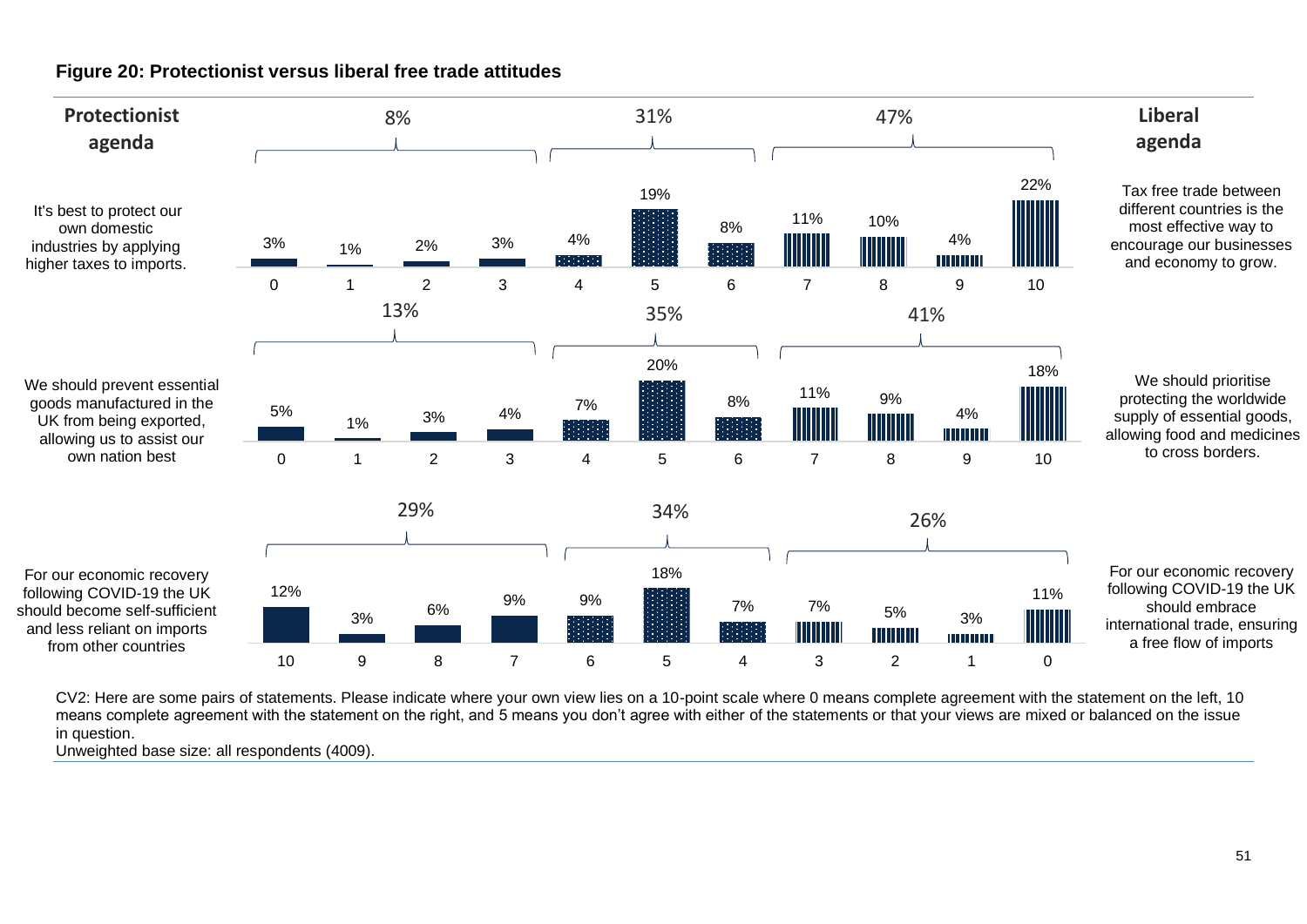

#### **Figure 21: Protectionist versus liberal free trade attitudes (2)**

<span id="page-51-0"></span>CV2: Here are some pairs of statements. Please indicate where your own view lies on a 10-point scale where 0 means complete agreement with the statement on the left, 10 means complete agreement with the statement on the right, and 5 means you don't agree with either of the statements or that your views are mixed or balanced on the issue in question. Unweighted base size: all respondents (4009)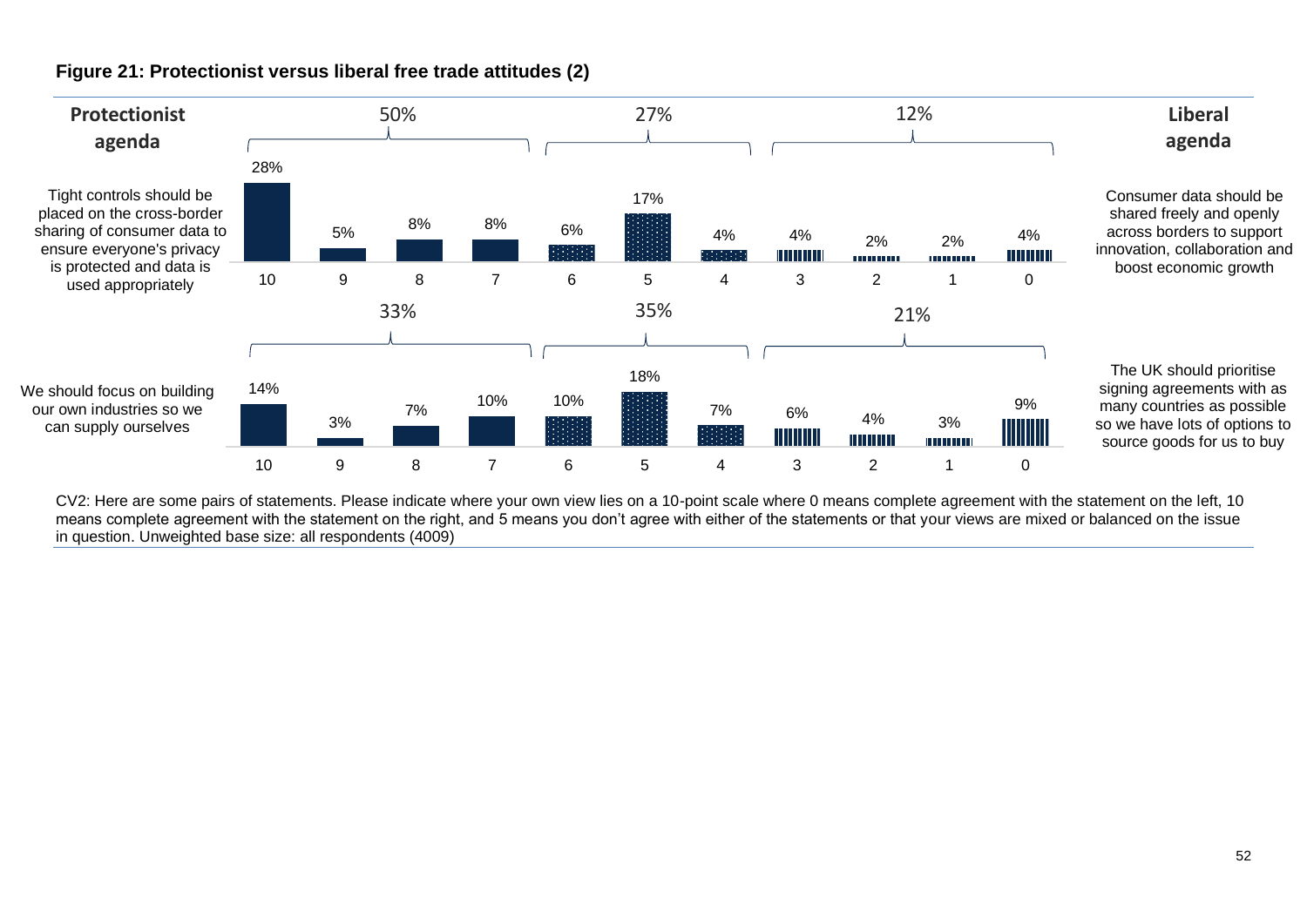#### **5.4.4 Protectionist sentiment has declined since wave 3, including on attitudes to COVID-19.**

Building on the results from [Figure 20](#page-50-0) and [Figure 21,](#page-51-0) table 6 shows the differences in levels of protectionism and liberalism between waves 3 and 4<sup>37</sup>.

As shown below, protectionist positions have declined compared to wave 3. A significantly lower proportion of respondents prefer higher taxes for imports (8% versus 12% at wave 3), preventing UK goods from being exported (13% versus 18%) and becoming self-sufficient to recover economically from COVID-19 (29% versus 35% at wave 3).

This, however, does not necessarily mean that the UK public's views have become more liberal. Liberal sentiments have only increased in relation to tax free trade to encourage economic and business growth (47%, compared to 43% at wave 3). When it comes to exporting UK goods and the economic recovery from COVID-19, opinions have shifted towards a middle ground rather than a liberal position.

 $37$  The 2 pairs of statmenents that have not been included in [Table 6](#page-53-0) were not asked at wave 3 so comparisons cannot be made.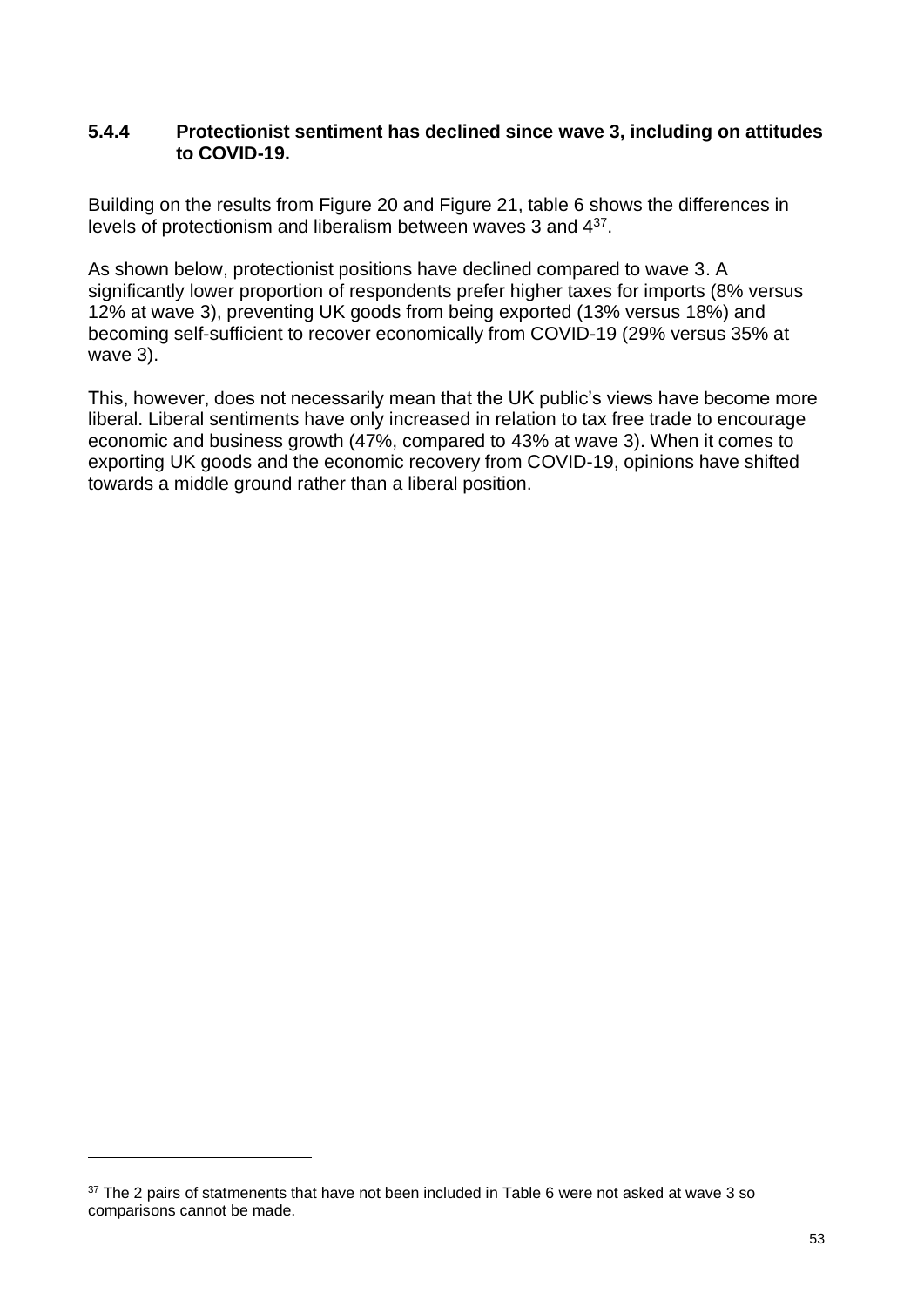<span id="page-53-0"></span>

| Table 6: Protectionist versus liberal free trade attitudes - differences between wave |  |
|---------------------------------------------------------------------------------------|--|
| 3 and wave 4                                                                          |  |

| <b>Question scale</b>                                                                                                                                        | <b>Question scale</b>                                                                                                                                        | <b>Protectionist</b><br><b>sentiment</b> | <b>Protectionist</b><br>sentiment | <b>Liberal</b><br>sentiment | <b>Liberal</b><br>sentiment |
|--------------------------------------------------------------------------------------------------------------------------------------------------------------|--------------------------------------------------------------------------------------------------------------------------------------------------------------|------------------------------------------|-----------------------------------|-----------------------------|-----------------------------|
| <b>Protectionist</b>                                                                                                                                         | <b>Liberal end</b>                                                                                                                                           | Wave 3                                   | Wave 4                            | Wave 3                      | Wave 4                      |
| end                                                                                                                                                          |                                                                                                                                                              |                                          |                                   |                             |                             |
| It's best to<br>protect our own<br>domestic<br>industries by<br>applying higher<br>taxes to imports                                                          | Tax free trade<br>between<br>different<br>countries is the<br>most effective<br>way to<br>encourage our<br>businesses and<br>economy to<br>grow              | 12%                                      | 8%                                | 43%                         | $47\%$                      |
| We should<br>prevent essential<br>goods<br>manufactured in<br>the UK from<br>being exported,<br>allowing us to<br>assist our own<br>nation best              | We should<br>prioritise<br>protecting the<br>worldwide<br>supply of<br>essential<br>goods, allowing<br>food and<br>medicines to<br>cross borders             | 18%                                      | 13% $\bigvee$                     | 40%                         | 41%                         |
| For our economic<br>recovery<br>following COVID-<br>19 the UK should<br>become self-<br>sufficient and<br>less reliant on<br>imports from<br>other countries | For our<br>economic<br>recovery<br>following<br>COVID-19 the<br><b>UK should</b><br>embrace<br>international<br>trade, ensuring<br>a free flow of<br>imports | 35%                                      | $29\%$                            | 27%                         | 26%                         |

*CV2: Here are some pairs of statements. Please indicate where your own view lies on a 10-point scale where 0 means complete agreement with the statement on the left, 10 means complete agreement with the statement on the right, and 5 means you don't agree with either of the statements or that your views are mixed or balanced on the issue in question Base: all respondents (Wave 3 = 3224, Wave 4 = 4009)*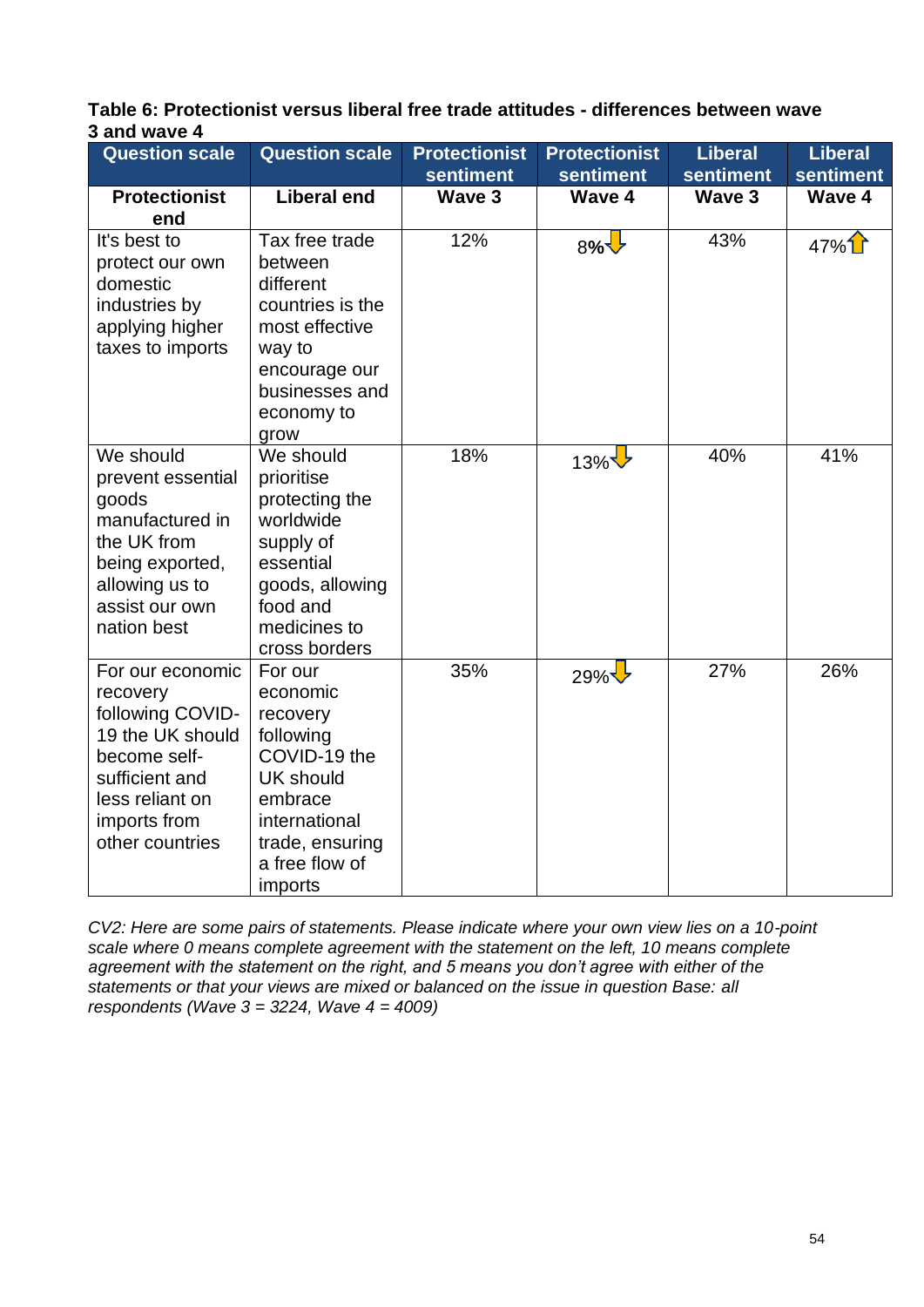# **6 Trading partner preferences**

## **6.1 Support for establishing free trade agreements with specific countries**

#### **6.1.1 Support for establishing an FTA with Brazil is quite low, although slightly higher than support for deals with the UAE and Saudi Arabia. These 3 countries show a relatively high proportion of respondents who are undecided or don't know.**

Respondents were presented with 8 non-EU countries and asked to what extent they would support or oppose the UK establishing a free trade agreement with them. Five countries put to respondents remained identical to those asked about in waves 1 to 3; Brazil, UAE and Saudi Arabia were added at wave 4. The findings are presented in [Table](#page-54-0)  [7.](#page-54-0)

Securing a free trade agreement with Australia and New Zealand still draws widespread support (64% respectively), with support for the USA above half too (57%). Opposition to trade with these countries is also low at below 15% of respondents. Whilst less than half support a free trade agreement with India (40%), Brazil (34%) and UAE (30%), support is still higher than opposition. However, the difference between support and opposition is narrow when it comes to China and Saudi Arabia (2 and 4 percentage points difference respectively).

|                                         | <b>Australia</b> | <b>New</b>     | <b>USA</b> |              | <b>China</b> | <b>Brazil</b> | <b>UAE</b> | <b>Saudi</b>  |
|-----------------------------------------|------------------|----------------|------------|--------------|--------------|---------------|------------|---------------|
|                                         |                  | <b>Zealand</b> |            | <b>India</b> |              |               |            | <b>Arabia</b> |
| Strongly<br>support                     | 37%              | 38%            | 28%        | 15%          | 11%          | 10%           | 10%        | 9%            |
| Somewhat<br>support                     | 27%              | 26%            | 29%        | 25%          | 21%          | 24%           | 20%        | 18%           |
| <b>Neither</b><br>support<br>nor oppose | 15%              | 15%            | 17%        | 28%          | 23%          | 33%           | 29%        | 29%           |
| Somewhat<br>oppose                      | 4%               | 4%             | 8%         | 10%          | 16%          | 9%            | 13%        | 13%           |
| Strongly<br>oppose                      | 2%               | 2%             | 5%         | 6%           | 13%          | 4%            | 8%         | 11%           |
| Don't know                              | 14%              | 14%            | 14%        | 16%          | 15%          | 20%           | 20%        | 20%           |
| Summary:<br>support                     | 64%              | 64%            | 57%        | 40%          | 32%          | 34%           | 30%        | 27%           |
| <b>Summary:</b><br>oppose               | 7%               | 6%             | 13%        | 16%          | 29%          | 13%           | 20%        | 24%           |
| <b>NET score</b>                        | +57%             | +58%           | $+44%$     | $+24%$       | $+2%$        | $+21%$        | $+10%$     | $+4%$         |

#### <span id="page-54-0"></span>**Table 7: Support and opposition for establishing free trade agreements**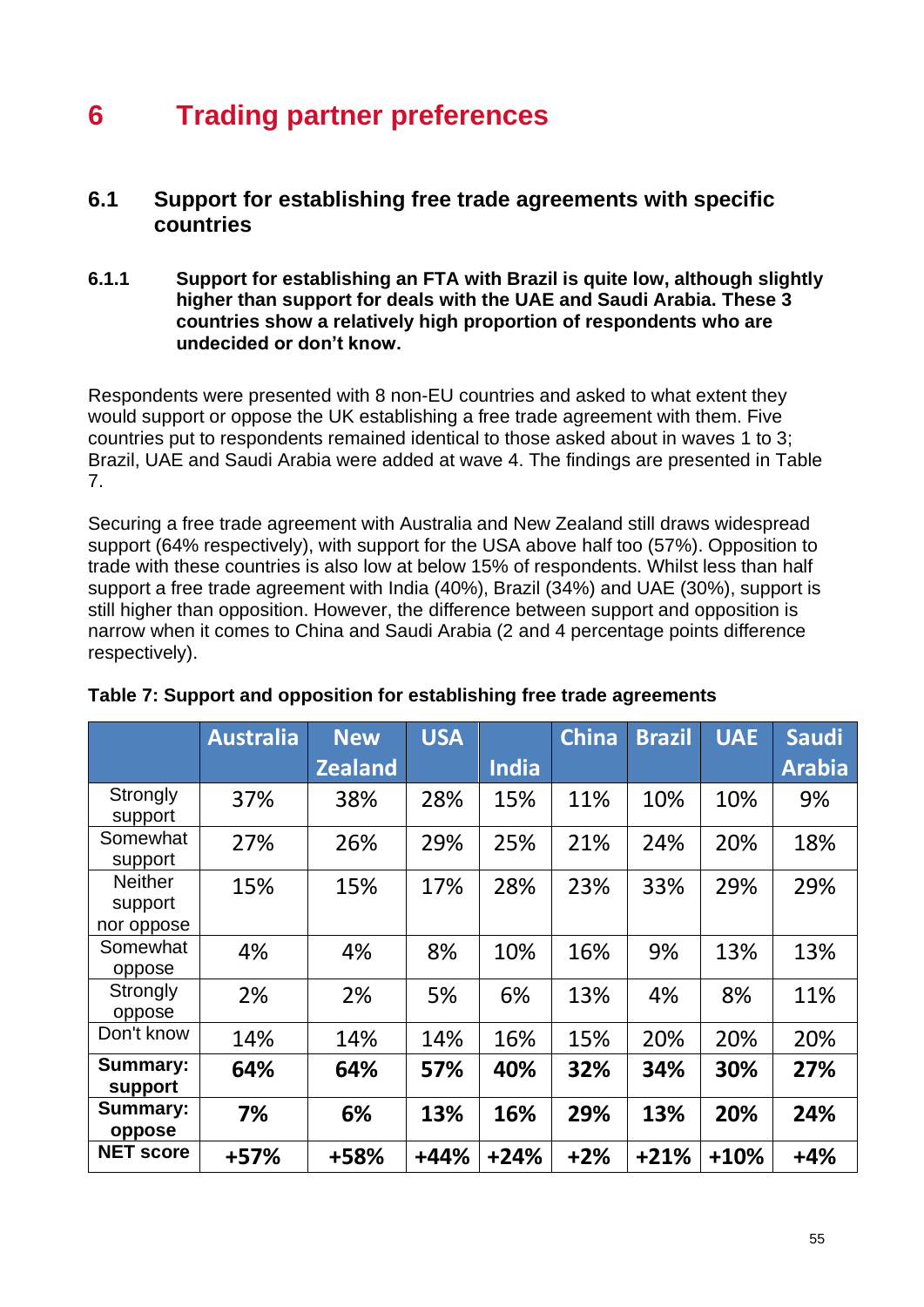*TP2. To what extent would you support or oppose the UK establishing a free trade agreement with each of the following countries?Unweighted base sizes: all respondents (4009)*

#### **6.1.2 Support for FTAs with China and USA has increased compared with wave three.**

Figure 22 shows how support for free trade agreements with individual countries has changed over the waves. Support for free trade agreements with Australia and New Zealand has stayed the same compared to wave 3, with 64% of respondents in favour of establishing FTAs with both of these countries. For India, support continues to decline, following a downward trend observed in previous waves (from 58% in wave 1 to 40% in wave 4). Support however is still higher for a deal with India than for China, Brazil, Saudi Arabia and UAE. The downward trends in support for FTAs with the USA and China have been reversed at wave 4, with support for these countries increasing for the first time.

Close to 3 in 5 (57%) now support establishing an FTA with the USA (+8 percentage points compared to wave 3).

When it comes to China, support for an FTA has gone up to a third (32%, +4 percentage points). Unlike in wave 3, support for an FTA with China is higher than opposition, albeit marginally (2 percentage point difference).

Analysis shows that this increase in support for an FTA with China is fairly universal across most demographic sub-groups. The largest increases in support can be observed among respondents in the North East (+15 percentage points) and those with the lowest household incomes (less than £10,000 per year, +11 percentage points).

Nonetheless, the following groups are significantly less likely to support the UK establishing an FTA with China: those with no qualifications (23%), those in SEG classifications DE (27%), women (27%), those aged 55 to 64 (28%), those in the North West (28%) and responents in the most disadvantaged IMD quartile (29%).

Support for an FTA with India varies amongst different demographics. It is lower among women (34%), those aged 16 to 34 (33%), in the North West (34%), respondents with no qualifications (27%) and those in SEG classifications DE (32%). Conversely, the following groups are more likely than average to support an FTA with India: those educated to degree level or above (49%), those in SEG classifications AB (49%) and C1C2 (42%), men (47%), those in the least deprived IMD quartiles (1<sup>st</sup> quartile 47% and  $2<sup>nd</sup>$  quartile 46%), those aged 65 to 74 (47%) and 70+ (50%), and those in the South East (46%) and South West (45%).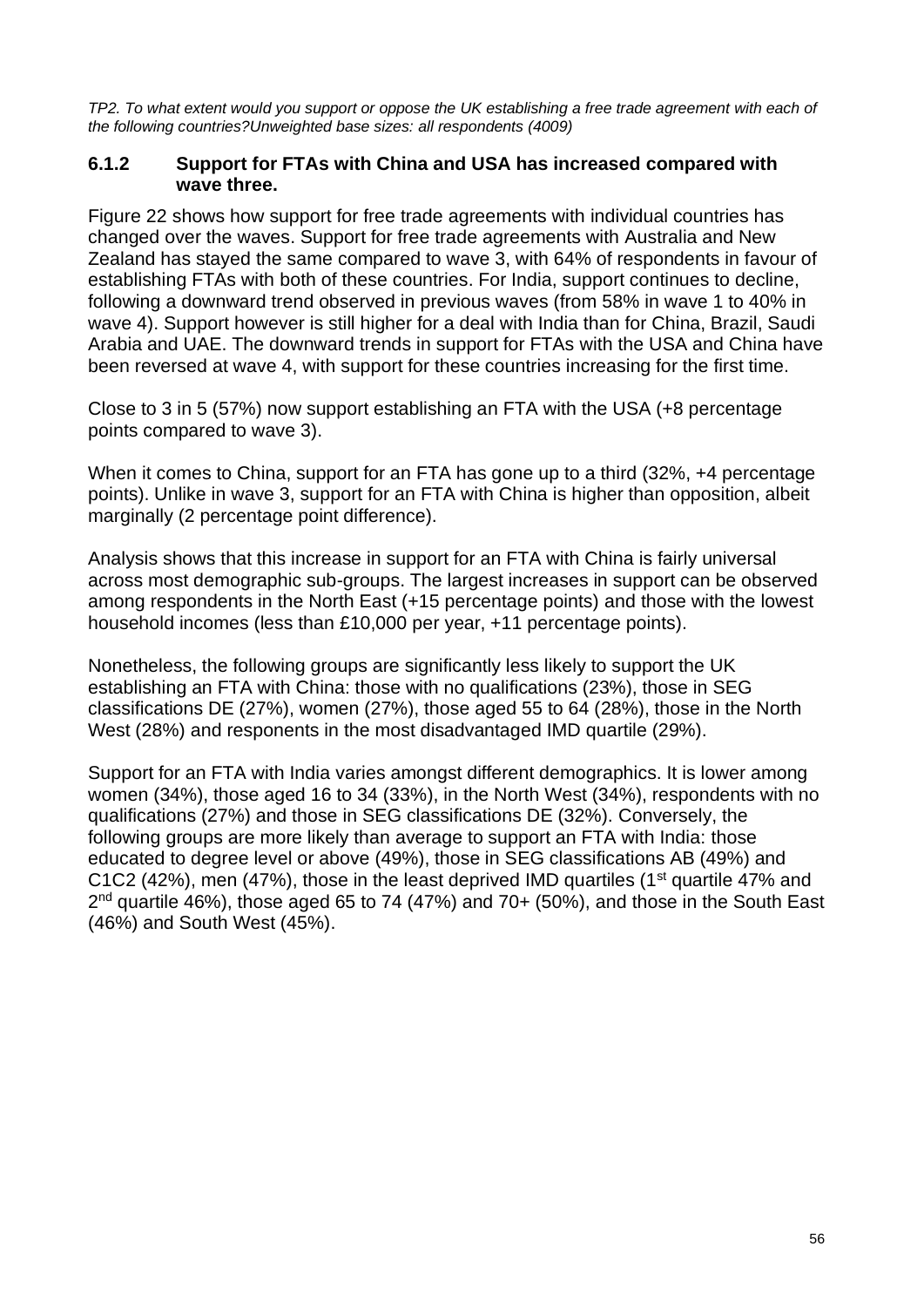

#### **Figure 22: Changes in support for establishing free trade agreements with a selection of countries**

TP2. To what extent would you support or oppose the UK establishing a free trade agreement with each of the following countries?

Unweighted base sizes: all respondents (Wave  $1 = 2400$ , Wave  $2 = 2349$ , Wave  $3 = 3224$ , Wave  $= 4009$ ). Statistical significance arrows represent significant differences when compared to results in the wave prior.

#### **6.1.3 Levels of support for a trade agreement with the USA have significantly increased while opposition has declined, returning to wave 2 levels.**

As figure 23 shows, support for establishing a free trade agreement with the USA has increased for the first time<sup>38</sup>. Following a drop to 49% at wave 3, support is now at around 3/5 (57%). Overall levels of support are now in line with wave 2 results. However, the strength of support is still lower than seen at wave 2: 32% strongly supported an agreement with the USA at wave 2, compared to 28% at wave 4.

Looking at results by demographics, the largest increases in support can be observed among: those in the North East (+16 percentage points), and those aged 55+ (+12 percentage points).

A similar pattern can be observed by gender. Support for a free trade agreement with the USA has significantly increased for both men and women, but the increase has been larger for women. In wave 3, 42% of women supported a deal, which has gone up to 51% in wave 4. By comparison, support from men has increased from 58% to 63%. Increases in support have been more consistent across other demographics such as SEG or educational attainment.

<sup>&</sup>lt;sup>38</sup> Joe Biden was elected President of the USA in January 2021, ahead of the wave 4 fieldwork period.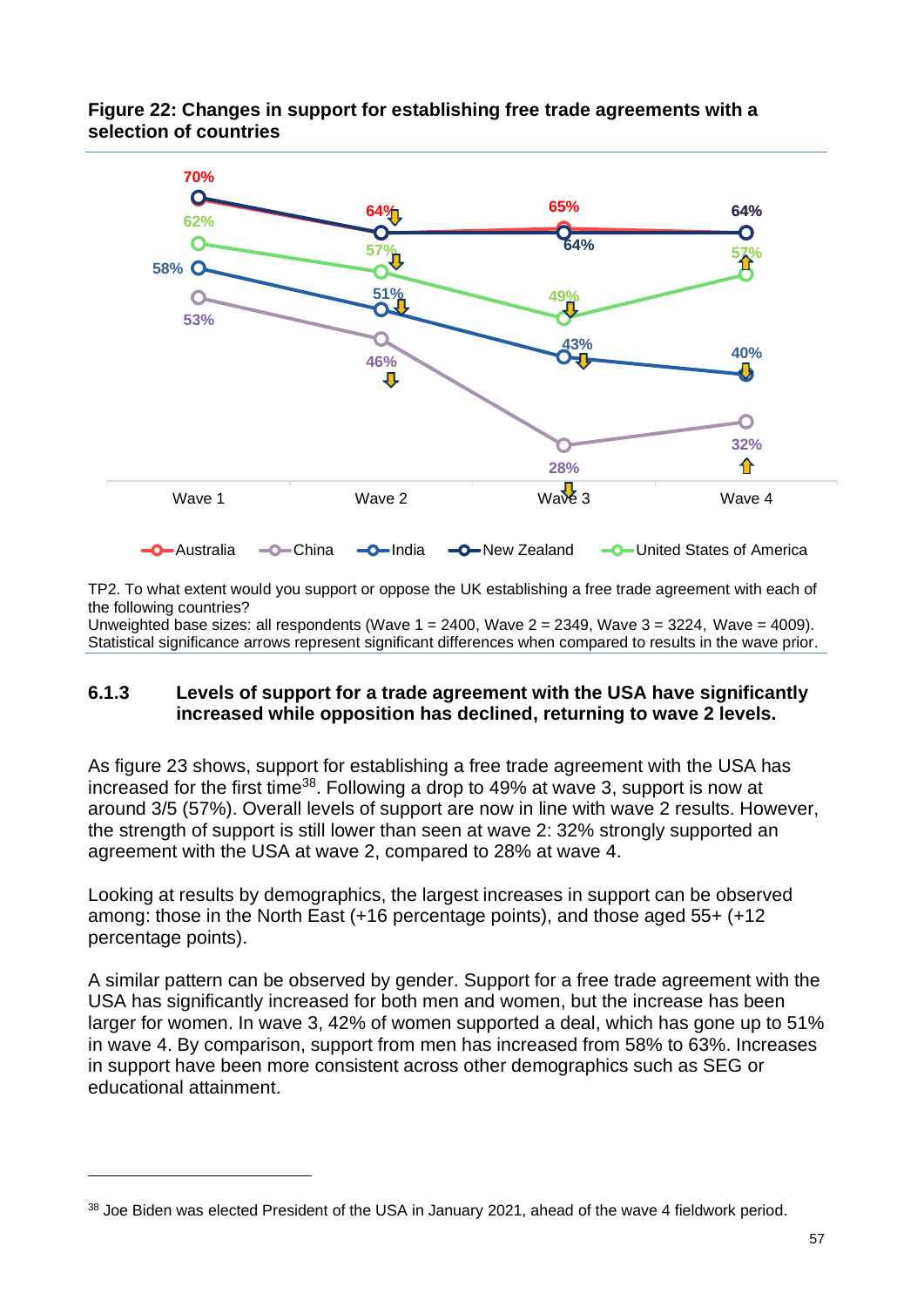

**Figure 23: Support and opposition to the UK establishing free trade agreements with USA**

TP2. To what extent would you support or oppose the UK establishing a free trade agreement with each of the following countries?

Unweighted base sizes: all respondents (Wave  $1 = 2400$ , Wave  $2 = 2349$ , Wave  $3 = 3224$ , Wave  $4 =$ 4009).

Statistical significance arrows represent significant differences when compared to results in the wave prior.

#### **6.1.4 There are particularly high levels of support for enhancing the existing trade deal with Canada.**

For the first time at wave 4, respondents were asked about their views on existing free trade agreements. They were asked the extent to which they would support or oppose enhancing FTAs with Canada, Mexico, Vietnam and Singapore.

As Table 9 shows, 2/3 (66%) support enhancing the existing FTA with Canada while just 4% are opposed to this. Around half are also supportive when asked about Singapore (49%) and around 2 in 5 show support when asked about Mexico (41%) and Vietnam (38%).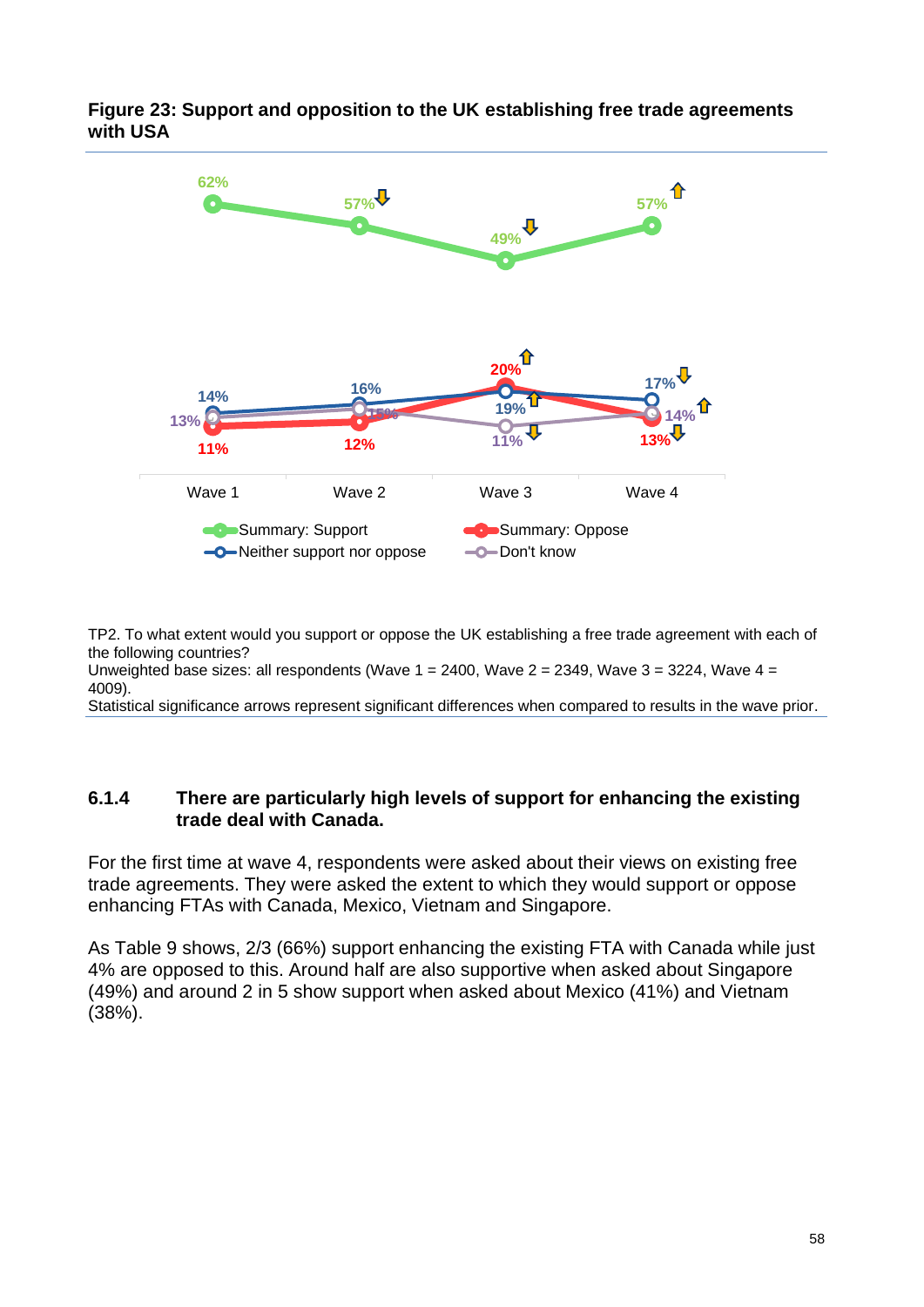|                         | <b>Canada</b> | <b>Mexico</b> | <b>Vietnam</b> | <b>Singapore</b> |
|-------------------------|---------------|---------------|----------------|------------------|
| Strongly support        | 36%           | 13%           | 13%            | 22%              |
| Somewhat support        | 29%           | 28%           | 25%            | 27%              |
| <b>Neither</b>          | 16%           | 32%           | 32%            | 25%              |
| Somewhat oppose         | 3%            | 6%            | 8%             | 6%               |
| Strongly oppose         | 1%            | 3%            | 3%             | 2%               |
| Don't know              | 15%           | 18%           | 19%            | 17%              |
| <b>Summary: support</b> | 66%           | 41%           | 38%            | 49%              |
| <b>Summary: oppose</b>  | 4%            | 9%            | 11%            | 9%               |
| <b>NET score</b>        | $+62%$        | $+32%$        | $+27%$         | $+40%$           |

#### **Table 8: Support for enhancing free trade agreements**

*TP2i. The UK has trade agreements with some countries already. To what extent would you support or oppose the UK enhancing existing free trade agreements with the following countries? All respondents (Wave 4 = 4009)*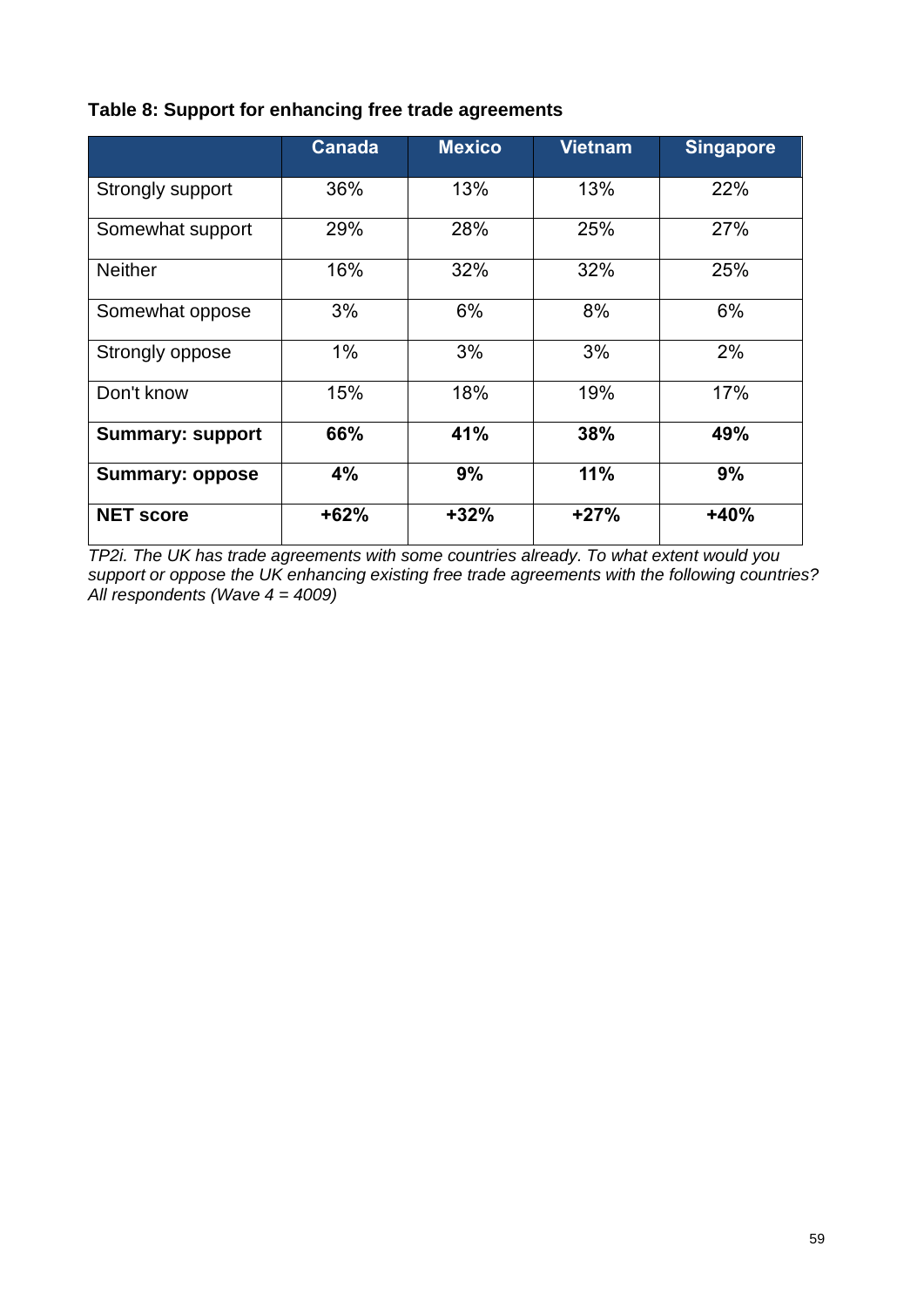## **6.2 Trade agreement priorities**

#### **6.2.1 Protecting existing jobs has become one the highest priorities, regardless of the country negotiating free trade agreements with the UK.**

For a third wave in succession, respondents were asked to think about what considerations the UK Government should give priority to when negotiating free trade agreements with Australia, New Zealand, and the USA. For each of the countries, respondents could select up to 3 considerations they saw as highest priority from a prompted list. The top 3 most frequently selected considerations for each country are presented in [Figure 24.](#page-60-0)

Protecting existing jobs in the UK and creating new ones was selected as important irrespective of the country in question.

There are also some differences between priorities for countries, in particular the USA (see [Figure 25\)](#page-61-0). As with previous waves, protecting public services like the BBC and NHS was one of the 3 most important considerations for the USA, 29% choosing this option in wave 4. This consideration does not appear in the top 3 for any of the other countries, with around 1 in 5 selecting it for Australia (22%) and New Zealand (19%).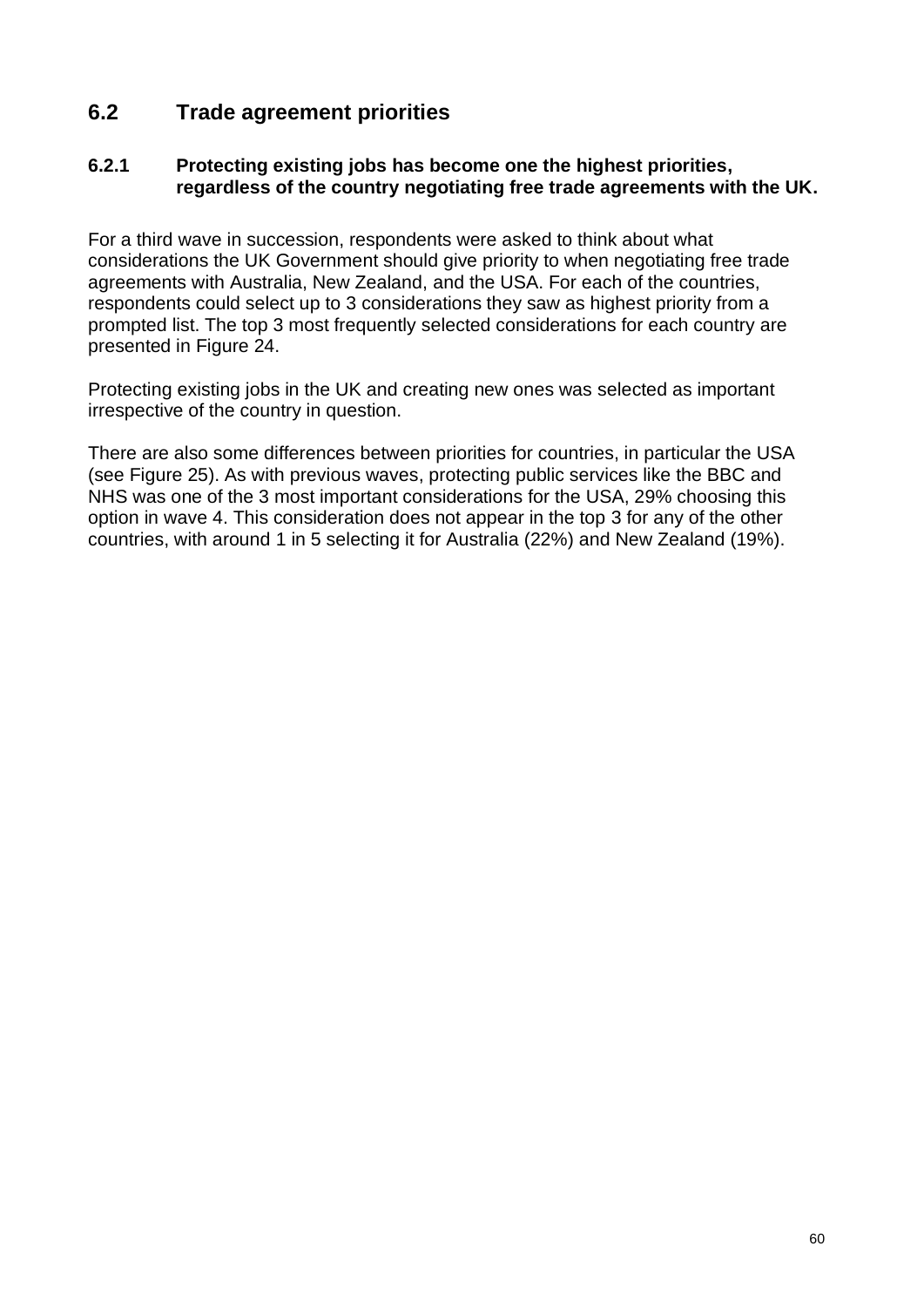

#### **Figure 24: Top 3 priorities when negotiating free trade agreements**

<span id="page-60-0"></span>TP2c. Please select up to 3 considerations you think the UK government should be giving the highest priority to when negotiating free trade agreements with the following countries?

Multiple response question. Respondents could select up to 3 options. Unweighted base sizes: all respondents (4009)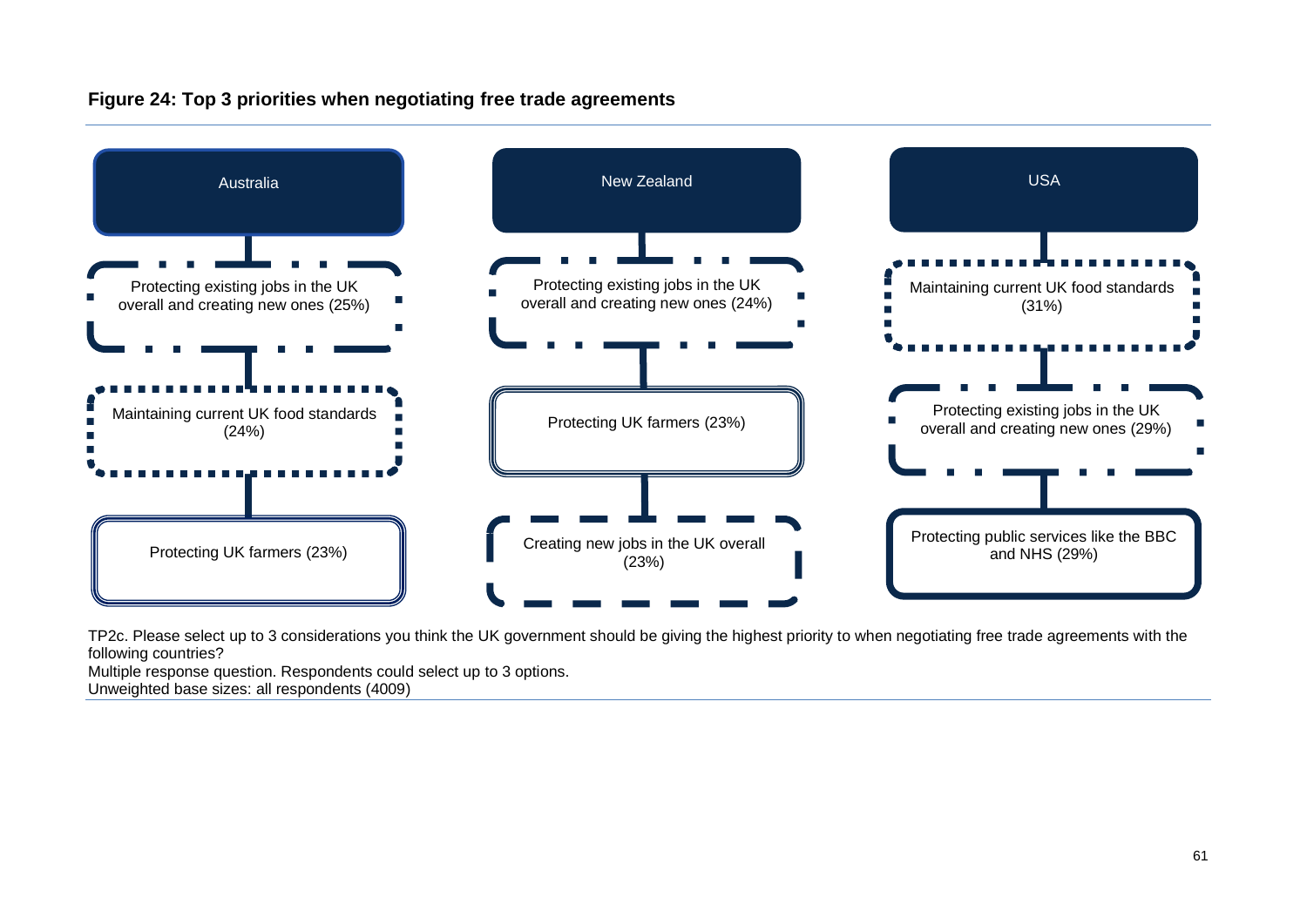#### <span id="page-61-0"></span>**Figure 25: Considerations to be given the highest priority when negotiating free trade agreements**



TP2c. Please select up to 3 considerations you think the UK government should be giving the highest priority to when negotiating free trade agreements with the following countries? Multiple response question. Respondents could select up to 3 top options. Unweighted base sizes: all respondents (4009)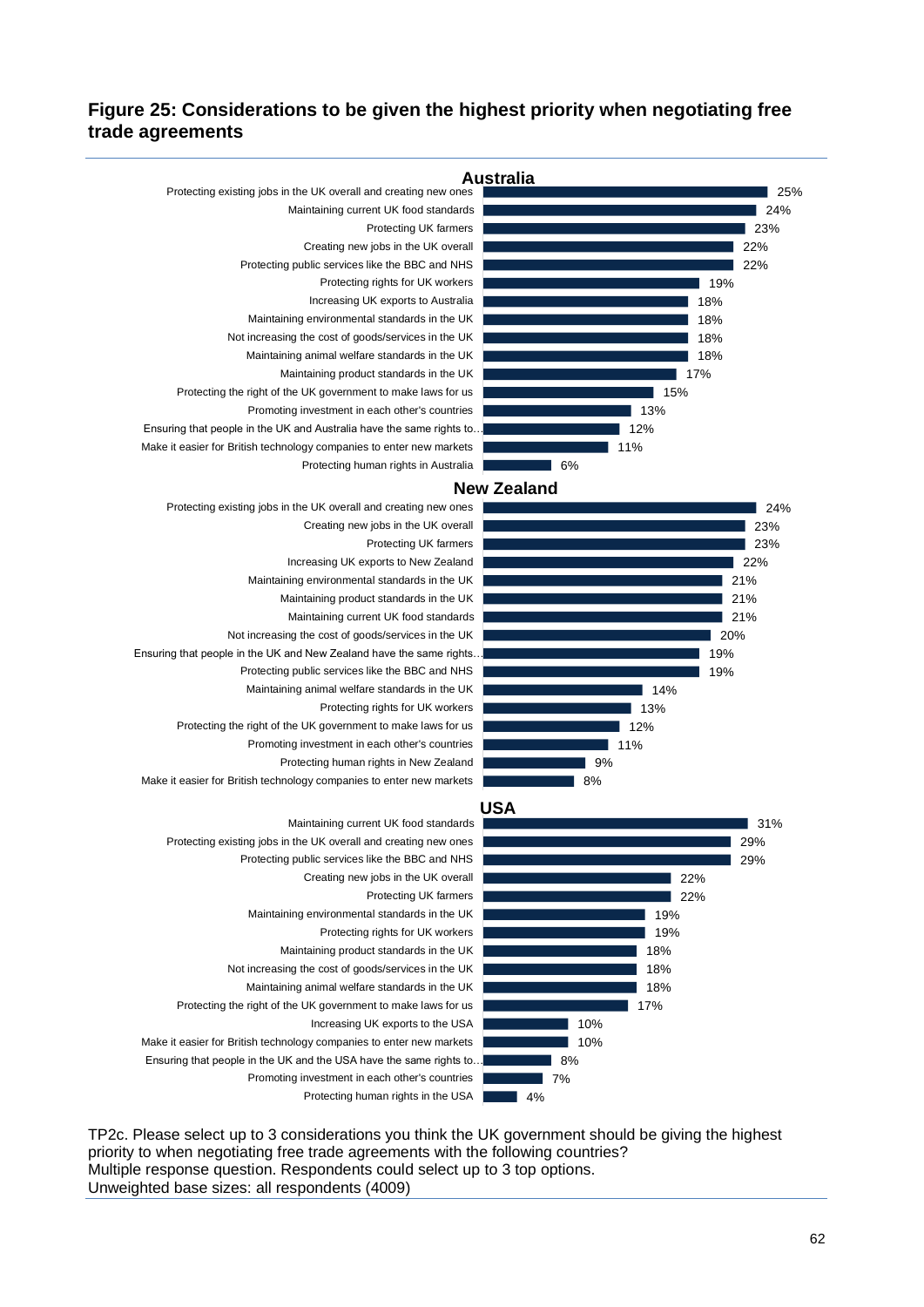**6.2.2 There continue to be high levels of consistency across the 3 countries as to which considerations the public feel should have least priority in negotiations. These were promoting investment, equal rights to live and work in each country, and protecting human rights in the trade partner country.**

Respondents were also asked which 3 considerations they think the Government should give the lowest priority to when negotiating free trade agreements (see [Figure 27\)](#page-64-0). Again, respondents were asked to select from the same list of options, excluding those they had given the highest priority to.

As can be seen in [Figure 26,](#page-63-0) for each of the listed countries 3 considerations were consistently selected by the majority of respondents as the lowest priorities. These were promoting investment in each other's countries, ensuring that people in both countries have the same rights to live and work in each other's countries, and protecting human rights in the other country. Protecting human rights in the trade partner country was considered the lowest priority by the largest proportion of respondents in Australia, New Zealand and USA.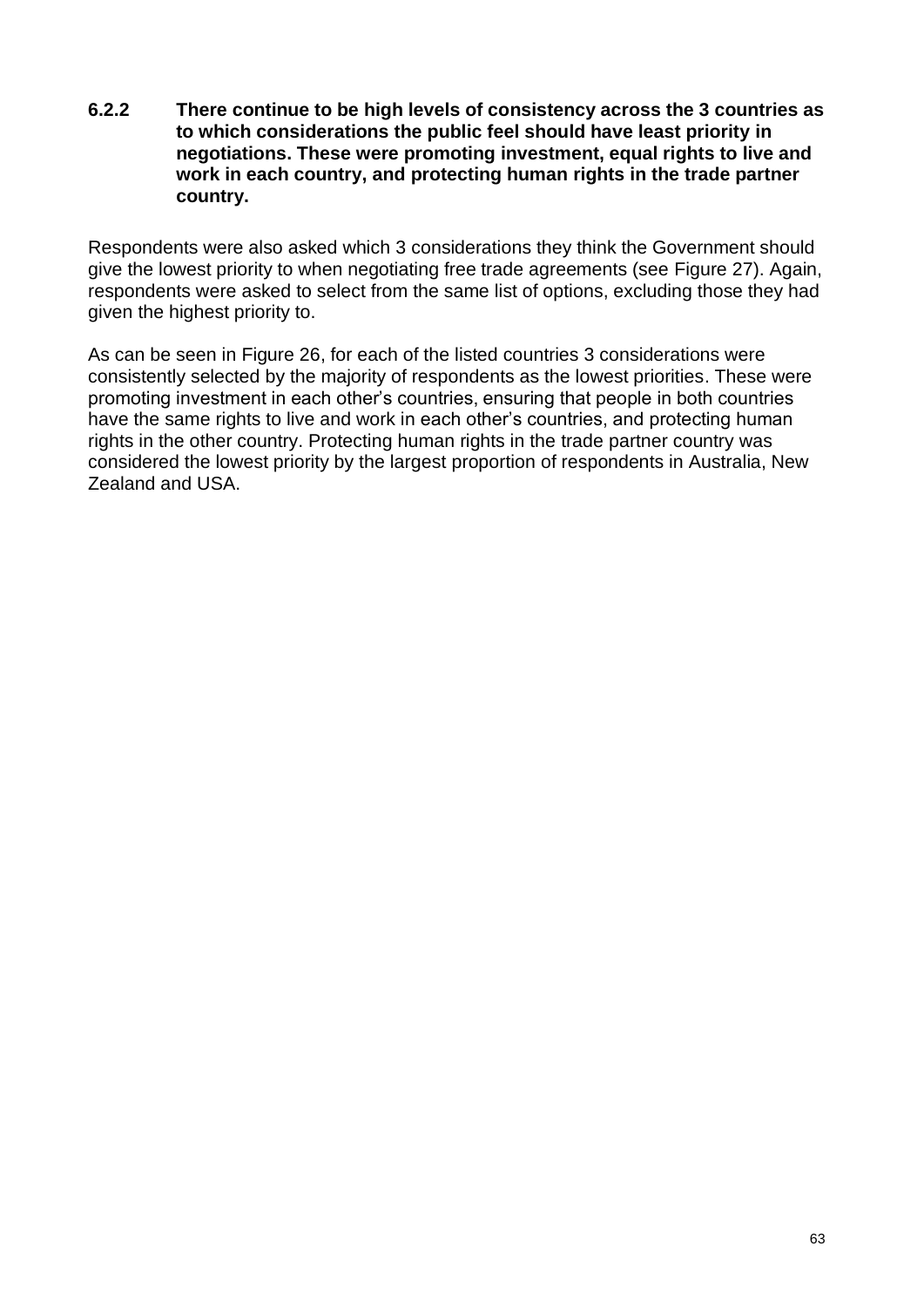

**Figure 26: Considerations to be given the lowest priority when negotiating free trade agreements**

<span id="page-63-0"></span>TP2d. 'Please select up to 3 considerations you think the UK government should be giving the least priority to when negotiating free trade agreements with the following countries?

Multiple response question. Respondents could select up to 3 options. Unweighted base size: all respondents (4,009)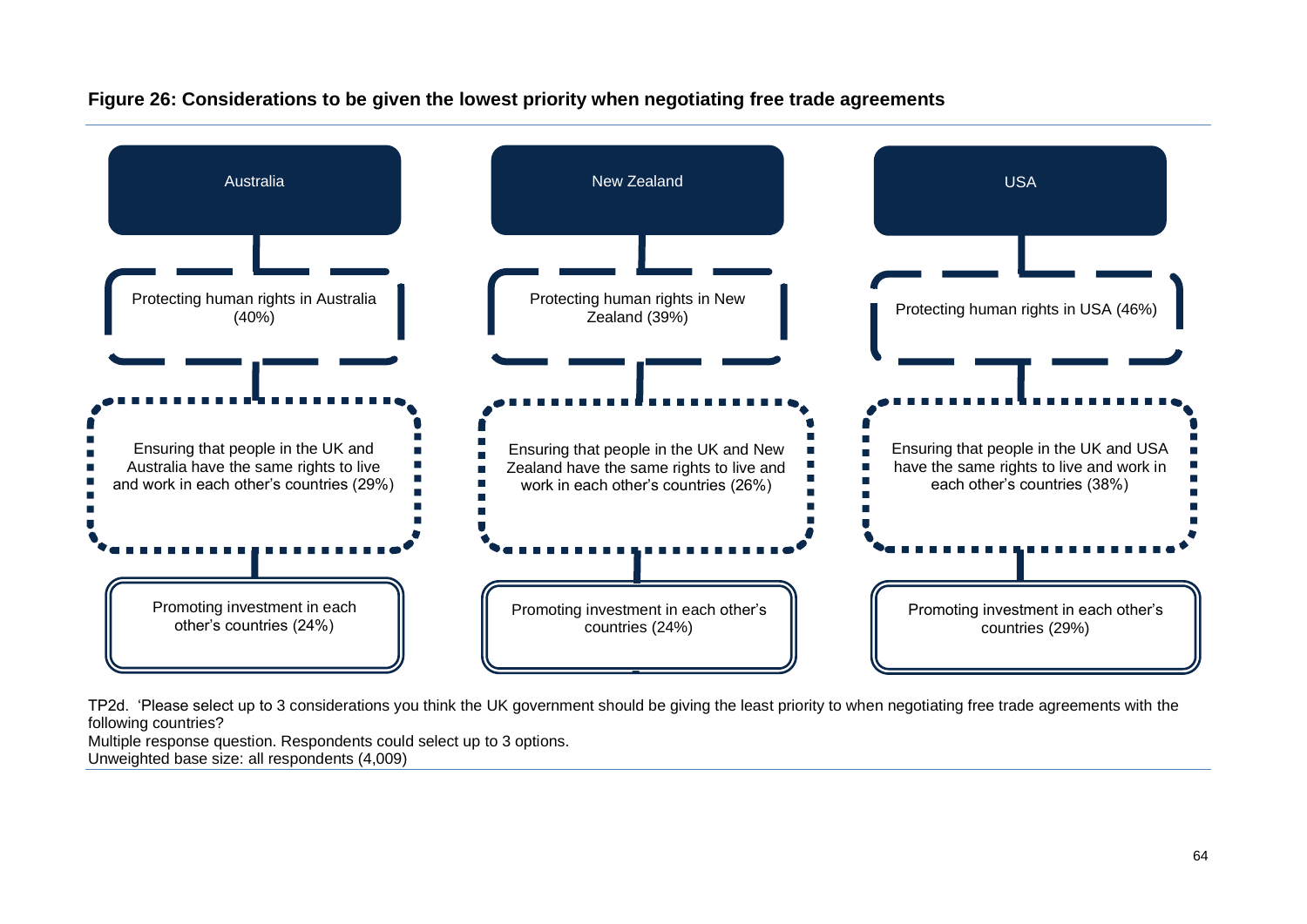#### <span id="page-64-0"></span>**Figure 27: Considerations to be given the lowest priority when negotiating free trade agreements**



TP2d. Please select up to 3 considerations you think the UK government should be giving the lowest priority to when negotiating free trade agreements with the following countries? Multiple response question. Respondents could select up to 3 bottom options. Unweighted base size: all respondents (4009)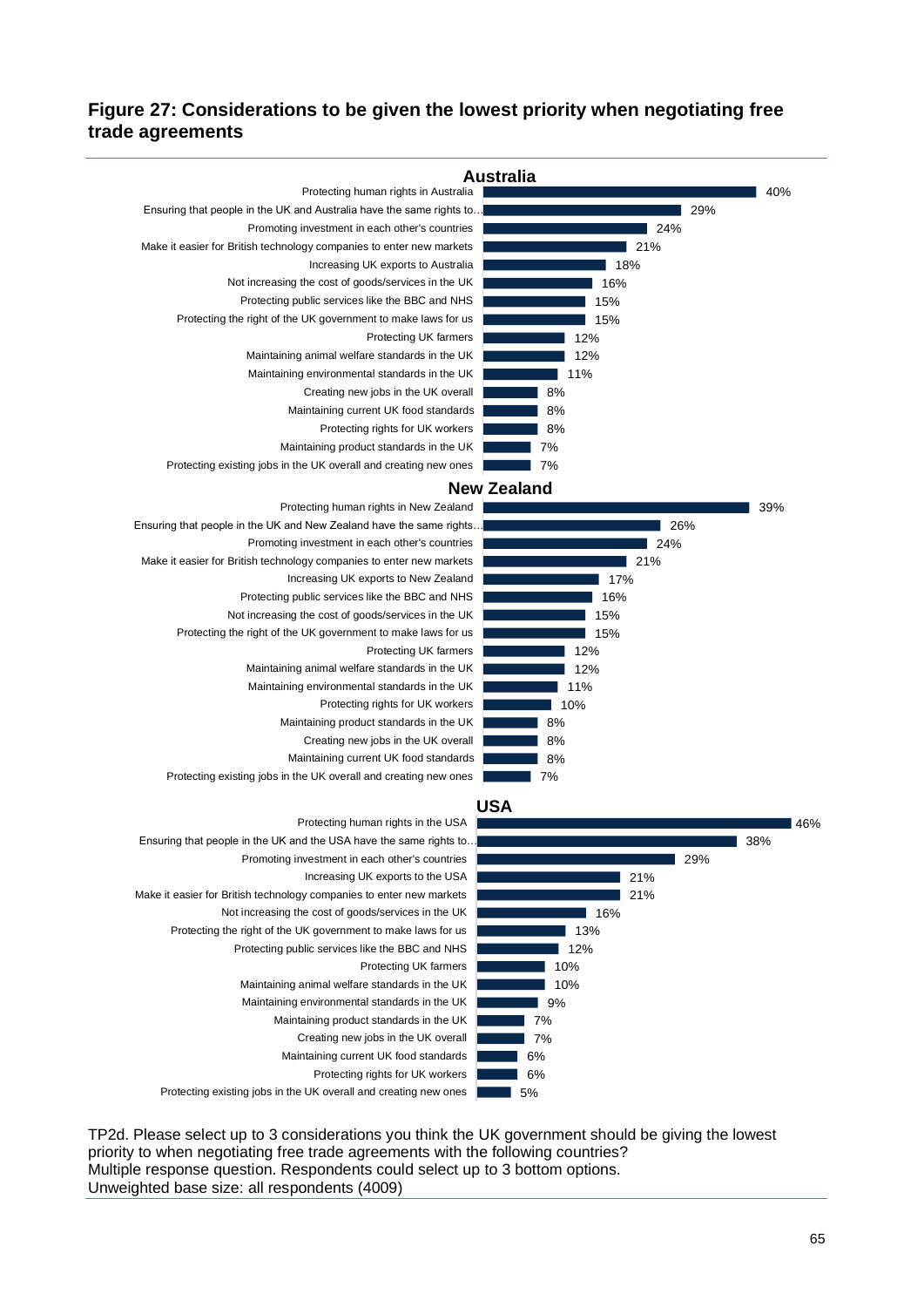#### **6.2.3 Protecting human and workers' rights are important considerations in regarding another country as an appealing trading partner.**

As well as considerations that the UK Government should be prioritising when negotiating free trade arrangements with specific countries, respondents were asked what considerations make another country an appealing trade partner.

Figure 28 shows the top considerations that would make another country an appealing trading partner. These are respecting human rights (33%), having strong workers' rights (29%) and the country specialising in goods and services that the UK doesn't produce (28%). This is followed by being environmentally considerate (25%).

Protecting human rights is the lowest priority when negotiating free trade agreements with Australia, New Zealand and the USA (see [Figure 27\)](#page-64-0). This suggests that even though this issue is not seen as a concern in these specific countries, it is still an important consideration when thinking about trade agreements in general.

It is also the case that people are more likely to want the UK to choose trading partners who have respect for human rights. However, when it comes to actually negotiating deals with specific counties, they are more likely to view other considerations such as protecting and creating jobs as more important. In other words, human rights are an important consideration at the initial stage when selecting partners to negotiate with, but once negotiations have then started, other factors are often viewed as more important.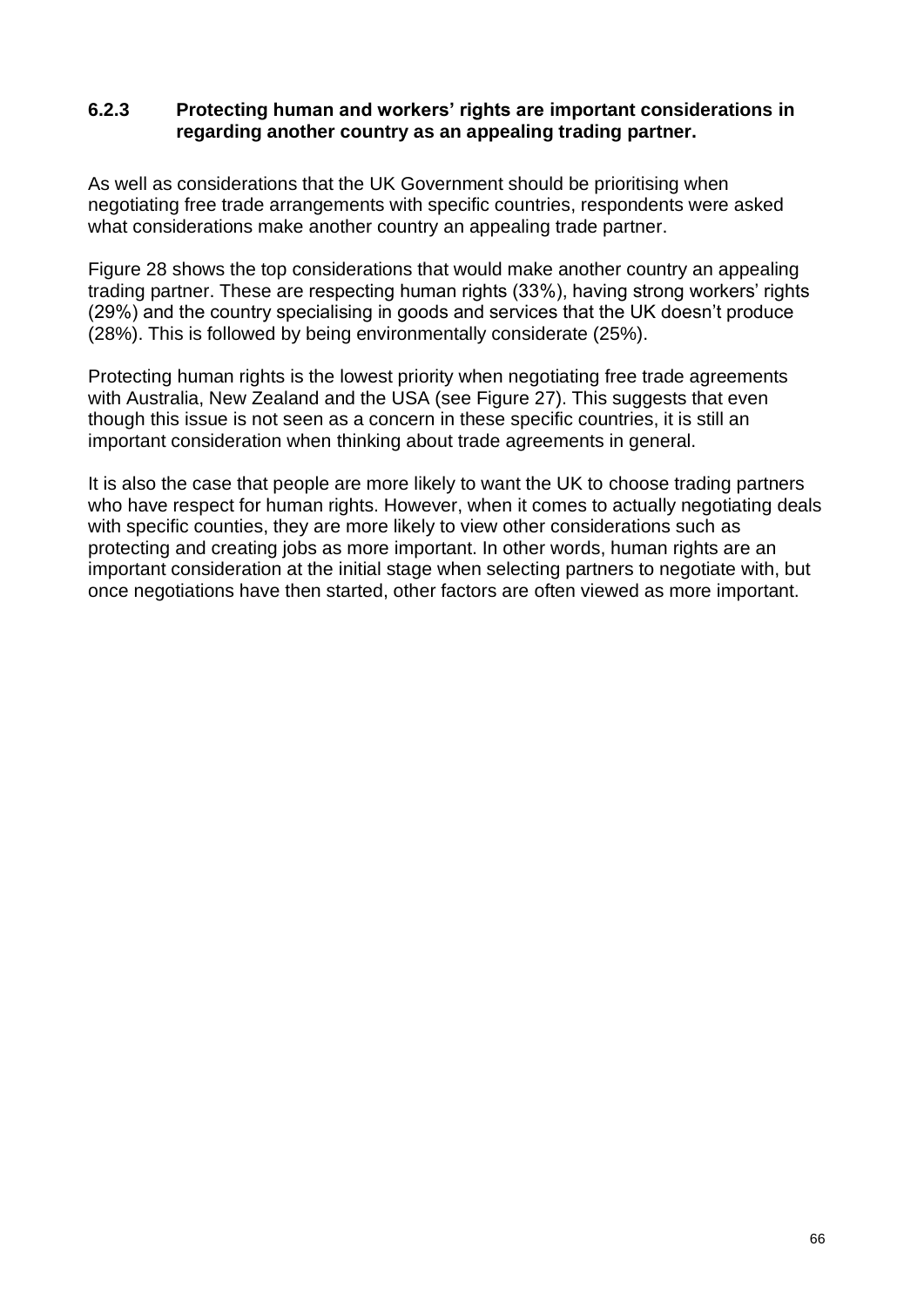#### **Figure 28: Considerations that would make another country an appealing trading partner – top considerations**



TP2e. Which of these considerations would make another country an appealing trading partner to you? Multiple response question. Respondents could select up to 3 top options. Unweighted base sizes: all respondents (4009)

[Figure 29](#page-67-0) shows the differences between respondents of different age groups in regard to what considerations they think would make another country an appealing trading partner.

Younger respondents are generally more likely to prioritise considerations around people's rights. Important considerations for this group included the trade partner respecting human rights and having strong workers' rights. On the other hand, older respondents are more likely to prefer trade partners that have similar food standards to the UK.

Other differences can also be observed by gender, ethnicity, and socio-economic classification. Women are more likely than men to find strong workers' rights appealing (33% versus 25%). This is also the case of BAME respondents (34% versus 29% of White respondents). Those in SEG classifications AB are more likely than those classed as DE to find respecting human rights and being environmentally considerate appealing.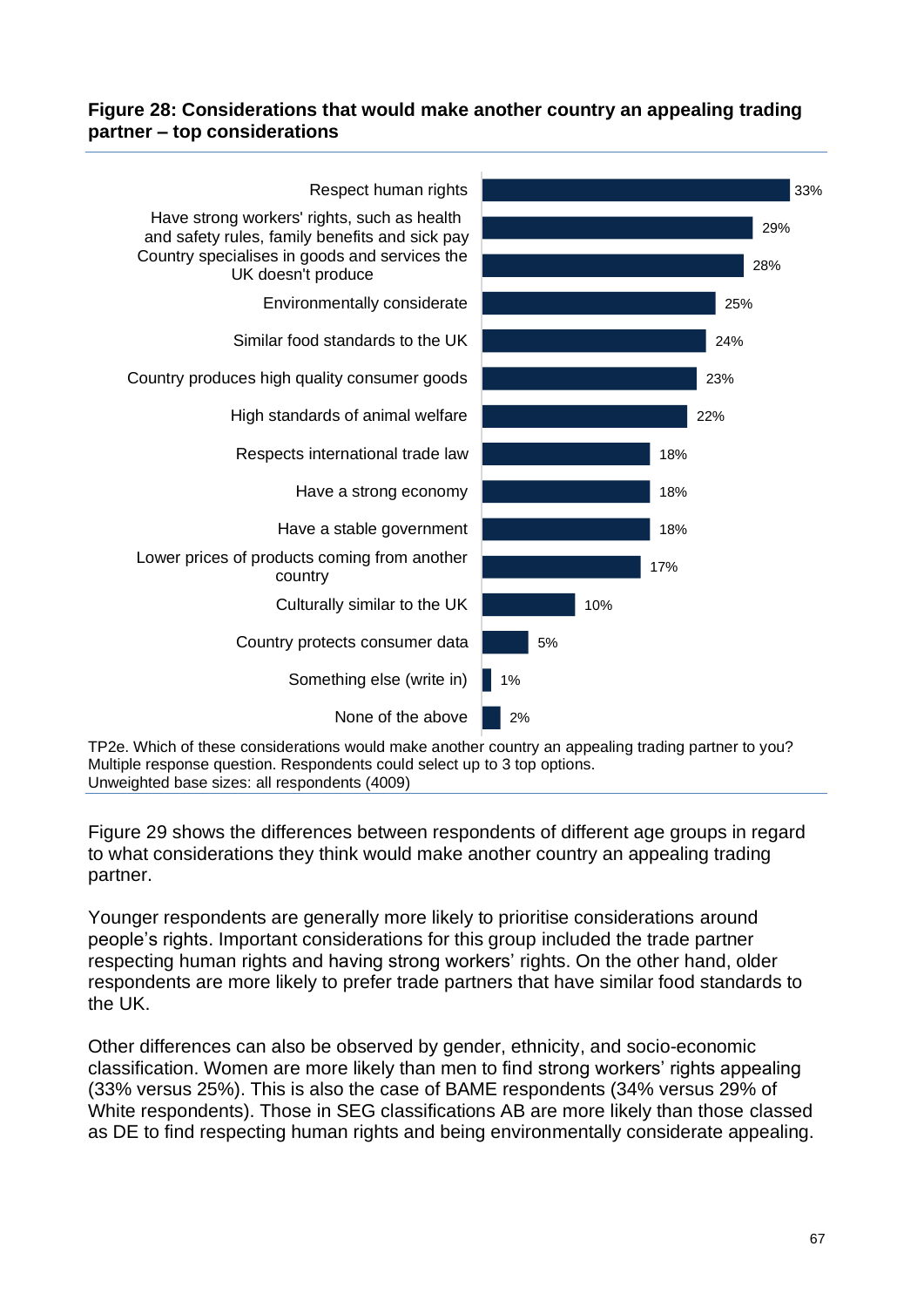#### <span id="page-67-0"></span>**Figure 29: Considerations that would make another country an appealing trading partner – differences by age**



#### **Differences in priorities by age group**

■ Respect human rights

Have strong workers' rights, such as health and safety rules, family benefits and sick pay  $\equiv$  Country specialises in goods and services the UK doesn't produce

Environmentally considerate

**Similar food standards to the UK** 

TP2e. Which of these considerations would make another country an appealing trading partner to you? Top Considerations. Multiple response question. Respondents could select up to 3 options. Unweighted base size: all respondents (4009), 16 to 24 (405), 25 to 34 (596), 35 to 44 (612), 45 to 54 (675), 55 to 64 (696), 65 to 74 (634), 75+ (350)

Statistical significance arrows represent significant differences when compared to the total.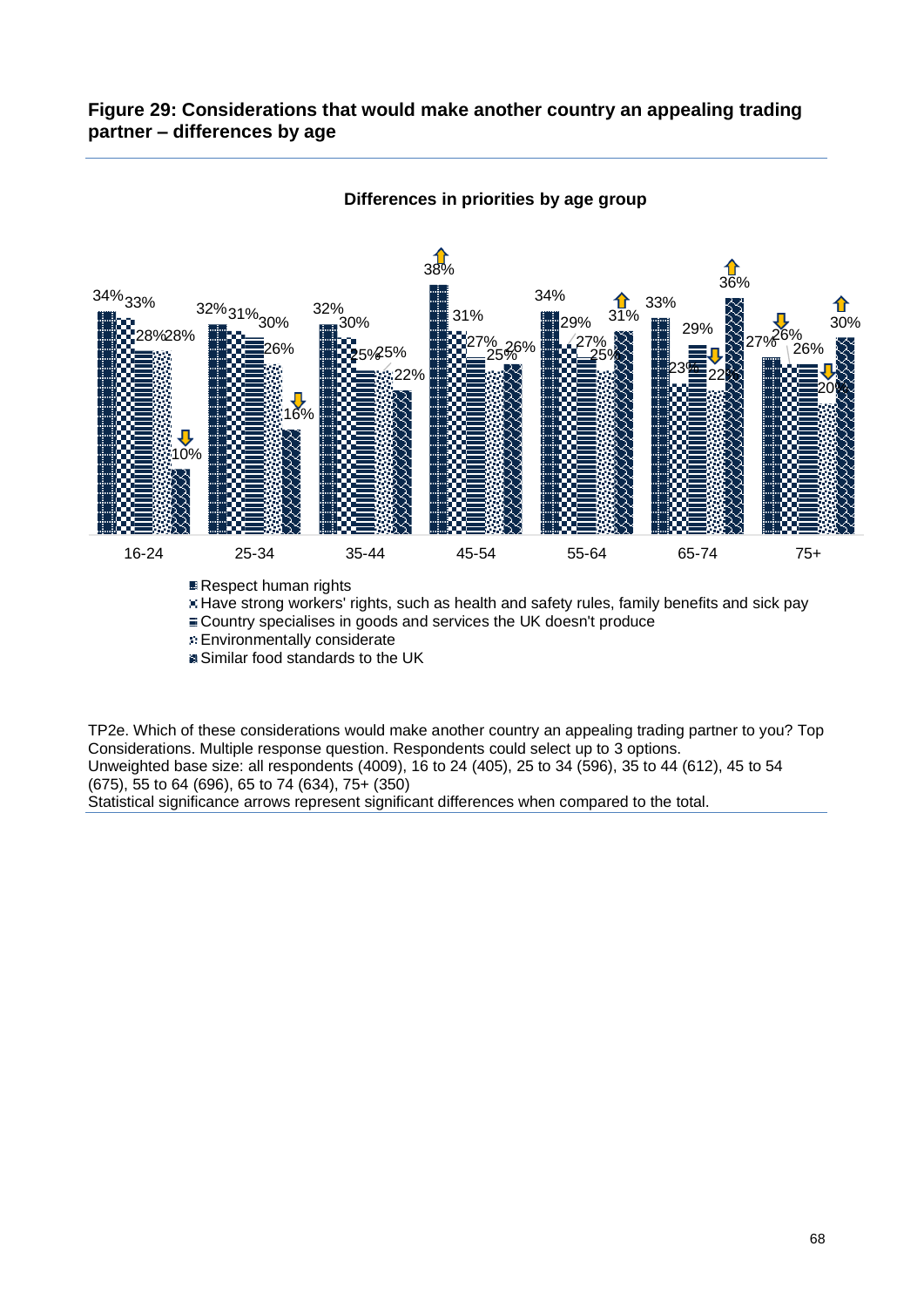#### **6.2.4 Cultural similarity stands out as being one of the lowest considerations for making another country an appealing trade partner.**

The least important characteristics that would make another country an appealing trading partner were also explored (see Figure 30).

Being culturally similar was most commonly cited as the least important consideration, with around 2 in 5 (39%) saying that this is among the least important considerations. In wave 3, however, when this question was asked by country, this consideration was most frequently selected as an important consideration for Australia and was the second most frequently selected important consideration for New Zealand and the USA.

Lower prices of products from another country (26%) and trade partners having a strong economy (19%) were also thought to be of less importance. In contrast, in wave 3, lower prices were selected as the third highest consideration for the USA, and having a strong economy was among the top considerations for respondents when asked about the USA, Japan and Australia.

Changes to question wording explain these differences. In the previous iteration, respondents were asked about specific countries. This changed at wave 4, with respondents asked to consider priorities more generally. At a general level, people may convey certain priorities they think are important, but it may also be the case that slightly different criteria make a particular country an appealing partner.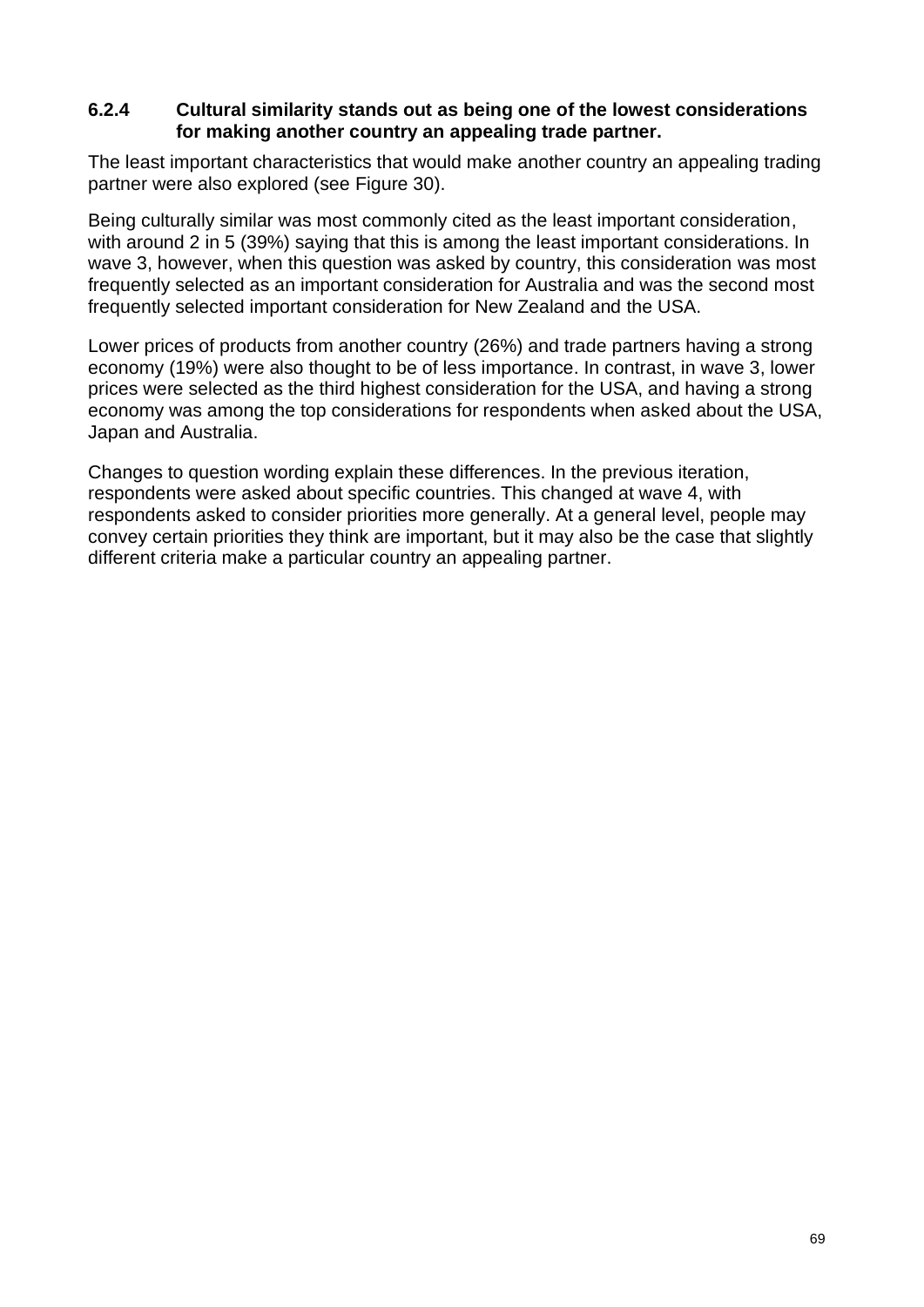#### **Figure 30: Considerations that would make another country an appealing trading partner – bottom considerations**



TP2e. Which of these considerations would make another country an appealing trading partner to you? Multiple response question. Respondents could select up to 3 bottom options. Unweighted base size: all respondents (4009)

#### **6.2.5 Although there have been declines in perceptions of quality, Japan continues to be seen as the country producing the highest quality consumer goods.**

[Figure 31](#page-70-0) presents respondents' perceptions of the quality of consumer goods across 6 countries. In line with previous waves, more respondents say Japan produces good quality consumer goods than any other (59%, in line with wave 3). Meanwhile, India and China continue to be more associated with producing poor quality consumer goods (28% and 38% respectively)

Compared to wave 3, there has been an increase in the proportion of respondents who say that the USA produces consumer goods of good quality (up to 49%, +5 percentage points). This has been accompanied by a reduction in the proportion who say that the USA produces poor quality consumer goods (from 14% in wave 3 to 11% in wave 4).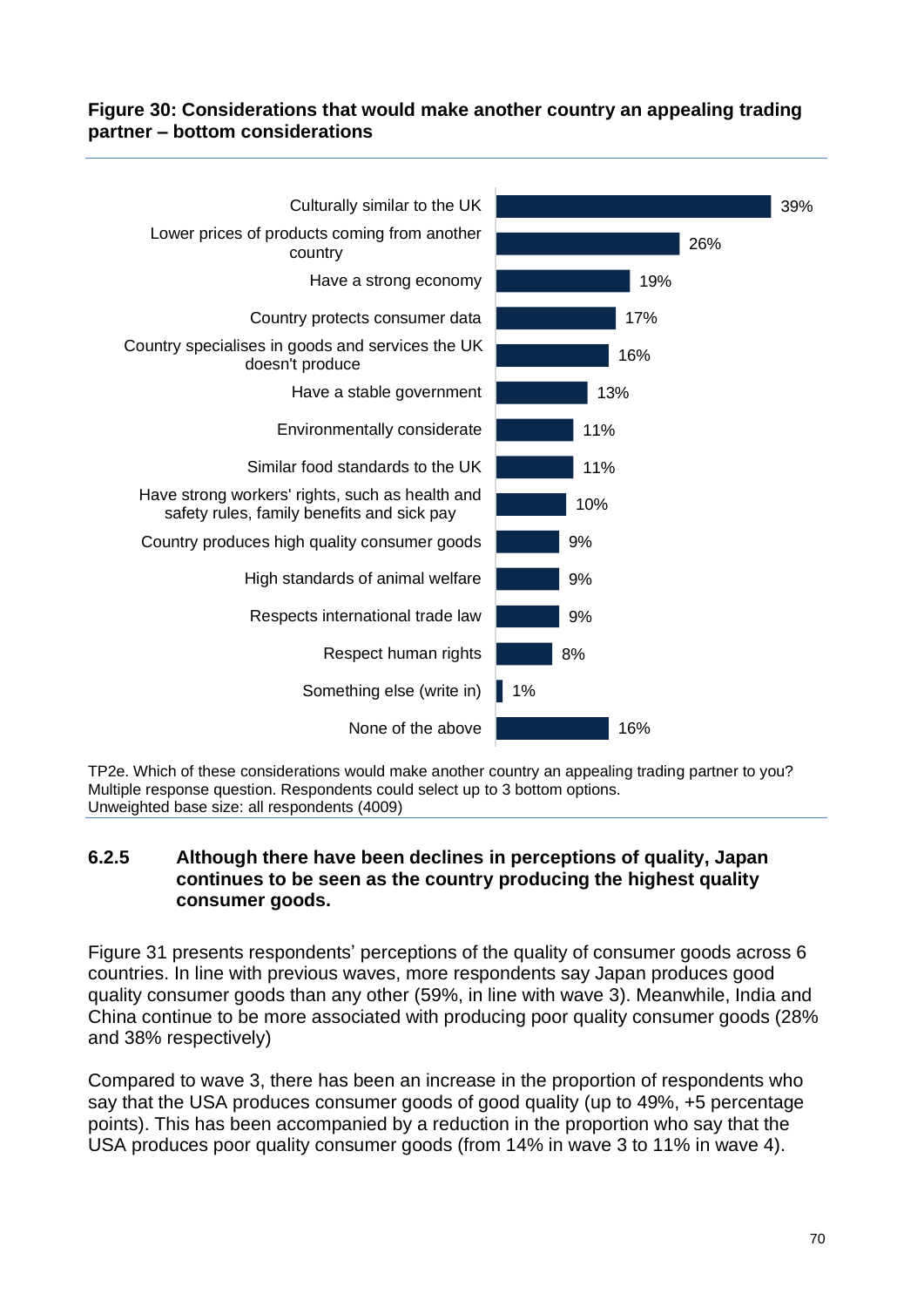

## <span id="page-70-0"></span>**Figure 31: Perceptions as to the quality of consumer goods by country**

CG. Which of the following best describes your view of the quality of consumer goods from the following countries?

Unweighted base sizes: all respondents (Wave  $2 = 2349$ , Wave  $3 = 3224$ , Wave  $4 = 4009$ ). Statistical significance arrows represent significant differences when compared to results in the wave prior.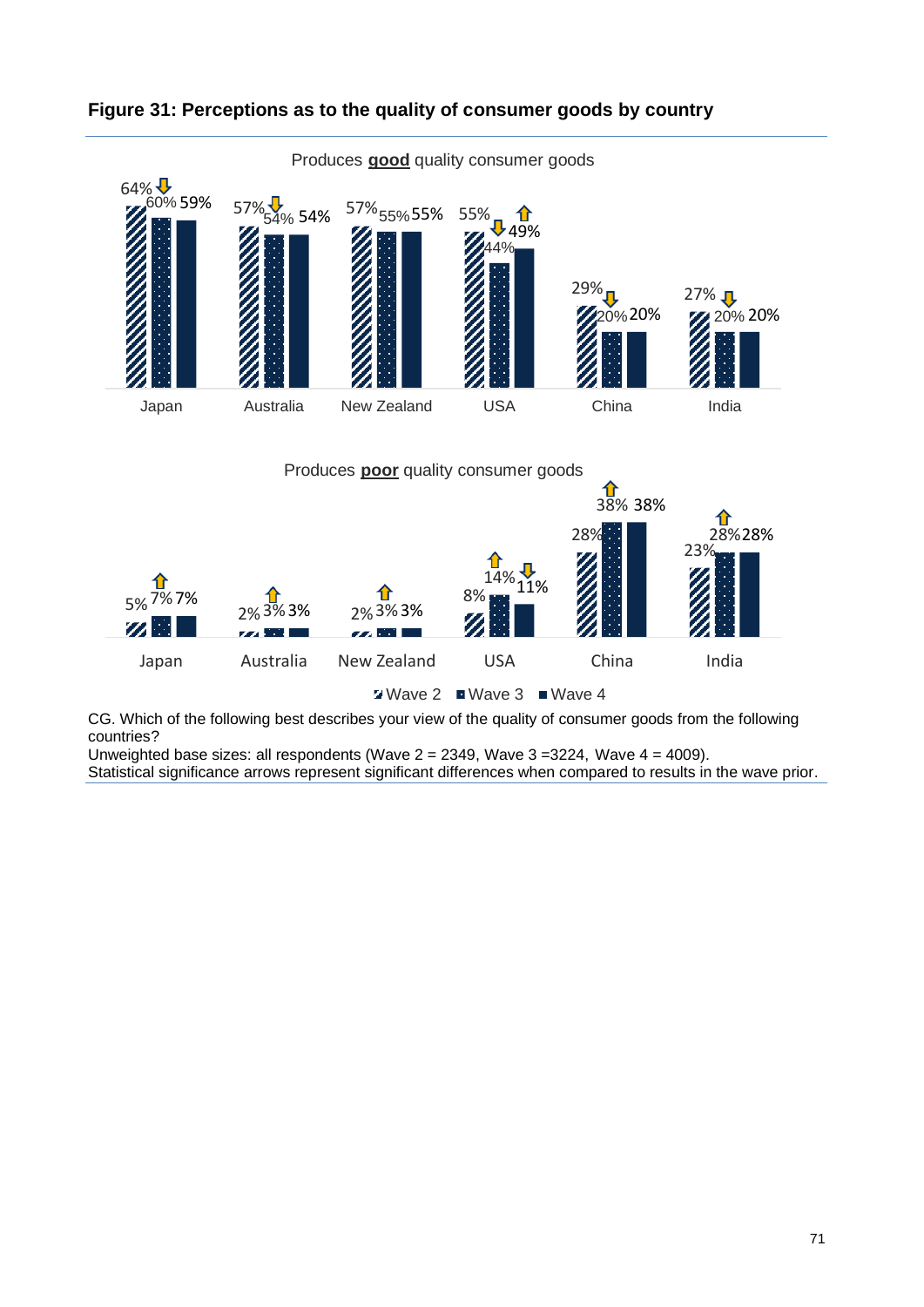# **7 Appendix**

## **7.1 SEG classification definitions**

| <b>SEG</b>            | <b>Description</b>                                                                                                                                                                                                                                            |
|-----------------------|---------------------------------------------------------------------------------------------------------------------------------------------------------------------------------------------------------------------------------------------------------------|
| <b>Classification</b> |                                                                                                                                                                                                                                                               |
| A                     | Higher managerial / professional/ administrative (For example, Established<br>doctor, Solicitor, Board Director in a large organisation (200+ employees, top<br>level civil servant/public service employee).                                                 |
| B                     | Intermediate managerial / professional/ administrative (For example,<br>Newly qualified (under 3 years) doctor, Solicitor, Board director small<br>organisation, middle manager in large organisation, principle officer in civil<br>service/local government |
| C <sub>1</sub>        | Supervisory or clerical/ junior managerial / professional / administrative<br>(For example, Office worker, Student Doctor, Foreman with 25+ employees,<br>salesperson, etc.)                                                                                  |
| C <sub>2</sub>        | Skilled manual worker (For example, Skilled Bricklayer, Carpenter, Plumber,<br>Painter, Bus/ Ambulance Driver, HGV driver, AA patrolman, pub/bar worker,<br>$etc.$ )                                                                                          |
| D                     | Semi or unskilled manual work (For example, Manual workers, all<br>apprentices to be skilled trades, caretaker, Park keeper, non-HGV driver, shop<br>assistant)                                                                                               |
| $\mathsf{C}$          | <b>Full time Student</b>                                                                                                                                                                                                                                      |
| E                     | Casual worker - not in permanent employment                                                                                                                                                                                                                   |
| E                     | <b>Housewife/Homemaker</b>                                                                                                                                                                                                                                    |
| Е                     | Retired and living on state pension (That is, no private or work-related<br>pension scheme)                                                                                                                                                                   |
| E                     | Unemployed or not working due to long-term sickness                                                                                                                                                                                                           |
| E                     | Full-time carer of another household member                                                                                                                                                                                                                   |
| E                     | <b>Other</b>                                                                                                                                                                                                                                                  |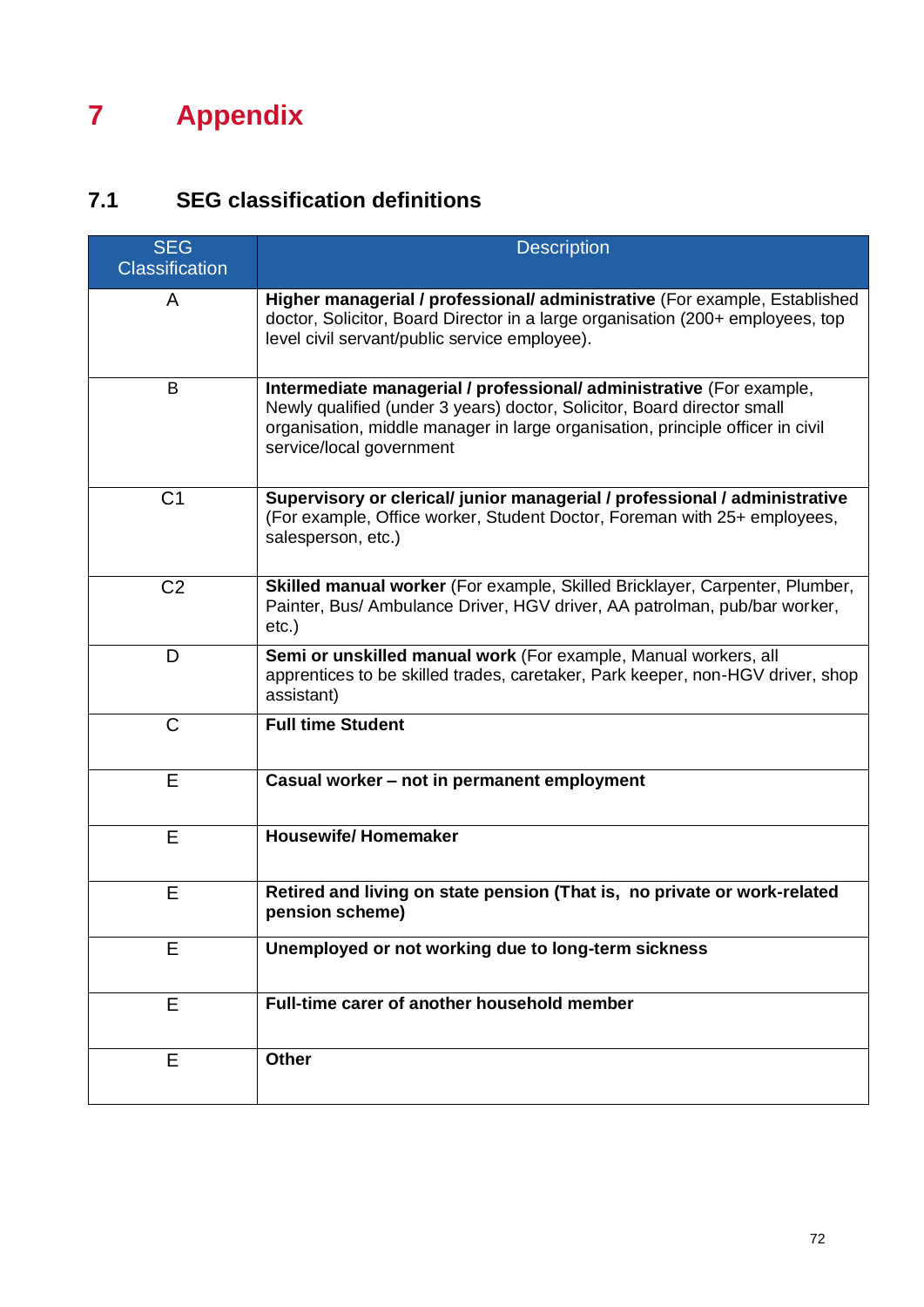# **7.2 Regression analysis**

**Regression analysis:** Regression analysis is a set of statistical processes for estimating the relationships between a dependent variable and a set of independent variables. Using regression analysis we can identify whether a particular independent variable is a statistically significant driver of the dependent variable whilst controlling for a variety of other factors. Doing so can give us more confidence in the strength of the relationships between variables.

## **7.3 Statistical outputs**

#### **7.3.1 Regression on factors driving support for the UK establishing free trade agreements with countries outside of the EU**

| Variable                                                                                                                               | Relative Importance |
|----------------------------------------------------------------------------------------------------------------------------------------|---------------------|
| Econ: Do you think the general economic conditions of the country will<br>improve, stay the same or get worse over the next 12 months? | 25%                 |
| IK1: How interested would you say you are in how the UK trades with<br>countries outside the European Union                            | 21%                 |
| <b>Protectionist Group</b>                                                                                                             | 12%                 |
| Age                                                                                                                                    | 11%                 |
| <b>IMD Quartile</b>                                                                                                                    | 4%                  |
| Income (Scale £)                                                                                                                       | 4%                  |
| <b>SEG: Socio-Economic Grade</b>                                                                                                       | 4%                  |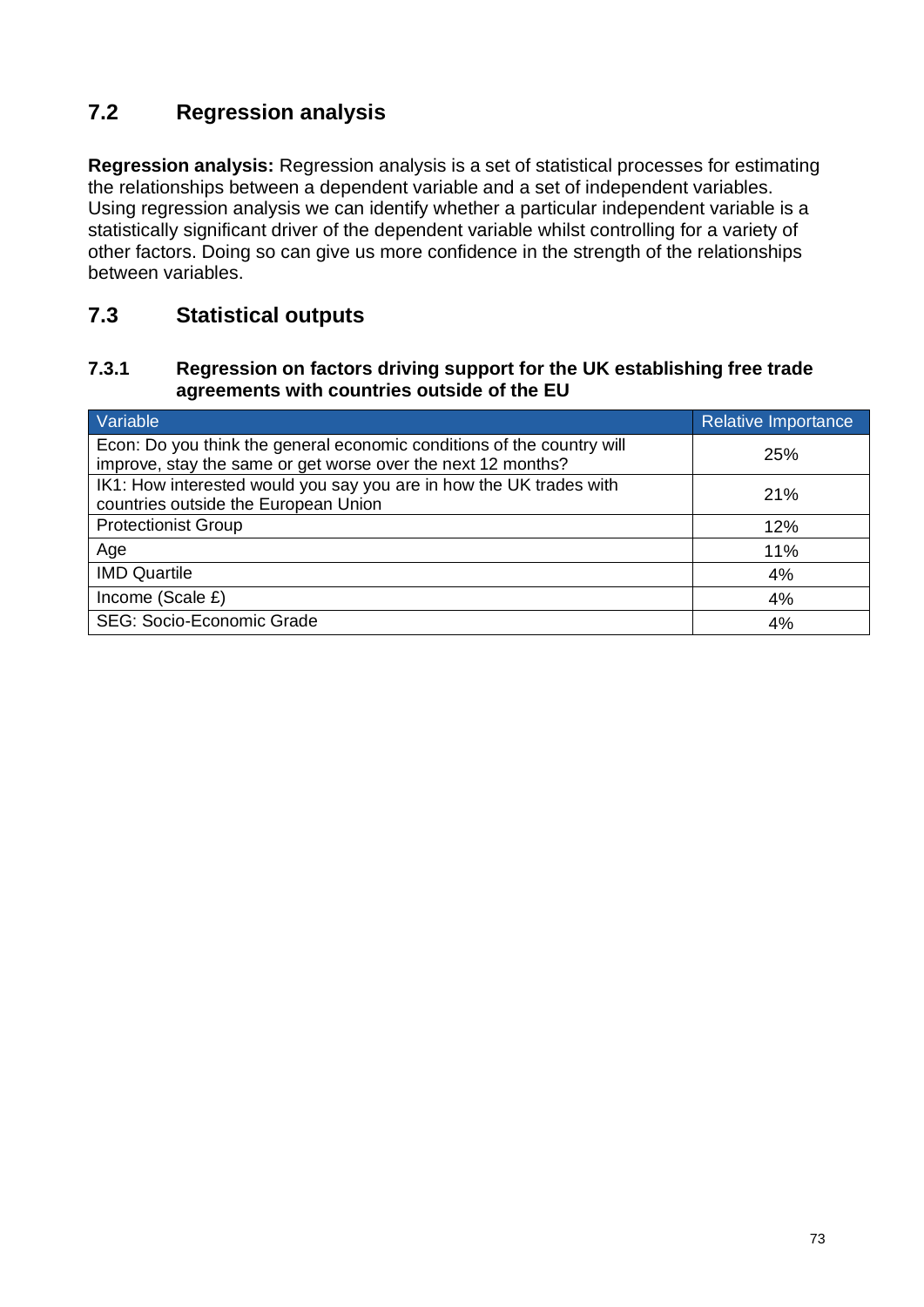# **8 Statement of terms**

### **8.1 Compliance with International Standards**

BMG complies with the International Standard for Quality Management Systems requirements (ISO 9001:2015) and the International Standard for Market, opinion and social research service requirements (ISO 20252:2012) and The International Standard for Information Security Management (ISO 27001:2013).

### **8.2 Interpretation and publication of results**

The interpretation of the results as reported in this document pertain to the research problem and are supported by the empirical findings of this research project and, where applicable, by other data. These interpretations and recommendations are based on empirical findings and are distinguishable from personal views and opinions.

BMG is not publishing any part of these results without the written and informed consent of the client.

## **8.3 Ethical practice**

BMG promotes ethical practice in research: We conduct our work responsibly and in light of the legal and moral codes of society.

We have a responsibility to maintain high scientific standards in the methods employed in the collection and dissemination of data, in the impartial assessment and dissemination of findings and in the maintenance of standards commensurate with professional integrity.

We recognise we have a duty of care to all those undertaking and participating in research and strive to protect subjects from undue harm arising as a consequence of their participation in research. This requires that subjects' participation should be as fully informed as possible and no group should be disadvantaged by routinely being excluded from consideration. All adequate steps shall be taken by both agency and client to ensure that the identity of each respondent participating in the research is protected.